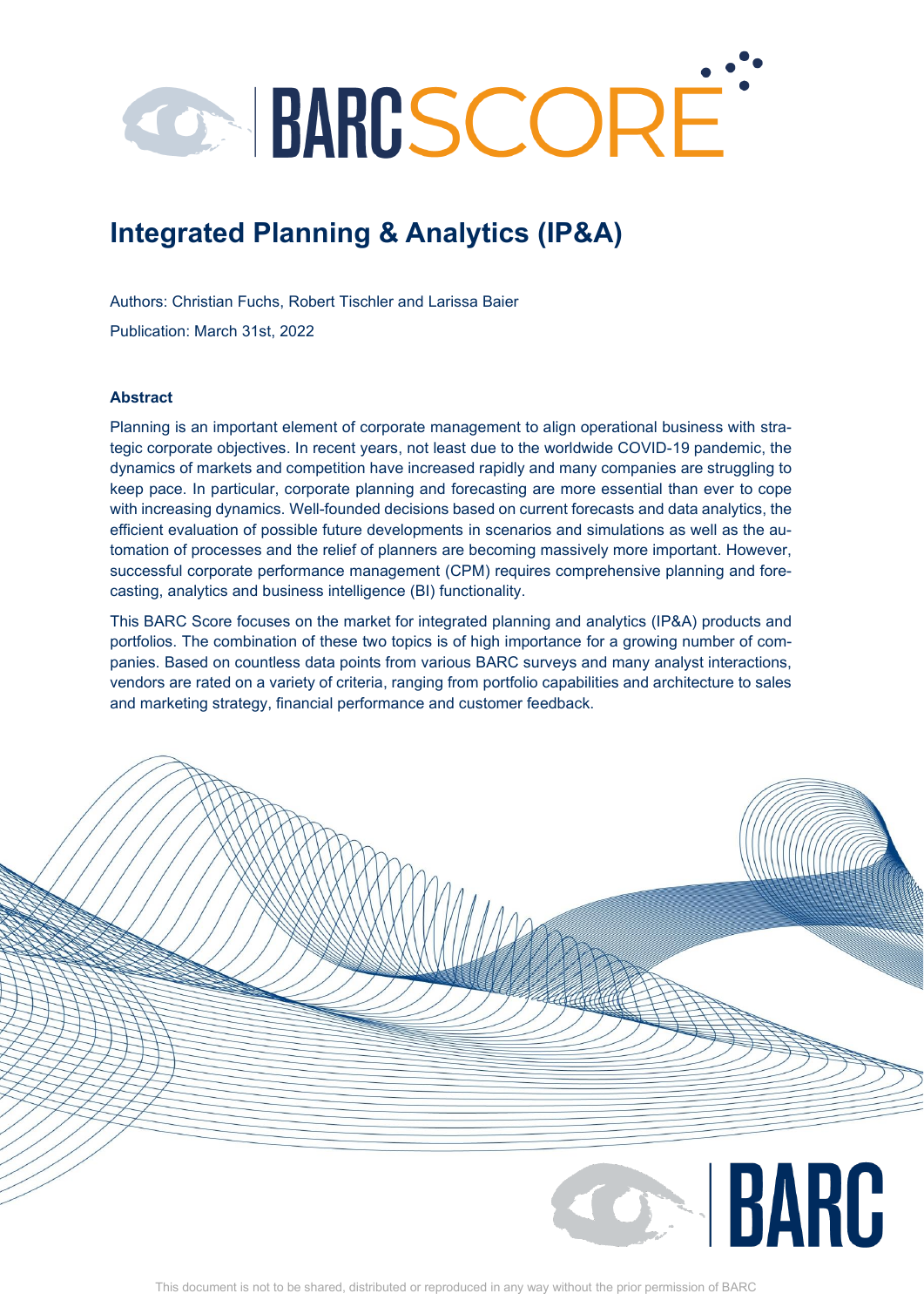

# **Table of Contents**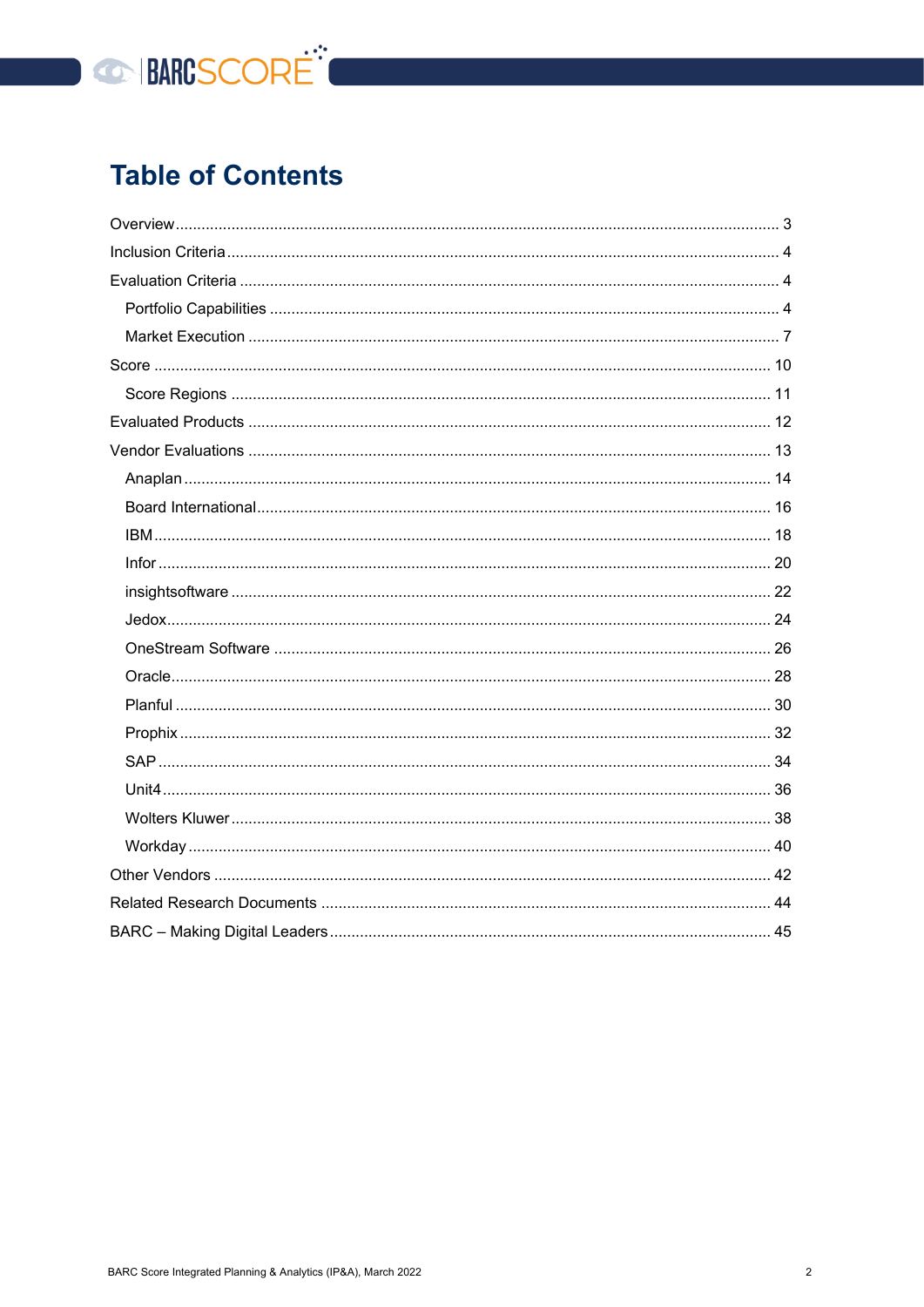# **CONNECORE**

## <span id="page-2-0"></span>**Overview**

Markets and competition today are highly dynamic and complex, and the future is characterized by uncertainty. Satisfying customer needs and securing solvency in volatile markets both require quick decisions and decisive action.

Increasing dynamics demand adjustments to corporate management – as well as planning and forecasting – to meet growing requirements. A dynamic environment requires flexible decision support and short-term updates of targets and forecasts. In order to meet these challenges, corporate planning and forecasting need to be carried out efficiently, in shorter cycles and must be updated quickly for wellfounded decision-making. This cannot be achieved without sound software support.

Decision-makers need up-to-date and high-quality information to cope with increasing dynamics. The efficient provision of information as well as a high degree of adaptability to changing conditions and requirements are essential goals that companies are currently pursuing. In order to remain capable of making good decisions quickly, organizations must update their plans and forecasts frequently and integrate tightly.

In particular, the integration of CPM (above all planning) and CPM with analytics is becoming a decisive competitive factor for sound decision-making. The integration of corporate planning and its integration with analytics (IP&A) in common platforms is essential to optimally support modern and integrated corporate management. To avoid time-consuming and error-prone data transfer processes between software systems, an integrated database for actuals and plan data represented in a consistent data model forms the basis for integrated software solutions. The centrally harmonized master data provides a single, common data basis for planning and analytics as well as other CPM processes such as risk management and financial consolidation.

Today, the reality in many companies is that IP&A is an often proclaimed but seldom achieved goal. Reasons such as internal policies or difficulties with historically grown system landscapes could account for this. So Excel, as the lowest common denominator, is often the default first choice for integrating planning with analytics. However, the lack of coherence of data and functionality resulting from using multiple tools for planning and analytics, and using Excel instead of specialized software tools, are frequently cited reasons for user dissatisfaction, inconsistencies and error susceptibility with planning and analytics in companies today. BARC research studies continuously reveal that companies consider the improvement of the software they use to be an important investment for optimizing planning and forecasting.

The software market for IP&A products is highly competitive. Besides a few international software generalists offering their planning and analytics portfolios worldwide, there are many local specialists challenging the big vendors. This report analyzes the strengths and challenges of all the leading IP&A software vendors as well as many smaller vendors that often have less visibility, but equally offer outstanding value to their customers.

IP&A initiatives always include more than just the front-end products. The technical architecture also includes data warehouses and data marts (e.g., for planning), data integration and data quality components, dictionaries, repositories and many other technologies. Organizations should have a proper CPM and analytics strategy that goes well beyond an architecture blueprint to include non-technical requirements, alignment with corporate strategy, organizational models, outcome-based priority settings and a proper roadmap.

Still, when it comes to kicking off or expanding an IP&A program, the initial focus almost always lies on the required toolsets. While this may not be the ideal starting point, at some stage a platform, portfolio or product decision has to be made. This document will help with the selection process by evaluating the market leaders and most commonly used product sets for IP&A.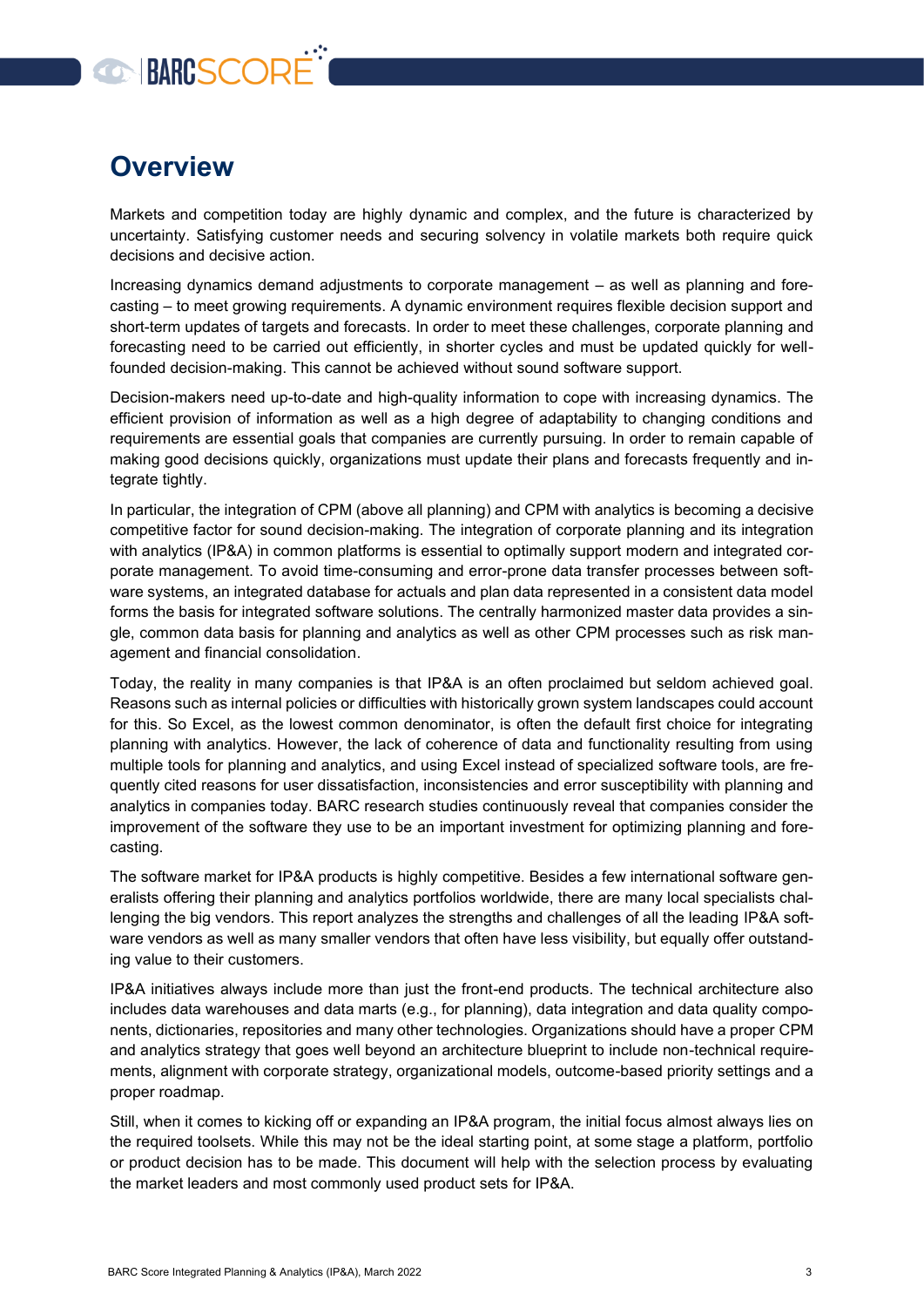

# <span id="page-3-0"></span>**Inclusion Criteria**

There are two separate categories of inclusion criteria for this BARC Score: the first is associated with a vendor's products and portfolios and the other is linked to the financial results relating to those products.

Functionality for planning (including write-back of planning data to a central database and other advanced planning features such as workflows, forecasting and simulation) is the "entrance ticket" to be evaluated in this BARC Score. Moreover, a vendor has to supply additional functionality for all four of the following analytics technologies in a solution not merely focused on one industry or use case:

- Formatted reporting
- Ad hoc query and reporting
- Analysis
- **Dashboards**

All steps of planning, budgeting and forecasting processes, such as the creation of a planning model and model provision, creation of planning masks and definition of planning processes (workflows) as well as user functionality for planning (e.g., plan data entry, comments, forecasting and simulation), reporting, analysis and dashboarding must be accessible and usable by business users. Seamless integration between all components is required.

In addition, a vendor has to generate a minimum of 20 million EUR in revenue per year (software revenue) with the evaluated product set in this BARC Score, spread across Europe and at least two additional geographies. Furthermore, the product set must have a significant number of implementations and license or subscription revenues worldwide across different geographies to be considered as global. We consider the following regions as individual geographies:

- Europe, Middle East and Africa
- North America
- **Latin America**
- Asia-Pacific

There is no differentiation between on-premises offerings and cloud-based product sets.

## <span id="page-3-1"></span>**Evaluation Criteria**

Every vendor is evaluated on two dimensions: Portfolio Capabilities and Market Execution. Each represents one axis on the Score. These two dimensions include the following sub-criteria.

#### <span id="page-3-2"></span>**Portfolio Capabilities**

In general, Portfolio Capabilities reflect functional and architectural criteria. A special emphasis is placed on the integration of planning and analytics functionality within the vendors' product portfolios. An additional and important evaluation criterion is ease of use for business users.

The Portfolio Capabilities criteria selected to rank the vendors in this Score include the following technologies and their corresponding weightings (see [Table 1\)](#page-6-1).

**Please note: Only vendor-distinct functionality is rated in our vendor portfolio ratings, not that of integrated OEM products or partner solutions.**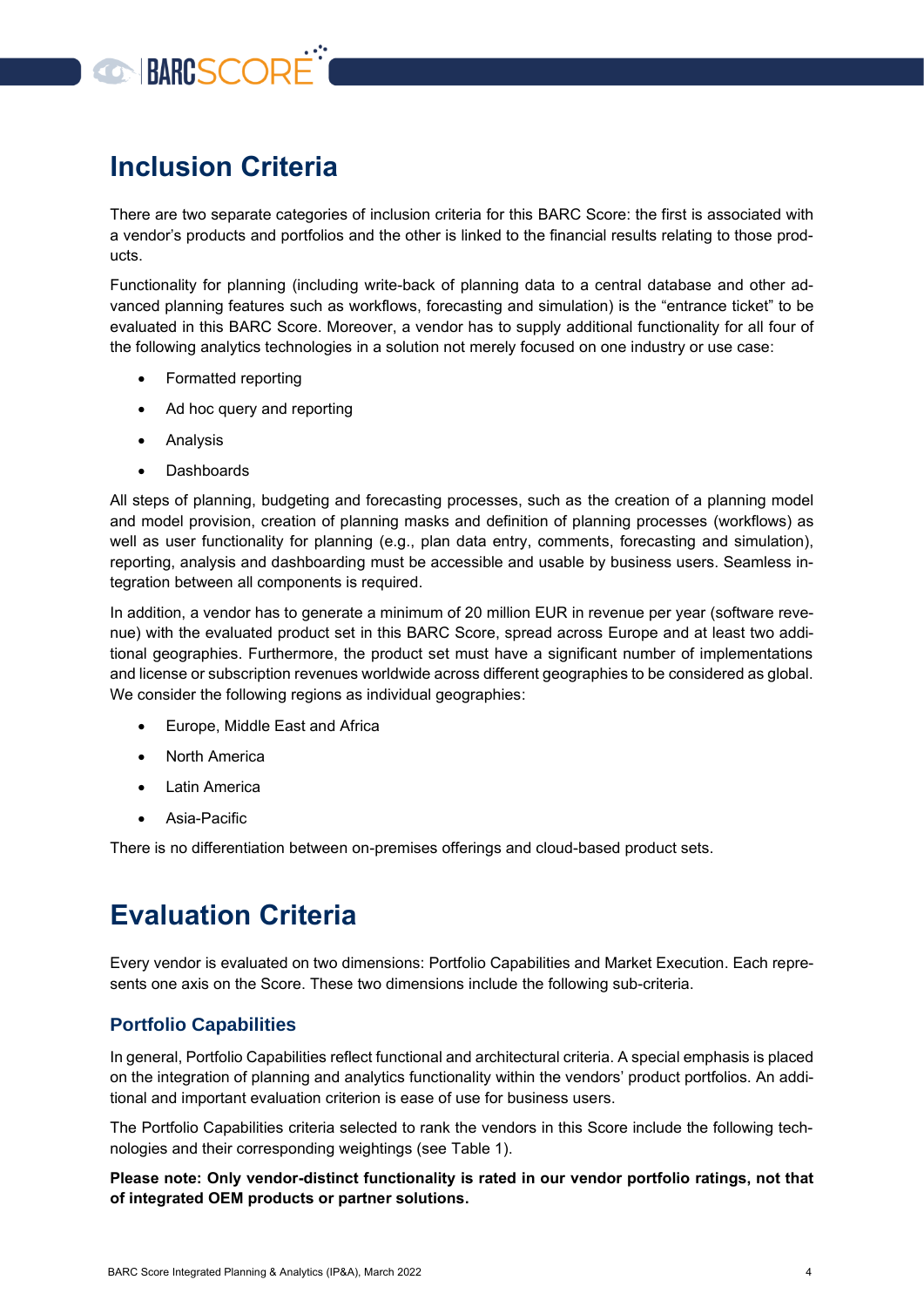# **CONNECORE**

#### **Planning and forecasting**

Planning and forecasting are indispensable for managing business in general and corporate performance in particular. By directly comparing actual and planned figures, companies can effectively monitor the progress and impact of their planned actions and adjust their goals accordingly.

An essential software requirement for planning is to write back planning data from planning masks in the front end to a planning data model in a central database. The planning model consists of planning structures (master data), key figures and planning logic, and combines different operational and financial plans. Both the planning masks and planning model are created using a planning solution. The coordination of the various planning activities and planners involved is handled by process control functionality (workflow). For plan data entry, specific planning functionality (e.g., data allocation, comments, forecasting and simulation) is provided. Increasing dynamics and complexity demand adjustments to corporate planning to meet growing requirements. Dynamic markets require flexible decision support, short-term updates of targets and forecasts and sophisticated scenario-based analyses. That is why advanced planning topics such as comprehensive integration, the automation of forecasts leveraging predictive algorithms and machine learning (ML) models and driver-based simulations are of such huge importance to many companies.

#### **Ease of use for business users**

Ease of use considers the general user-friendliness of an IP&A product for business users in areas such as model design, screen generation, content development and administration in business departments. Unified interfaces with a clear and modern design are required to attract business users. Good integration between all components and reliable performance are vital for productivity in content creation – from plans to reports and dashboards and beyond. In business-user-oriented tools, coding must be optional and navigation must be made easier through the use of wizards. This criterion is included because ease of use for business users is often a very important consideration in software selection processes.

#### **Portfolio evaluation**

Portfolio evaluation includes assessing each vendor's overall portfolio from a customer perspective. A state-of-the-art IP&A platform must have consistent user interfaces and provide integrated functionality for planning, budgeting and forecasting as well as reporting, analysis and dashboards. Consistency and seamless integration are important criteria for the optimal support of planning and analytics processes and corporate management. Planning is generally not possible without reporting (e.g., results reports or reports on intermediate results) or analysis functionality (e.g., analyses of planned and actual values). Having all planning and analytics functionality in one integrated product on one database is certainly preferable to an integration, for example, at database level between different products with the need for ETL processes to transfer data.

Moreover, the product's lifecycle and maturity are assessed. Customers often complain about reliability and stability in early product releases. Early versions are rarely as functionally rich as mature products so they usually do not meet all their customers' functional requirements. And sometimes vendors offer mature products that are no longer being enhanced with innovative, new features. As a consequence they may not fulfill new and emerging requirements.

#### **Ad hoc query and reporting**

In many cases, business users require greater interactivity than they can get from predefined (standard) reports and dashboards. Ad hoc query and reporting is geared to non-technical report developers from business departments and provides basic filtering and navigation features (e.g., drill down, ranking and conditional formatting). In the future, non-technical users will be increasingly supported with modern functions such as natural language query (NLQ) so they can type their questions into a search bar or even speak to the software in a more natural way instead of using query languages such as SQL or creating wizard-based data queries via drag-and-drop.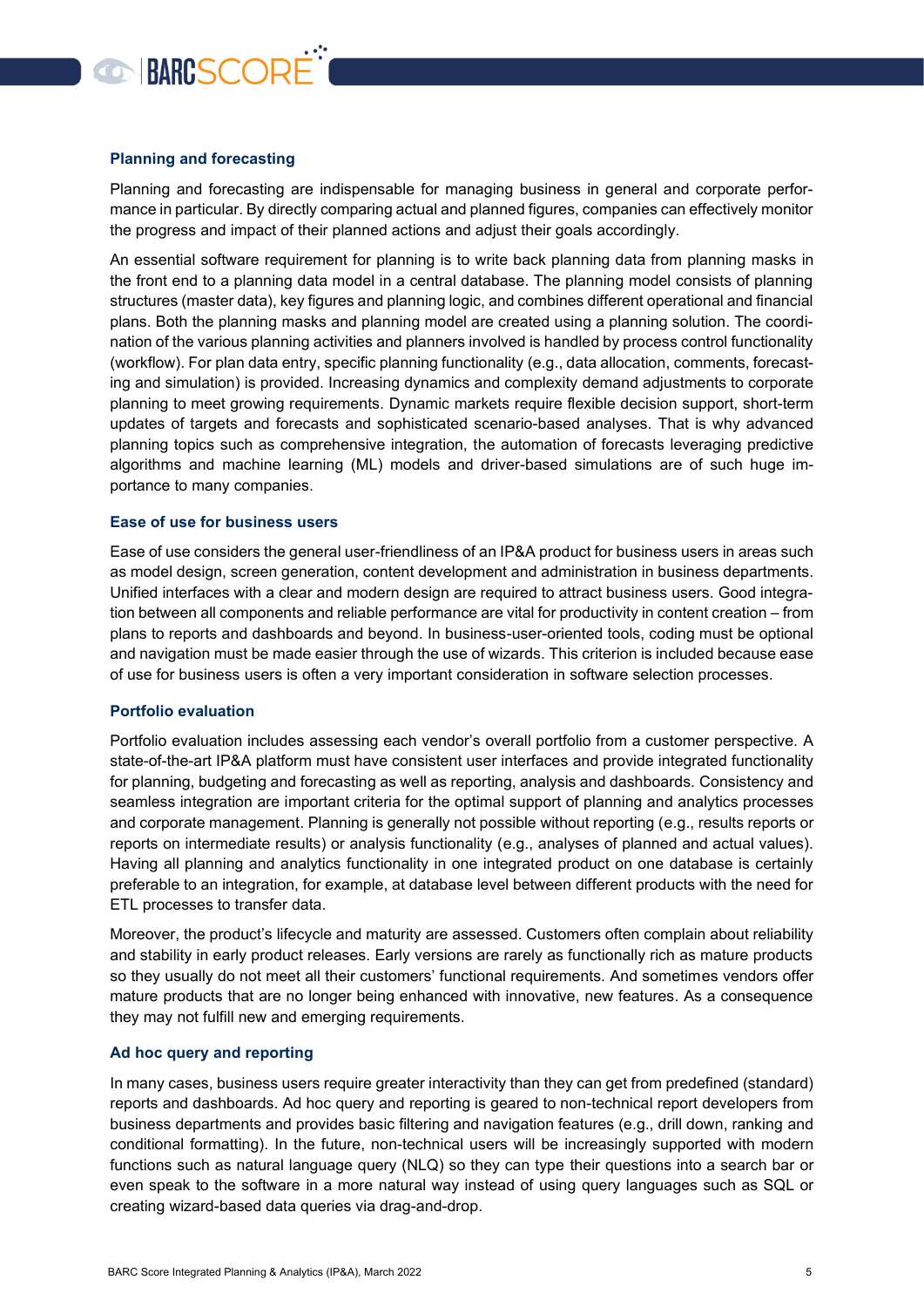# **CO-BARCSCOR**

#### **Analysis**

Data analysis products differ from basic reporting tools in that they are able to probe much more deeply into operational data and generate new information that can be understood and actioned upon by the business. Further analyses can be carried out using mathematical methods. Traditional online analytical processing (OLAP) provides dimensional data views, which make it easy for users to drill down, drill across and pivot dimensions as well as apply sophisticated calculations without scripting. Certain analysis products also offer methods to support set-based, visual or discovery-oriented data analysis.

Data analysis and data discovery are major trends right now, bringing analytics and BI to a greater number of users, particularly power users from business departments. Furthermore, augmentation and guidance are gaining in importance to support non-technical users from business departments in report creation and analysis tasks. Therefore, most of the vendors in this area are currently working to provide users with more guidance.

#### **Infrastructure evaluation**

Infrastructure evaluation focuses on the overall architecture of each vendor's product portfolio and includes a broad range of technical criteria. Of particular interest here are the integration of the various components from the perspective of front end users as well as at infrastructure levels, including data access, models and metadata. Furthermore, a modern IP&A platform has to be open in the back end to integrate data from different data sources but also in the front end to integrate with widely used BI and analytics solutions such as Microsoft Power BI, Qlik and Tableau. Integration with the latter seems to be increasingly in demand in our experience. In addition, support for different platforms, scalability, performance optimization techniques and security settings are considered in this evaluation.

#### **Dashboards**

Dashboards are also referred to as cockpits, scorecards or analytic applications. They provide graphical views of key performance indicators combined with the ability to drill down to details. Some dashboards offer self-service functions so that end users can create their own layouts without any help from IT. More sophisticated BI and analytics applications with guided navigation typically require support from techsavvy business users or IT staff. Scorecards often incorporate strategy maps and applications to manage improvement initiatives.

More and more vendors are now offering additional presentation formats for data such as stories and representations of the most important key performance indicators (KPIs) without the need to build a specific dashboard. With the increased use of mobile devices, modern IP&A platforms also offer better support for consuming mobile content and displaying information by, for example, supporting responsive design layouts.

#### **Formatted reporting**

Formatted standard reports are usually page-oriented reports run on regular schedules or triggered by alerts or user requests. These include static reports – which normally appeal to the widest audience in a company – and dynamic reports, which enable users to filter reports based on predefined parameters. Aside from pixel-perfect displays, which provide developers with precise control over how they place report objects and images on a screen, formatted reports also support rich printing options, dynamic page sizing (responsive design) and a WYSIWYG ("what you see is what you get") development interface.

Virtually every analytics and BI product is able to provide some type of reports. The importance of page orientation, scheduling and other advanced reporting features, however, varies depending on the customer's requirements. Modern functions such as natural language generation (NLG) may help users with suggested narratives for report data.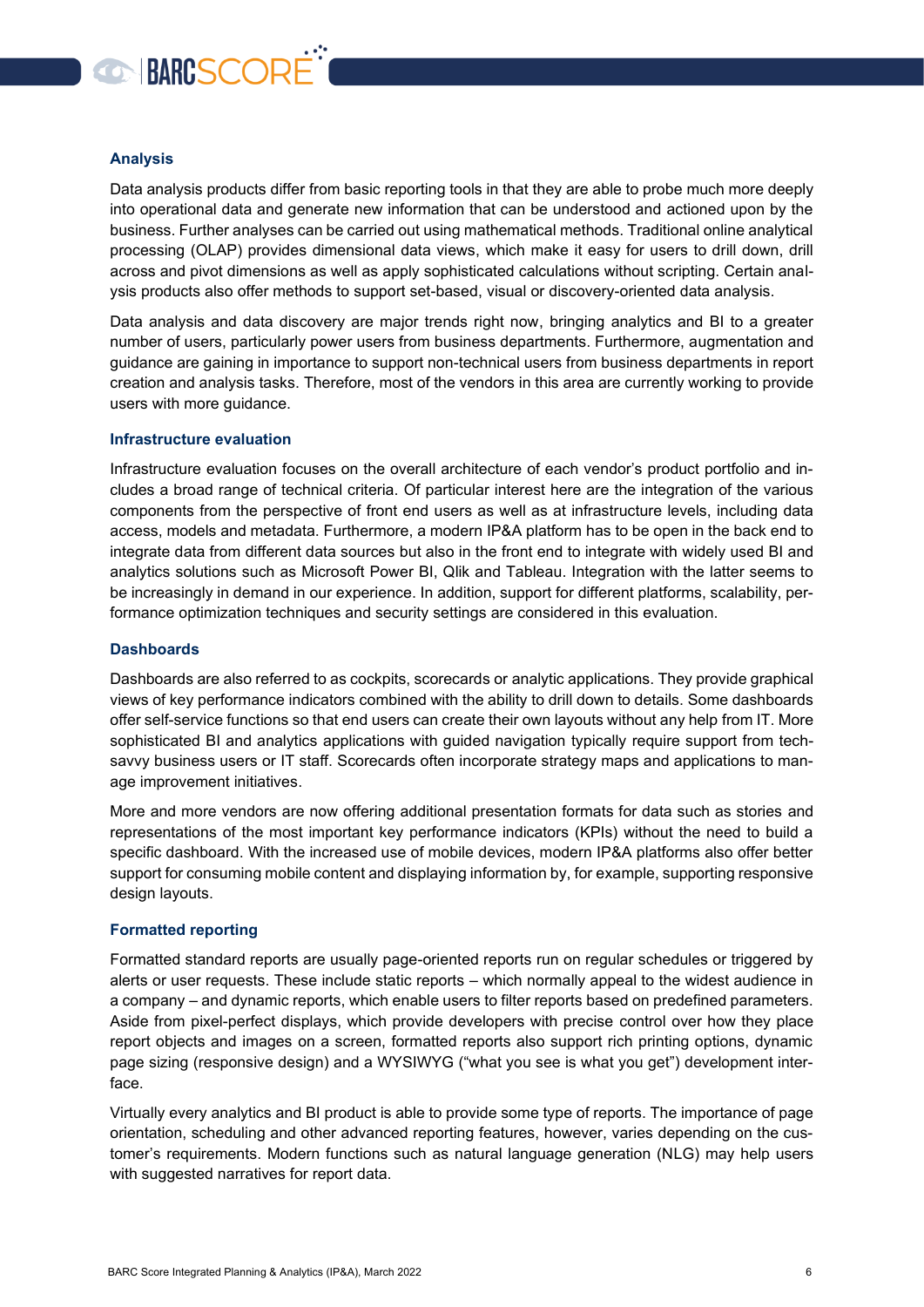

#### **Advanced and predictive analytics**

Advanced and predictive analytics represents a non-directed, hypothesis-free form of data analysis. Various algorithms scan the database searching for patterns used for a segmentation, classification or association of data. Methods cover machine learning (ML), statistical data analysis, neural networks, decision trees, time series and many other algorithms. Users must be well trained in order to use these methods and to gain the expected insights. Advanced analytics often contains data integration and analysis process support functionality.

Besides data scientists and statisticians, power users from business departments are also demanding more statistical algorithms for data analysis. In contrast to data scientists, these users do not typically design/code algorithms but use predefined algorithms instead. For example, in the context of planning and forecasting, advanced and predictive analytics methods support forecasting processes by calculating suggestions for future planning data which can be used or overwritten by planners.

<span id="page-6-1"></span>

| <b>Criteria</b>                          | Weighting |
|------------------------------------------|-----------|
| <b>Planning and forecasting</b>          | High      |
| Ease of use for business users           | High      |
| <b>Portfolio evaluation</b>              | High      |
| Ad hoc query and reporting               | Medium    |
| <b>Analysis</b>                          | Medium    |
| Infrastructure evaluation                | Medium    |
| Dashboarding                             | Medium    |
| <b>Formatted reporting</b>               | Low       |
| <b>Advanced and predictive analytics</b> | Low       |

#### **Table 1: Portfolio Capabilities – Weighting of Criteria**

#### <span id="page-6-0"></span>**Market Execution**

On the Market Execution axis, we rate the IP&A vendors in this Score using the following criteria and corresponding weightings (see [Table 2\)](#page-7-0).

#### **Product strategy**

This is the most important of all the criteria. Vendors are rated on their product development track record, product roadmap and innovation, as well as the company portfolio's alignment with current market trends and demands.

#### **Customer satisfaction**

Here, we include the 'Customer satisfaction' KPIs from BARC's 'The Planning Survey' and 'The BI & Analytics Survey'. These take into account product satisfaction, vendor support, implementer support, recommendation and price-to-value ratings reported by customers. The ratings of vendors that provide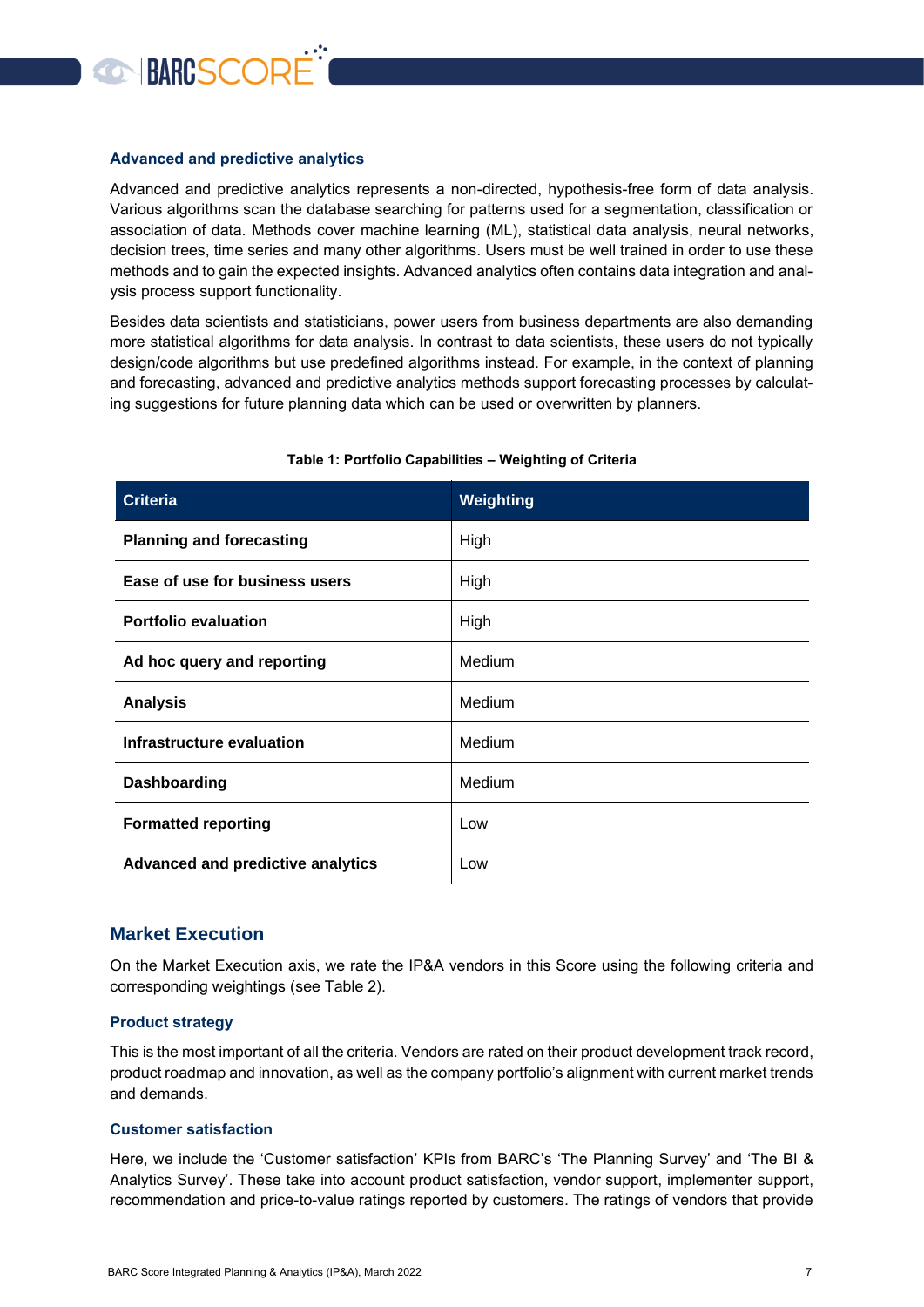more than a single product are combined into a single rating. Vendors not included in 'The Planning Survey' or 'The BI & Analytics Survey' (e.g., due to a limited number of survey responses from their customers) receive an average rating. This average rating stands for "satisfied" and does not negatively affect the score.

#### **Financials**

This criterion covers the financial position of a vendor, from market capitalization, cash position and EBITDA to profitability, burn rate and investment rounds. For private companies or vendors that don't break out the numbers for individual product lines, estimated figures are used.

#### **Geographical coverage**

**BARCSCORI** 

Vendors are evaluated on their global presence. We look at the various geographic regions and major countries in which the company conducts business with both a sales and marketing presence as well as development and support functions.

#### **Ecosystem**

In this category, we evaluate the extended ecosystem in which the vendor participates. This includes business partner networks, hardware or cloud infrastructure providers, consulting firms and systems integrators, and other technology alliances.

#### **Sales strategy**

To rate a vendor's sales strategy, we look at the various channels through which the company goes to market: with both direct and indirect sales teams, through distributors, value-added resellers (VARs), online channels and OEM relationships. We also evaluate the vendor's product pricing and sales models, such as perpetual licensing, support subscription, open source and freemium.

#### **Organizational strength**

Vendors are rated on their organizational stability, which is influenced by consistency of corporate strategy, continuity of executive leadership, but also staff turnover, reorganization and layoffs.

#### **Marketing strategy**

A vendor's marketing strategy is evaluated by rating its corporate and product messaging, the company's presence in printed media, advertising and social networks, as well as its ability to run events, such as conferences, seminars, roadshows and webinars.

<span id="page-7-0"></span>

| <b>Criteria</b>              | Weighting |
|------------------------------|-----------|
| <b>Product strategy</b>      | High      |
| <b>Customer satisfaction</b> | High      |
| <b>Financials</b>            | Medium    |
| <b>Geographical coverage</b> | Medium    |
| <b>Ecosystem</b>             | Medium    |

#### **Table 2: Market Execution – Weighting of Criteria**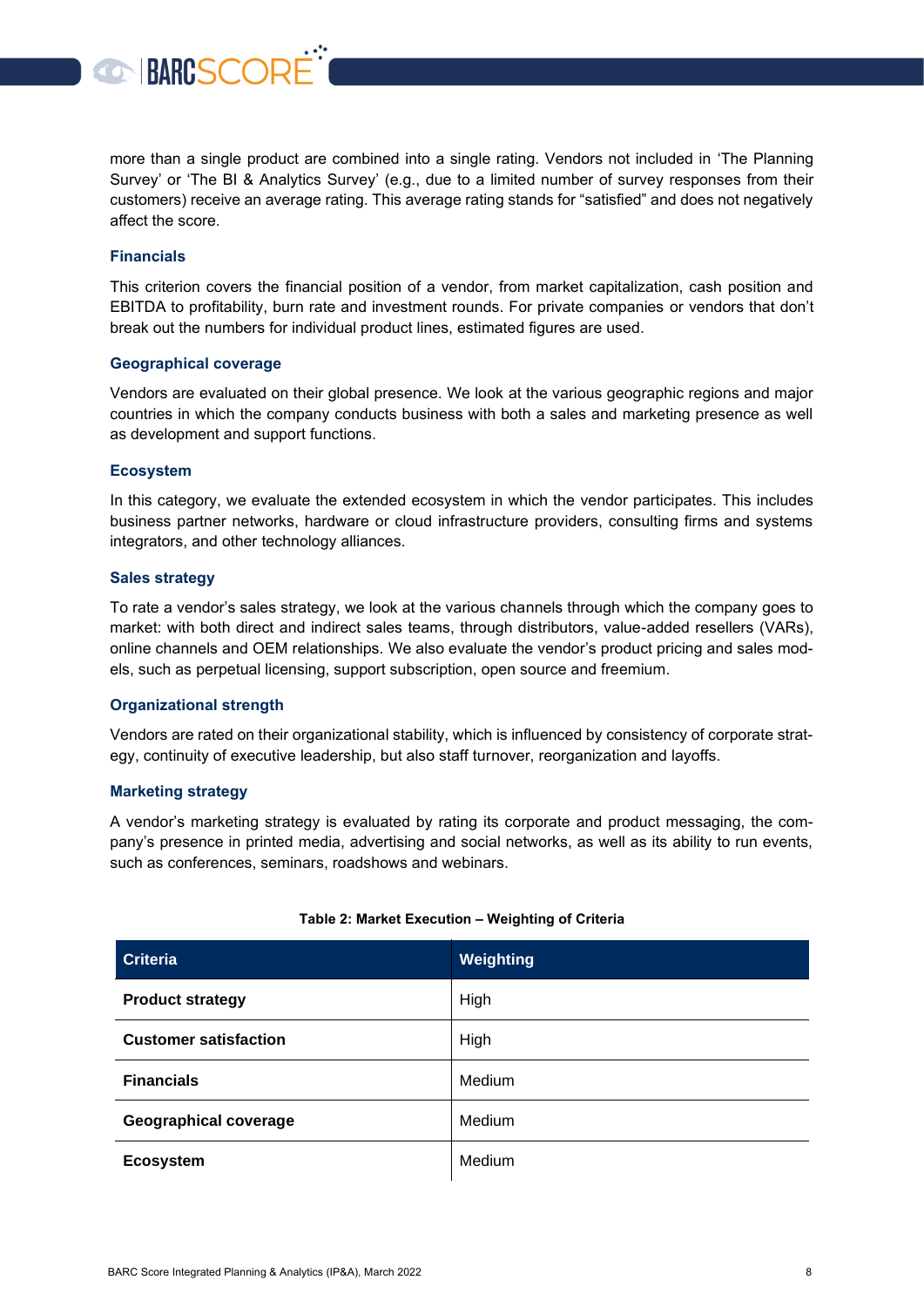

| <b>Sales strategy</b>          | Medium |
|--------------------------------|--------|
| <b>Organizational strength</b> | Medium |
| <b>Marketing strategy</b>      | Low    |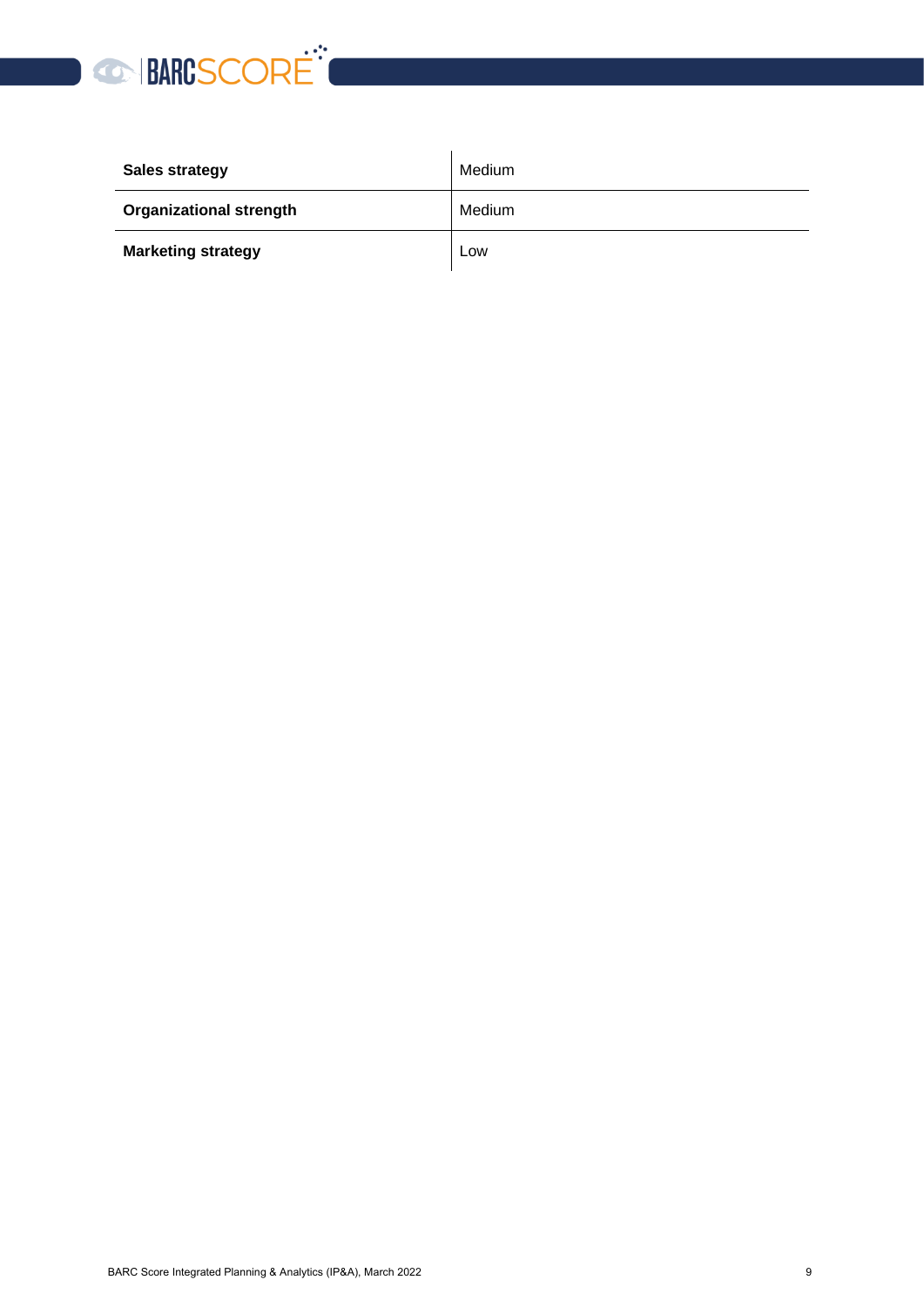

### <span id="page-9-0"></span>**Score**

Calculating the individual ratings for all criteria and all vendors produces two scores per company: the Portfolio Capabilities score and the Market Execution score, each being plotted on the corresponding axis and thus resulting in the vendor's dot on the following BARC Score graphic.

**Please note: Only vendor-distinct functionality is rated in our vendor portfolio ratings, not that of integrated OEM products or partner solutions.**



Disclaimer: BARC Score is published by BARC GmbH (BARC). This chart is part of a larger research document, which contains explanations Distances to the methodology and criteria behind the chart, and should be viewed in the context of the full document. BARC does not endorse any of<br>the vendors featured in the context of the full document. BARC does not end Vendors appearing in the bottom left corner of this chart are market entrants or specialists and should not be interpreted as inferior. Those vendors in the top right area are not necessarily superior, but have strong portfolio capabilities and market execution.

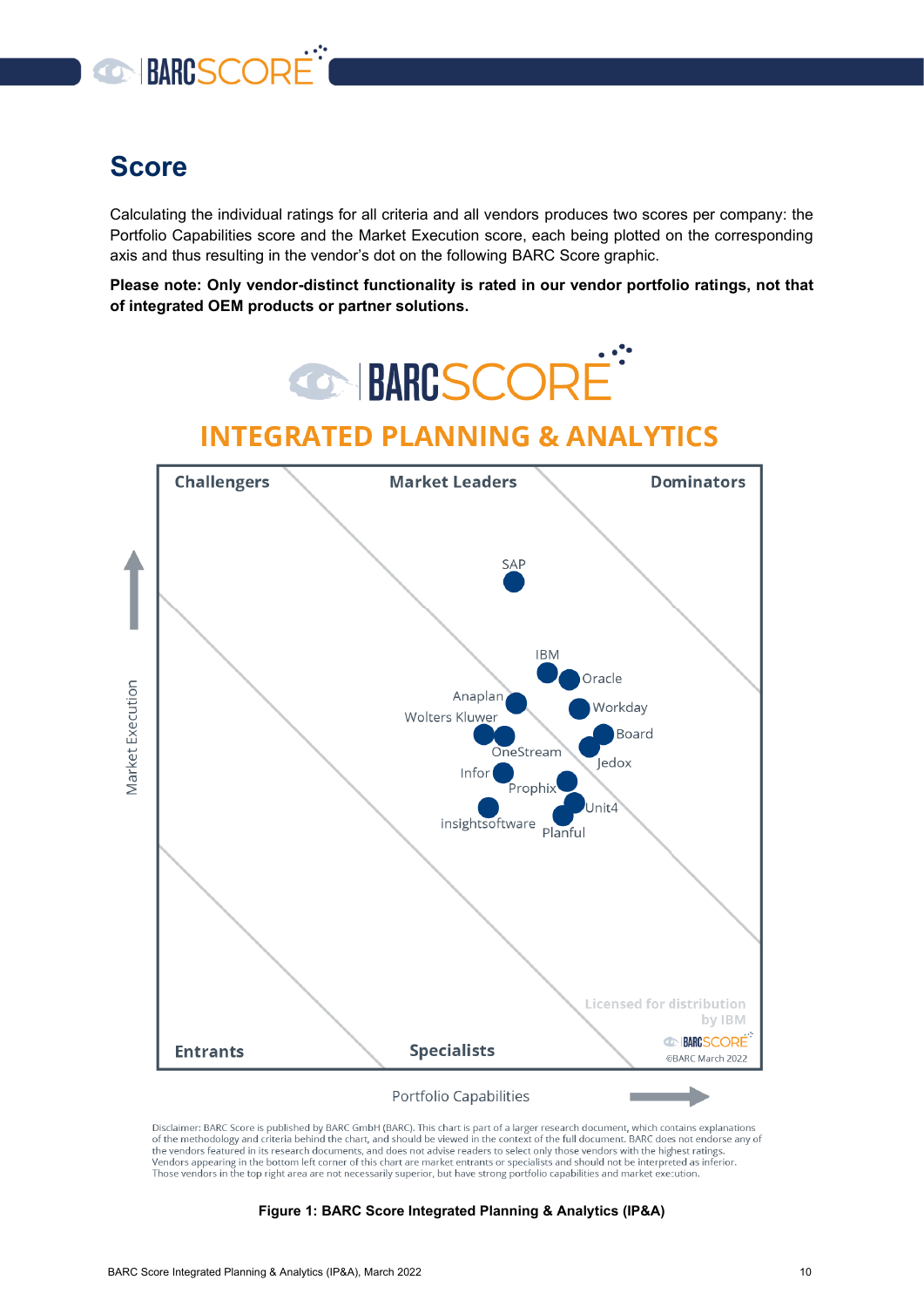

#### <span id="page-10-0"></span>**Score Regions**

Vendors can be positioned in one of five regions, depending on their total score on each of the two axes.

#### **Dominators**

Dominators are vendors that drive both technology and market adoption in a highly influential manner. They possess both a broad portfolio of market-leading and dominating products with a strong brand as well as a robust commercial prowess through best-in-class sales and marketing programs, an extensive ecosystem of business partners and alliances, and a rock-solid financial position. Dominators are considered a contender in virtually every planned implementation.

#### **Market Leaders**

Market Leaders are well established vendors that drive strong market adoption, supported by technology innovation and strategic acquisitions and by leveraging robust account management and a solid track record. Their portfolio enjoys high brand awareness in the market and covers an extensive range of technologies and services with only few gaps. Market Leaders typically have a large market share, making them a viable contender in almost all implementation scenarios.

#### **Challengers**

Challengers come in various shapes and sizes. They can be large vendors tapping into a new market by acquisition and pushing their way in with force, small innovative companies with a promising portfolio but limited sales and marketing resources, or vendors that attempt to disrupt a market with a new technology approach or different business model.

#### **Specialists**

Specialists are usually smaller vendors with a portfolio focused on a specific market segment. They can be either limited in their technical capabilities by concentrating on certain features and functions, or they may only focus on select geographic regions rather than the global marketplace.

#### **Entrants**

Entrants are usually startups with limited reach and visibility in the market. Their product capabilities are incomplete when compared to competitors, and their long-term market potential is still unproven.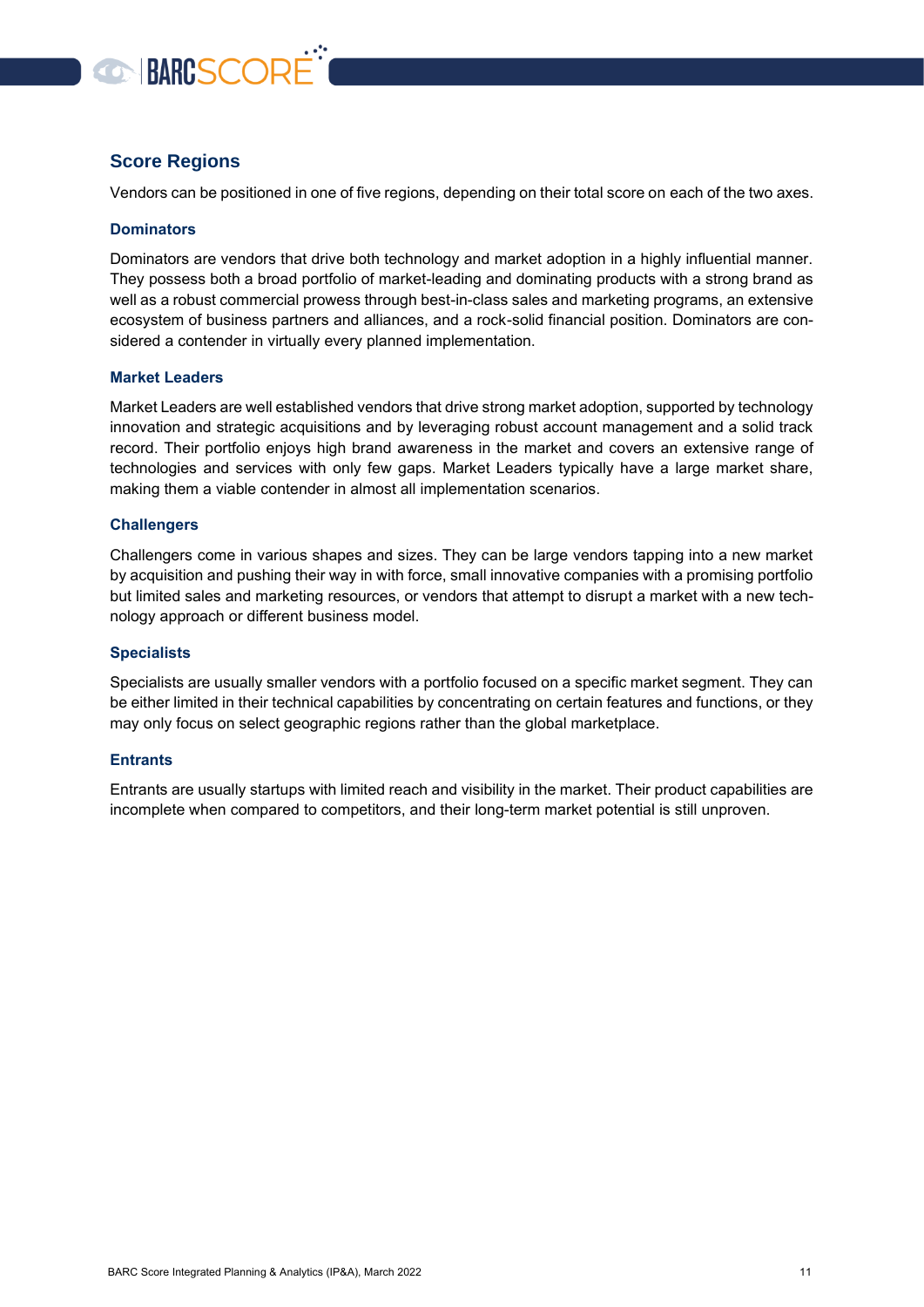

# <span id="page-11-0"></span>**Evaluated Products**

The latest versions of the following products are evaluated in this BARC Score:

| <b>Vendor</b>              | <b>Product(s)</b>                                                                                          |                                                                     |  |  |
|----------------------------|------------------------------------------------------------------------------------------------------------|---------------------------------------------------------------------|--|--|
| Anaplan                    | Anaplan                                                                                                    |                                                                     |  |  |
| <b>Board International</b> | Board                                                                                                      |                                                                     |  |  |
| <b>IBM</b>                 | IBM Planning Analytics with Watson<br>IBM Cognos Analytics with Watson                                     |                                                                     |  |  |
| <b>Infor</b>               | Infor d/EPM<br><b>Birst</b>                                                                                |                                                                     |  |  |
| insightsoftware            | <b>Bizview</b><br>Certent<br><b>IDL</b><br>Logi Analytics<br>Spreadsheet Server<br>Viareport               | Calumo<br><b>CXO Software</b><br>Jet<br>Longview<br><b>Tidemark</b> |  |  |
| <b>Jedox</b>               | Jedox                                                                                                      |                                                                     |  |  |
| <b>OneStream Software</b>  | OneStream                                                                                                  |                                                                     |  |  |
| Oracle                     | Oracle Cloud EPM<br>Oracle Hyperion EPM<br><b>Oracle Analytics Cloud</b><br><b>Oracle Analytics Server</b> |                                                                     |  |  |
| <b>Planful</b>             | Planful                                                                                                    |                                                                     |  |  |
| <b>Prophix</b>             | Prophix                                                                                                    |                                                                     |  |  |
| <b>SAP</b>                 | <b>SAP Analytics Cloud</b><br>SAP Business Planning and Consolidation<br>SAP BusinessObjects BI            |                                                                     |  |  |
| Unit4                      | Unit4 FP&A                                                                                                 |                                                                     |  |  |
| <b>Wolters Kluwer</b>      | <b>CCH Tagetik</b>                                                                                         |                                                                     |  |  |
| Workday                    | Workday Adaptive Planning                                                                                  |                                                                     |  |  |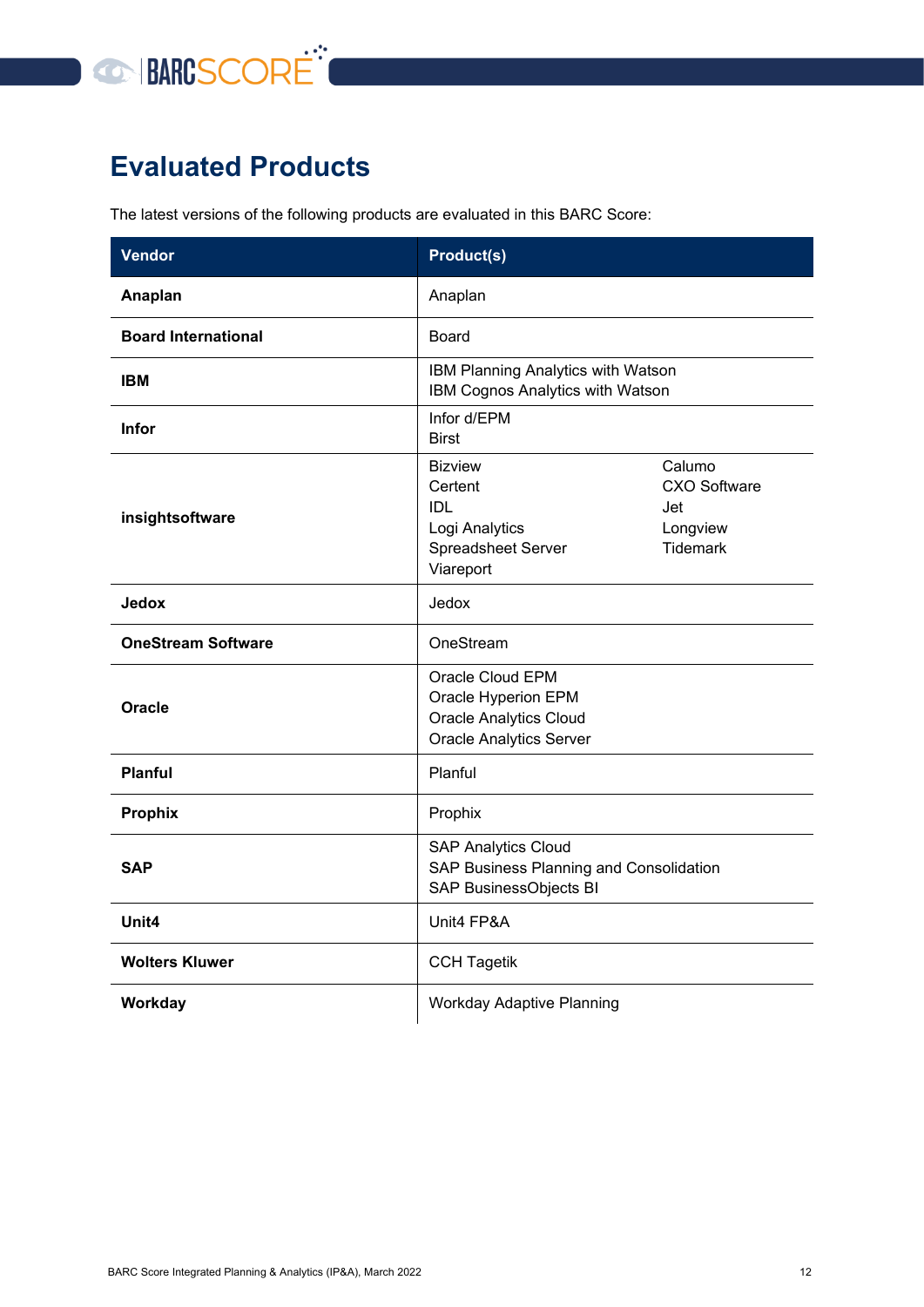

# <span id="page-12-0"></span>**Vendor Evaluations**

In the following section, we discuss each vendor and highlight their strengths and challenges based on customer surveys and market research by the authors.

Each vendor description includes vendor-related information, products covered in the BARC Score, and strengths and challenges.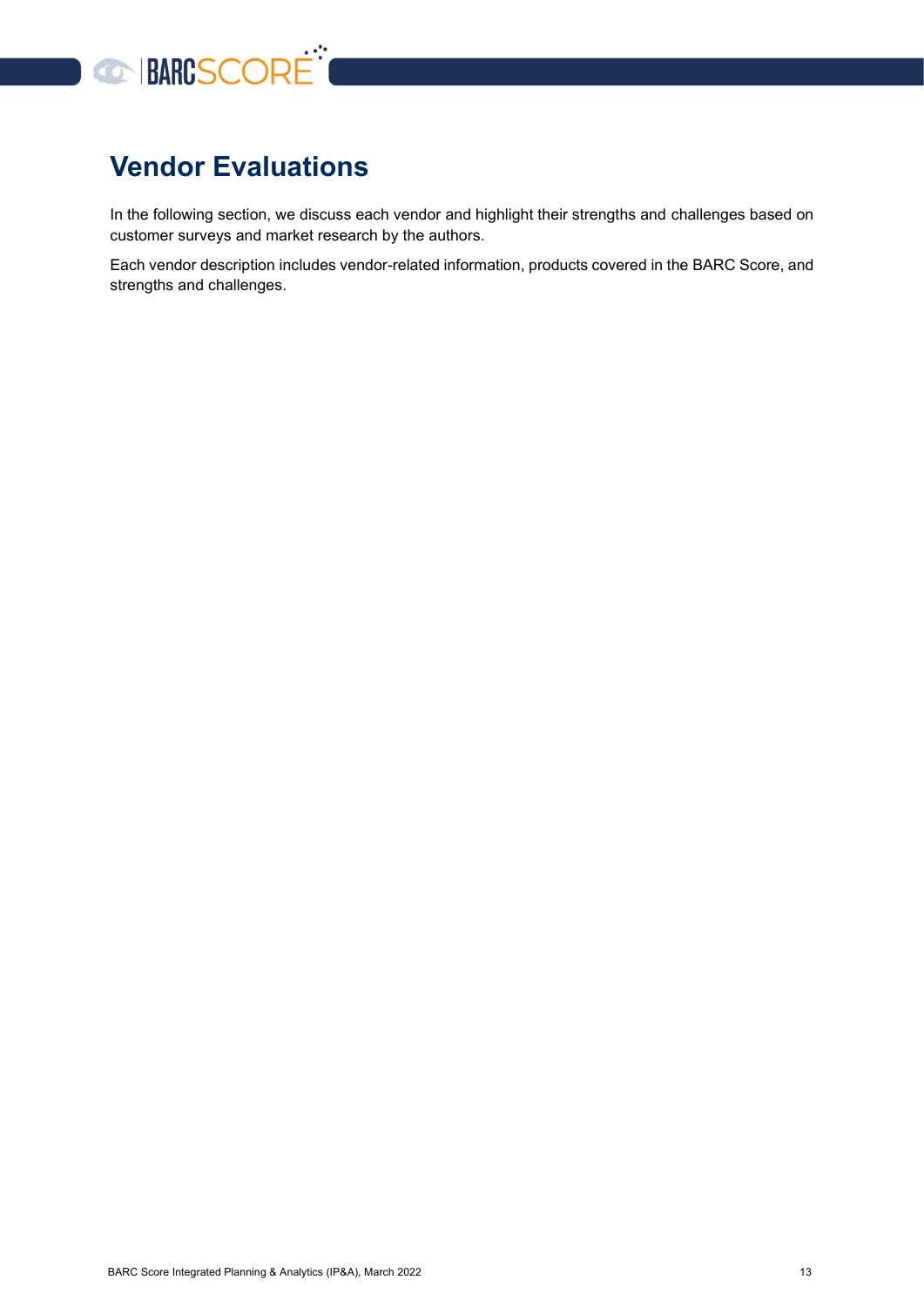

#### <span id="page-13-0"></span>**Anaplan**

San Francisco, CA, USA

www.anaplan.com

Anaplan (NYSE: PLAN) is a cloud-native enterprise software-as-a-service (SaaS) vendor headquartered in San Francisco, USA. The company currently employs more than 2,000 people worldwide. Several major investors have financed Anaplan's growth and global expansion.

The Anaplan platform began its development in 2006 and was officially released in 2008. The company's name is a combination of analytics and planning. The product represents a new generation of planning and performance management products developed with state-of-the-art technologies on a modern software architecture. Anaplan is a purely cloud-based platform using a proprietary in-memory database to store data (patented Hyperblock technology). The goal behind Anaplan's development was to create a new planning platform with the ease of use and flexibility of a spreadsheet and the scalability of an enterprise planning product in the cloud.

Anaplan targets corporate finance and operational business departments to connect financial and operational plans to support multiple use cases across finance, sales and marketing, HR and workforce and supply chain in large enterprises and groups worldwide. The goal is to support customers with a modern, integrated platform by joining people together with plans and data. In addition to horizontal use cases, the platform offers industry-specific solutions across a number of verticals such as consumer goods & retail, banking & insurance, telecoms and life sciences. Anaplan's partner ecosystem, which includes consulting and systems integration organizations, offers a number of such solutions built on the platform.

Anaplan has more than 1,800 customers in over 50 countries worldwide. Implementations range from double-digit to several thousand users per installation. To sell and particularly to implement Anaplan, the vendor has an expansive global partner ecosystem of more than 175 partners including technology partners with supplementary technical capabilities.

Anaplan provides flexible functionality for centralized top-down as well as decentralized bottom-up planning approaches. With its 'connected planning' platform approach, customers can create various planning models on different aggregation levels (strategic and operational planning) for an integrated enterprise planning approach (including financial planning). The vendor's in-memory database supports detailed planning models with data up to transactional level (articles, stores, employees, etc.). In addition to the 'Partner Solutions Showcase', Anaplan offers hundreds of prebuilt apps, solutions, templates and accelerators via the vendor's App Hub site (e.g., for financial planning, sales performance management and demand management).

#### **Strengths**

- Anaplan is technologically a modern cloud-based planning platform for use across financial and various operational business departments, with complementary analytics functionality, which is highly recommended by customers.
- Flexibility for a wide variety of planning approaches (centralized top-down, decentralized bottom-up) and planning topics (operational planning, financial planning, workforce planning, sales planning, etc.) and is industry agnostic.
- Anaplan Predictive Insights offers integrated predictive algorithms and advanced analytics functions leveraging ML, AI and optimization techniques. Furthermore, Anaplan PlanIQ delivers intelligent forecasting capabilities with integrated AI and ML as a managed service. With PlanIQ, customers can leverage multiple intelligence techniques such as native predictive capabilities based on internal and external data as well as integrations with third-party ML engines of choice (e.g., Amazon Forecast) to derive new insights and recommendations.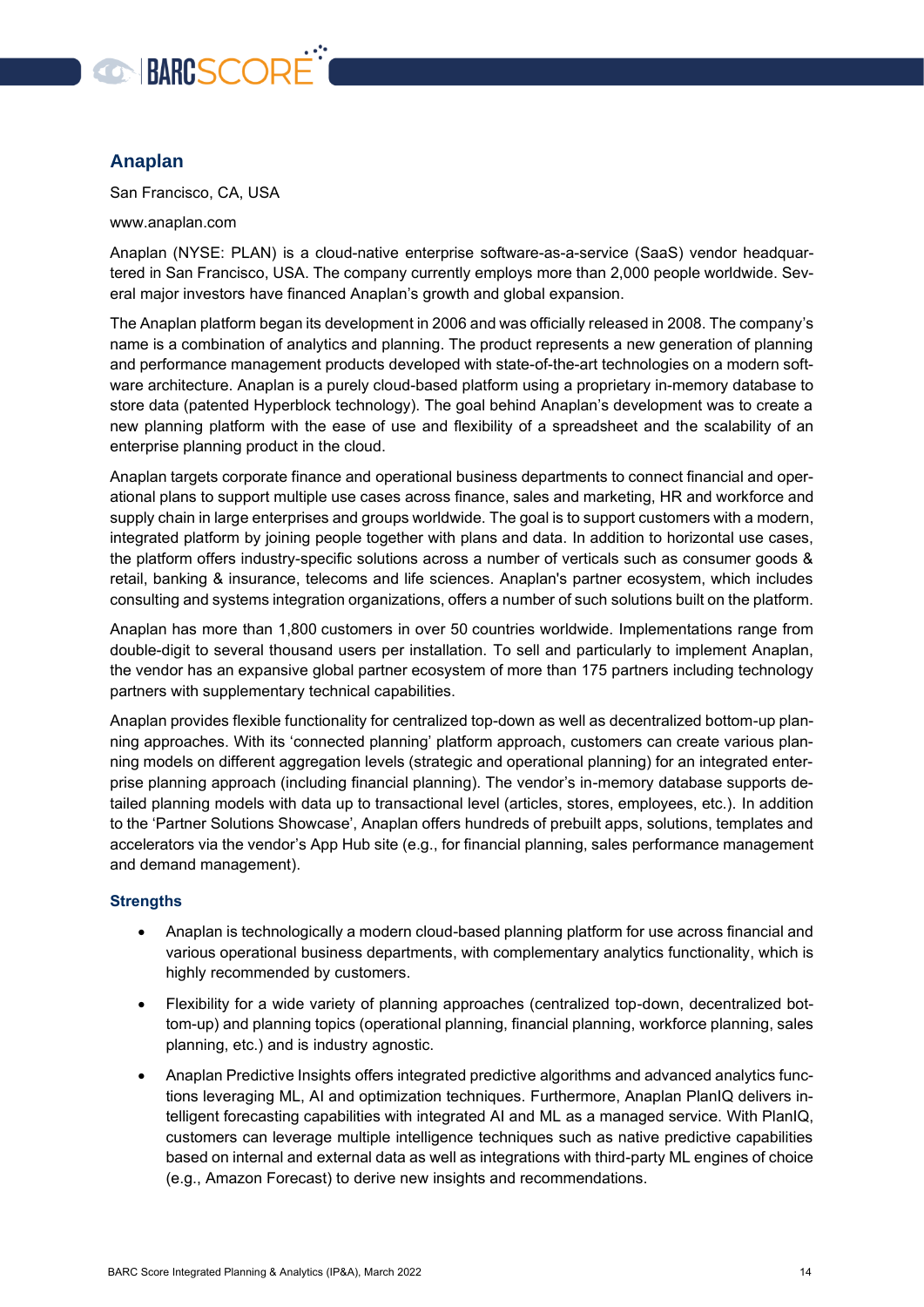• Lots of predefined planning models and applications on Anaplan's App Hub site (e.g., for financial planning, operational planning, sales planning, supply planning, demand planning, etc.), created by Anaplan itself and partners.

#### **Challenges**

**BARCSCOR** 

- Cloud-only the product is purely cloud-based and not available on-premises. Web access is essential to use the product (except for offline planning in the Excel add-in).
- Anaplan provides its own data integration options at multiple levels, while third-party ETL tools are also used to connect to source systems (particularly when predefined data connections are required). Anaplan does offer connectors for industry-leading ETL/ESB tools, such as Informatica, Boomi, SnapLogic and MuleSoft, as well as its HyperConnect solution for Informatica Cloud. Additionally, platform capabilities can be extended using REST APIs, scripting and transactional APIs. However, customer feedback in BARC's 'The Planning Survey' shows that neither Anaplan's predefined data connectivity nor its data integration capabilities entirely satisfy customers.
- Anaplan is essentially a comprehensive planning platform rather than a BI and analytics tool, which is confirmed by customer feedback in BARC's 'The Planning Survey'. However, it does support functionality for OLAP analysis, screen-based, self-service dashboarding and now formatted, pixel-perfect reporting, which are all continuously being expanded. Its native mobile app enables access to insights on the go. Furthermore, this is supplemented by prebuilt third-party analytics integrations with, for example, Tableau, Microsoft Power BI and Workiva to connect Anaplan data and models with specialist BI and analytics tools.
- According to customer feedback in BARC's 'The Planning Survey', Anaplan is relatively expensive compared to its mid-market focused competitors.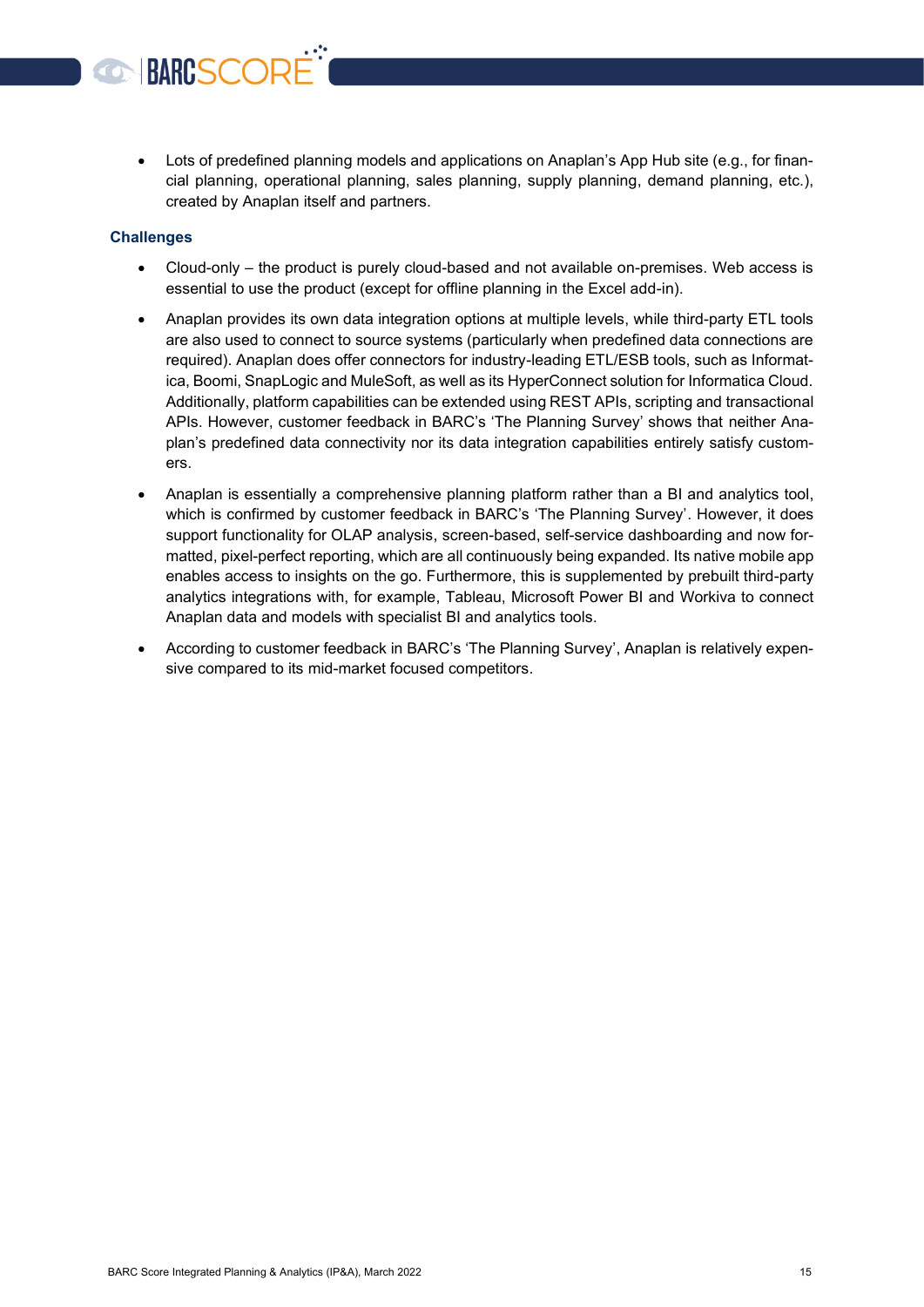

#### <span id="page-15-0"></span>**Board International**

Chiasso, Switzerland

#### www.board.com

Board was founded in 1994 and employs more than 500 people worldwide. Both its European head office and software development headquarters are located in Chiasso, Switzerland. A second regional US headquarters is located in Boston, Massachusetts. Board has 25 offices worldwide and a global partner network. More than 3,000 customers globally use Board to implement CPM and analytics projects. The company currently has a strong focus on internationalization, particularly by expanding its presence in the United States. The ownership of the company changed in 2019, when Nordic Capital acquired a majority share in Board to support the vendor's continued international expansion.

Board aims to provide an all-in-one decision-making platform which unifies CPM with BI and analytics capabilities. The vendor focuses on providing end-to-end support to key decision-making processes in mid-size to large enterprises by combining self-service capabilities with enterprise scalability and governance. The goal is to deliver an easy-to-use and coding-free toolkit for business power users to build tailored CPM and analytics applications in a technically homogeneous environment. Board does not focus on specific industries, but the primary industries across its customer base are retail, manufacturing, professional services, banking and finance.

Board provides a combined product consisting of a front end and a proprietary multidimensional inmemory data processing technology, which also allows for business-user-friendly data modeling. The product provides a consistent environment for administration, development and utilization. Due to its tightly integrated front and back ends, the proprietary Board data model allows only limited access for third-party front ends. Board is available in the cloud (leveraging Microsoft Azure) and, if required, onpremises.

At its core, Board is a flexible web-based development environment for creating dashboarding, reporting, analysis, planning and predictive and advanced analytics applications that can also be used for financial consolidation and strategy management. Particularly for planning, forecasting and simulation use cases, Board offers strong and comprehensive functionality. Users can create and tailor a broad range of applications specifically to their own needs bringing together financial and operational data. Moreover, Board and its partners offer prebuilt business content via the Board Marketplace. Applications such as financial consolidation, lease accounting, human resources management, integrated business planning and sales performance management are available from Board itself. Additionally, Board and its partners offer solutions for specific departments (e.g., finance, supply chain) and industries (e.g., retail, automotive, consumer packaged goods). These can be adapted to customers' individual needs.

#### **Strengths**

- Flexible, fully web-based CPM and analytics platform with tightly integrated system architecture of proprietary multidimensional in-memory database and front ends.
- Graphical and coding-free development environment for business power users to create tailored CPM and analytics applications.
- Comprehensive planning, budgeting and forecasting functionality for all kinds of planning approaches (top-down, bottom-up or combinations of both). Customers can address various workflow-based planning topics on one common platform with different aggregation levels (e.g., strategic as well as operational planning) for an integrated business planning approach (including financial planning).
- Comprehensive BI and analytics functionality for dashboards, reporting and analysis. Integrated predictive and advanced analytics capabilities (Board BEAM) as well as a native R connector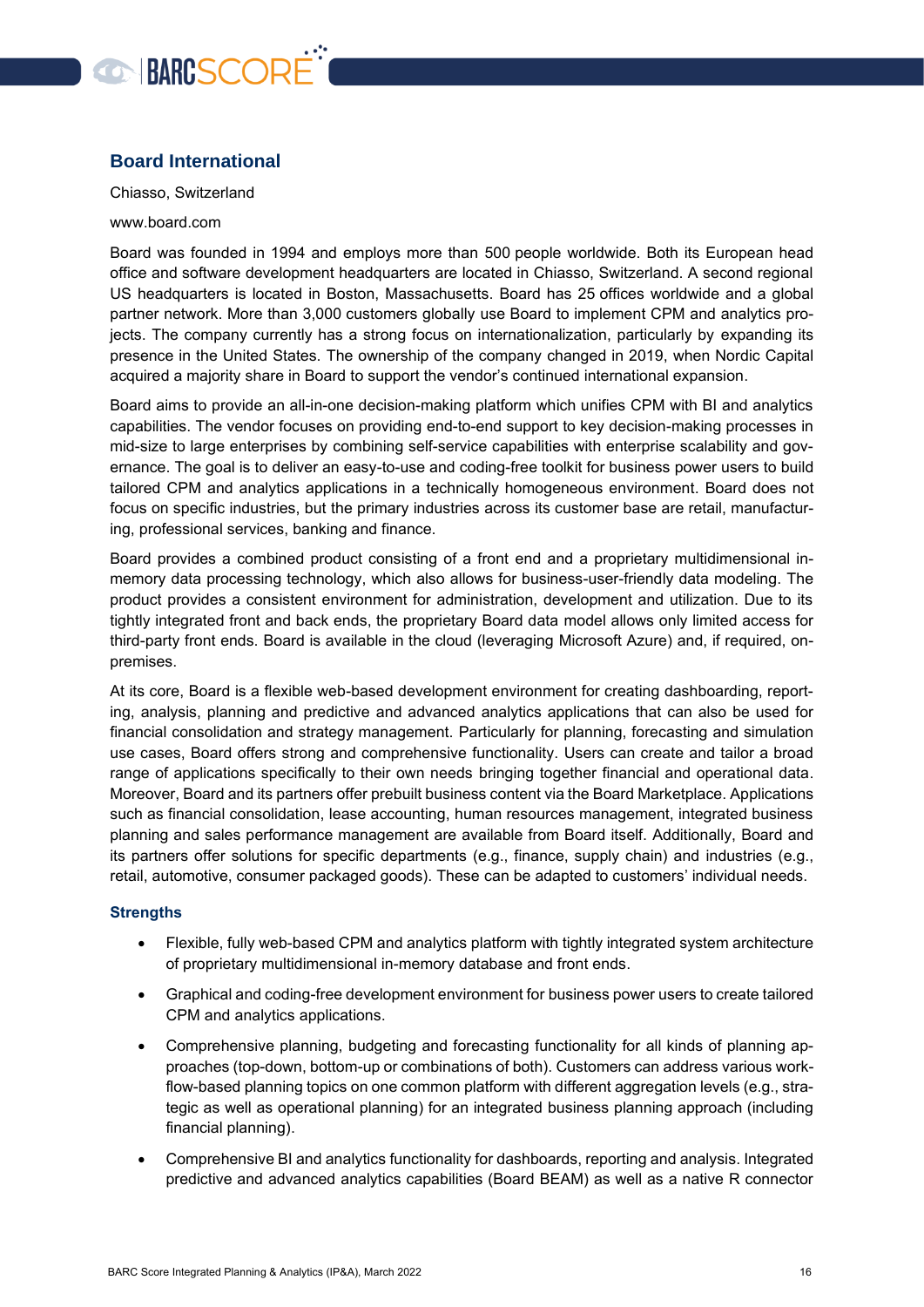

to exchange Board data with an R server to execute AI/ML algorithms and to run R scripts from Board procedures.

#### **Challenges**

- Limited access to the proprietary Board data model for third-party front ends.
- Board's future strategy strongly focuses on solutionizing the flexible platform. Prebuilt but adaptable applications such as financial consolidation, lease accounting, human resources management, integrated business planning and sales performance management are now available from Board itself. Additionally, the vendor and its partners offer solutions for specific departments and industries. However, Board still focuses on individually tailored solutions and, compared to the competition, the prebuilt business content available is still limited.
- The product's flexibility and comprehensive functionality can lead to quite complex handling for inexperienced users when implementing and building intricate applications.
- Prices for Board have increased in recent years. According to customer feedback from 'The Planning Survey' and 'The BI & Analytics Survey', many now consider the product to be costly.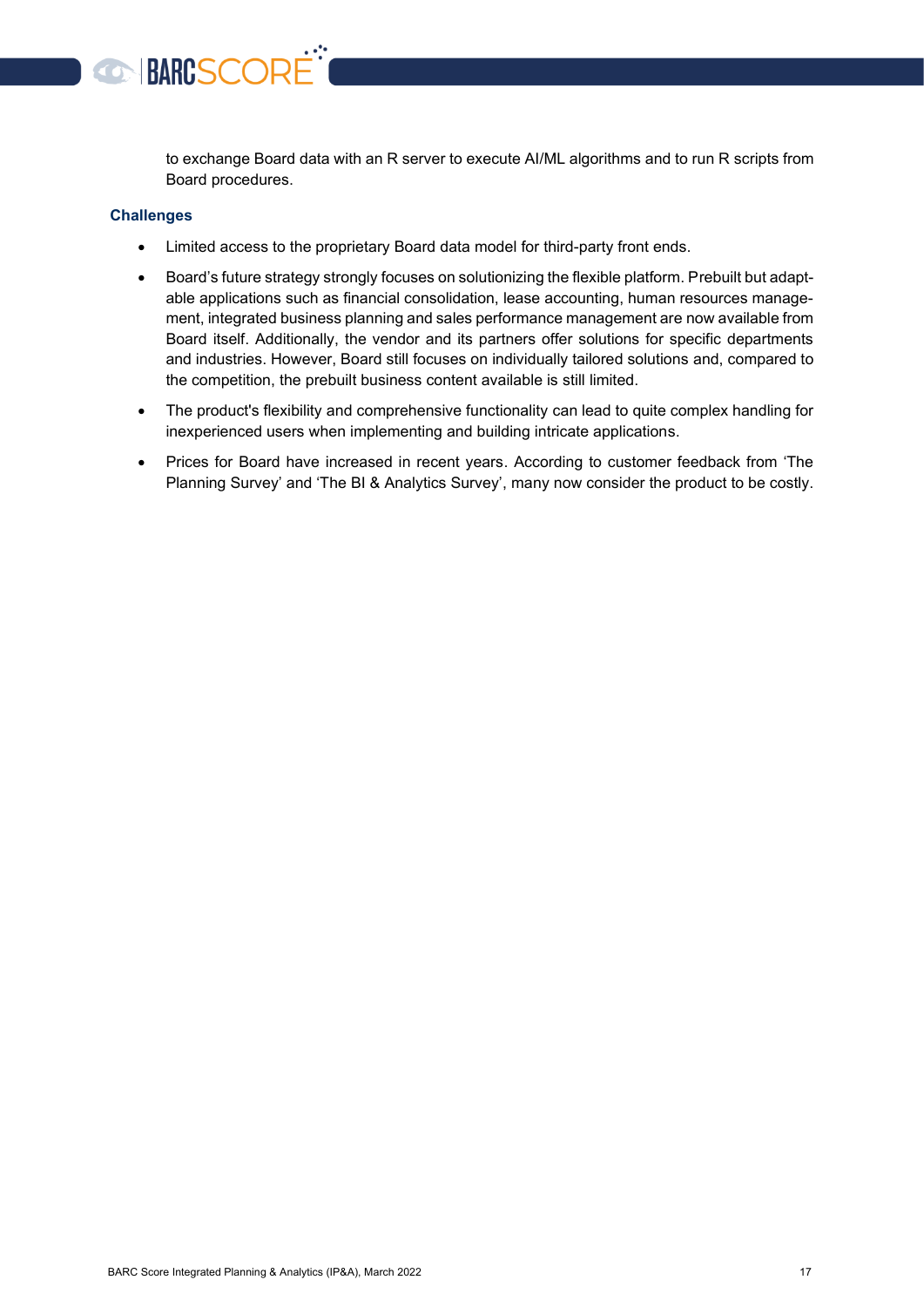

#### <span id="page-17-0"></span>**IBM**

Armonk, NY, USA

www.ibm.com

IBM is one of the world's largest vendors of IT hardware, software and services. The company has a global workforce of close to 350,000 employees and is active in over 170 countries.

IBM offers a comprehensive portfolio of on-premises and cloud analytics and performance management solutions (in particular, for planning and financial consolidation). The core offerings consist of IBM Cognos Analytics with Watson and IBM Planning Analytics with Watson. For financial consolidation and regulatory reporting, IBM Cognos Controller is part of the performance management portfolio.

IBM Planning Analytics – the vendor's strategic enterprise planning product – is a core element in IBM's performance management portfolio and has been on the market since the 1980s. Due to its rich functionality for planning and OLAP analysis, and its underlying in-memory TM1 technology, the product plays a strategic role for IBM. Planning Analytics is available in both classical on-premises and cloud versions. Essentially, Planning Analytics is a high-performance, multidimensional in-memory database for budgeting, planning and forecasting with Excel and web front ends. The product is targeted at business power users for building all kinds of applications (planning, analytics, strategy management). Therefore it has no dominant focus on any one particular topic (financials, sales, HR, etc.). In the latest versions of Planning Analytics, IBM has strengthened the product's web client user experience, charting options and visualizations, as well as workflow and predictive forecasting capabilities based on historical time-series data and a series of predefined algorithms.

IBM's enterprise BI and analytics solution Cognos Analytics provides functionality for dashboards, pixelperfect reporting, stories, data modeling and analysis in a web-based, integrated user experience. Included in Cognos Analytics' wide range of analytics capabilities are smarts focused on enabling ease of use for new users as well as customization and governance features for administrators. The solution offers search-based analysis (NLQ) with encapsulated cognitive capabilities aimed at business users. IBM has also extended Cognos Analytics in the area of advanced analytics. For instance, Jupyter Notebooks has been incorporated in the user interface to provide greater flexibility in data preparation and statistical analysis. The product can scale to larger scenarios supporting the needs of many concurrent users as well as large data volumes.

#### **Strengths**

- IBM Planning Analytics offers flexibility for business power users to create budgeting, planning and forecasting as well as analytics applications based on a high-performance in-memory database.
- Comprehensive Excel-based functionality for preparing individual applications in IBM Planning Analytics (modeling, custom planning forms, etc.) and publishing them to the web.
- With Cognos Analytics, IBM offers a well-integrated end-to-end platform for governed analytics for business users that spans data preparation and modeling to analysis, reports and dashboards.
- Well established and expansive partner community with global product support and knowledge.

#### **Challenges**

• Planning Analytics is essentially a development environment for budgeting, planning and forecasting as well as analytics. Compared to competitors, only limited prebuilt business content is currently available with Planning Analytics. However, predefined business content is available from partners and IBM is also starting to offer business content with its IBM Accelerator Catalog.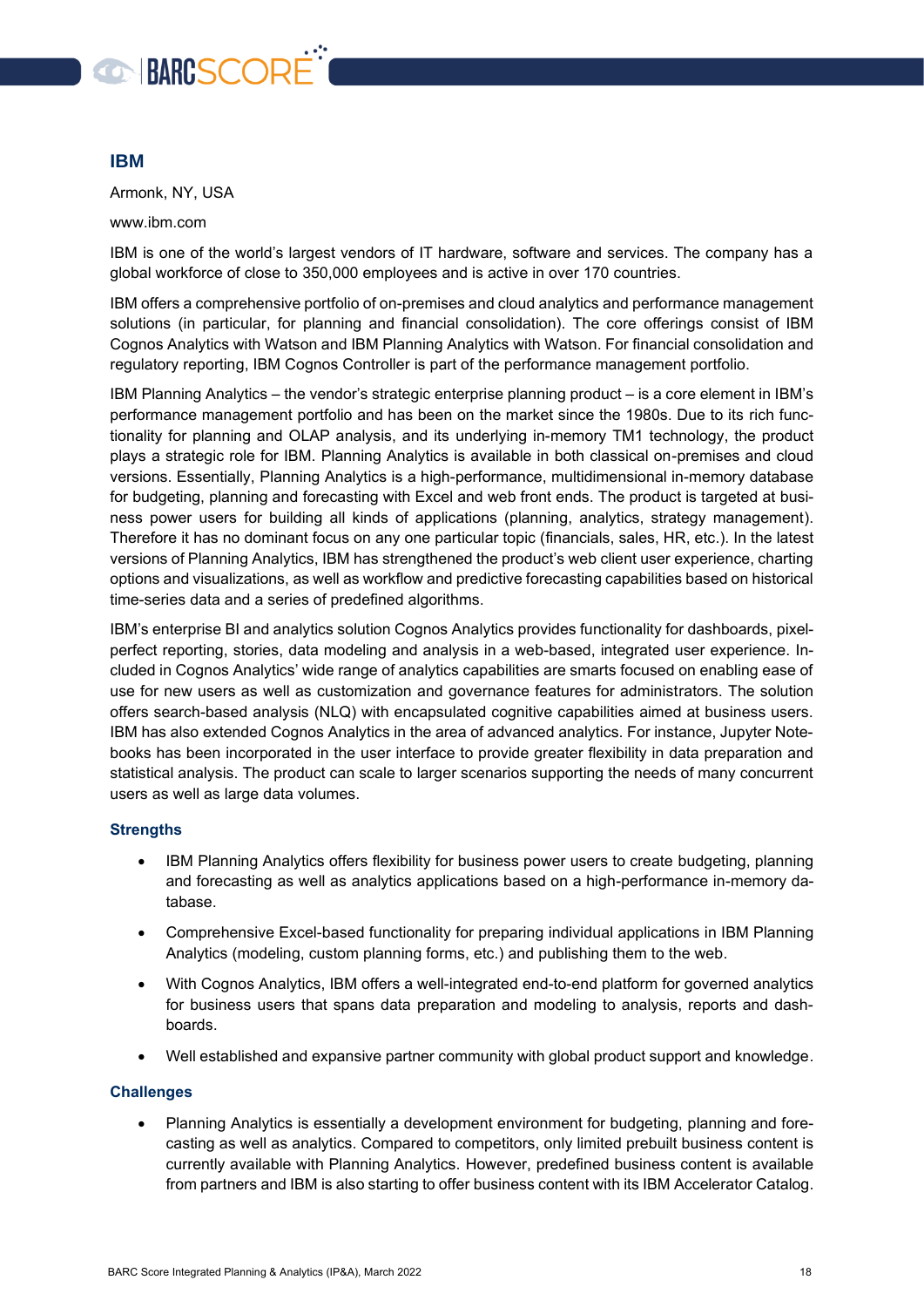• Planning Analytics itself offers limited reporting capabilities compared to market leading CPM products (e.g., formatting and layouting for page-based print reporting). However, an integration that uses IBM's enterprise BI and analytics suite for advanced reporting with Cognos Analytics is in place.

**CONNECTED** 

- While using different performance management, BI and analytics products, users will face different UIs. However, dashboards from Cognos Analytics can be embedded in the Planning Analytics Workspace for example to overcome this issue.
- Comparatively expensive planning and analytics products, although the cloud versions of Cognos Analytics and Planning Analytics offer alternatives for cost savings and faster time to value.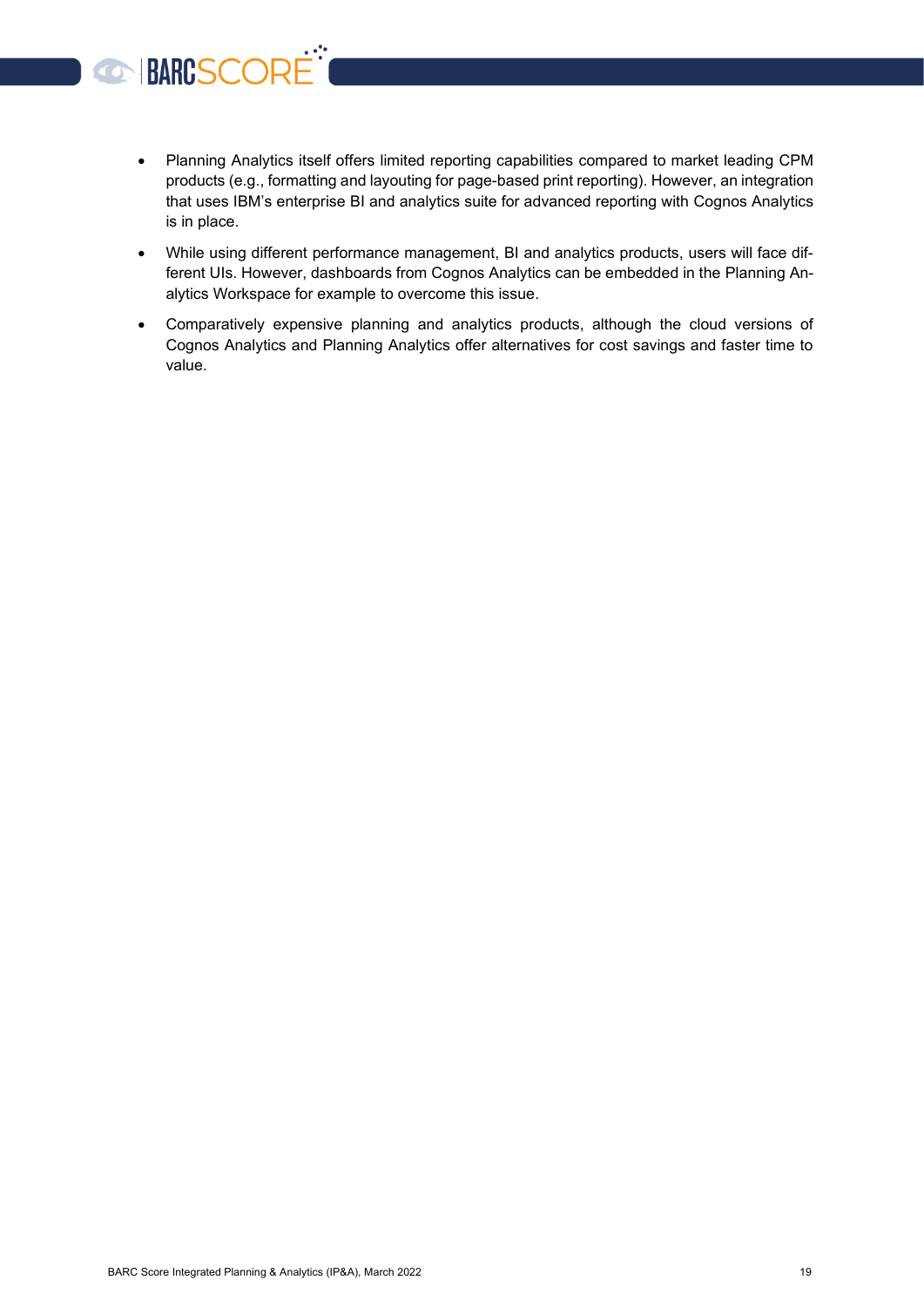

#### <span id="page-19-0"></span>**Infor**

New York, NY, USA

www.infor.com

Infor is a global US-based vendor of industry-focused business software solutions. The company was founded in 2002, has 140 locations worldwide and employs over 17,000 people. It supports over 65,000 customers directly or through its network of more than 2,000 partners (resellers and OEMs). Infor is privately held by Koch Industries.

Infor's CPM, BI and analytics portfolio comprises two main solutions: Infor Dynamic Enterprise Performance Management (d/EPM) and Infor Birst. Infor d/EPM is the vendor's original analytics and CPM product and was initially developed by MIS long before 2002. Infor d/EPM includes components for dashboards, reporting, OLAP analysis, planning and financial consolidation. Since the acquisition of Birst in 2017, Infor has changed its go-to-market and product positioning strategy significantly, splitting its portfolio into CPM and analytics products, which are integrated with each other. Infor d/EPM is now positioned to serve CPM usage scenarios (including planning and financial consolidation) and Birst to serve analytics use cases. Infor d/EPM and Birst are marketed to mid-sized companies and large corporations in all industry sectors. Both products can generally be used with Infor's existing ERP, CRM and SCM applications via predefined connectors but also standalone with third-party data sources (e.g., SAP, Salesforce, etc.). However, when selling the products, Infor has a strong focus on its own customer base and upselling analytics in addition to operational applications.

Infor d/EPM is a flexible CPM product combined with prebuilt business content. The platform provides a multifaceted development environment for tech-savvy business power users to build custom CPM and analytics applications. Predefined CPM applications are available for various business functions and industries, including strategy management, budgeting, planning, financial consolidation, workforce planning and budgeting and others. The current version of the product is a completely rebuilt new generation of Infor d/EPM, which fully supports the vendor's 'cloud first' strategy. Based on a state-of-the-art services architecture, the product offers improved scalability and performance, modeling, administration and ease of use.

Birst is Infor's cloud-based flagship analytics and BI platform. In addition to providing formatted and ad hoc reporting, dashboarding, self-service data discovery and advanced analytics, Birst offers a full-stack solution that includes ETL and data preparation, data warehousing, mobile access and ML integration. Birst connects to Infor's business applications, to Infor d/EPM's underlying in-memory OLAP database as well as to non-Infor systems (e.g., SAP, Salesforce). Besides connecting to data live, Birst leverages an Amazon S3-based data lake to store data from any source to feed analytics for business users and data scientists. Third-party tools can directly access Birst's data models.

#### **Strengths**

- Infor d/EPM as an integrated application suite for dashboards, reporting, analysis, planning and forecasting as well as financial consolidation with proprietary multidimensional data storage.
- Multifaceted development environment for tech-savvy business power users to build tailored CPM and analytics applications (Infor d/EPM). Predefined CPM applications for various business functions and industries are available.
- Strong functionality for ad hoc analysis and planning integrated in Infor d/EPM's Microsoft Excel add-in.
- Birst as an integrated cloud-based analytics and BI platform for formatted and ad hoc reporting, dashboarding and analysis with a modern semantic layer concept to provide both governance and consistency as well as data discovery to support agile development for business users.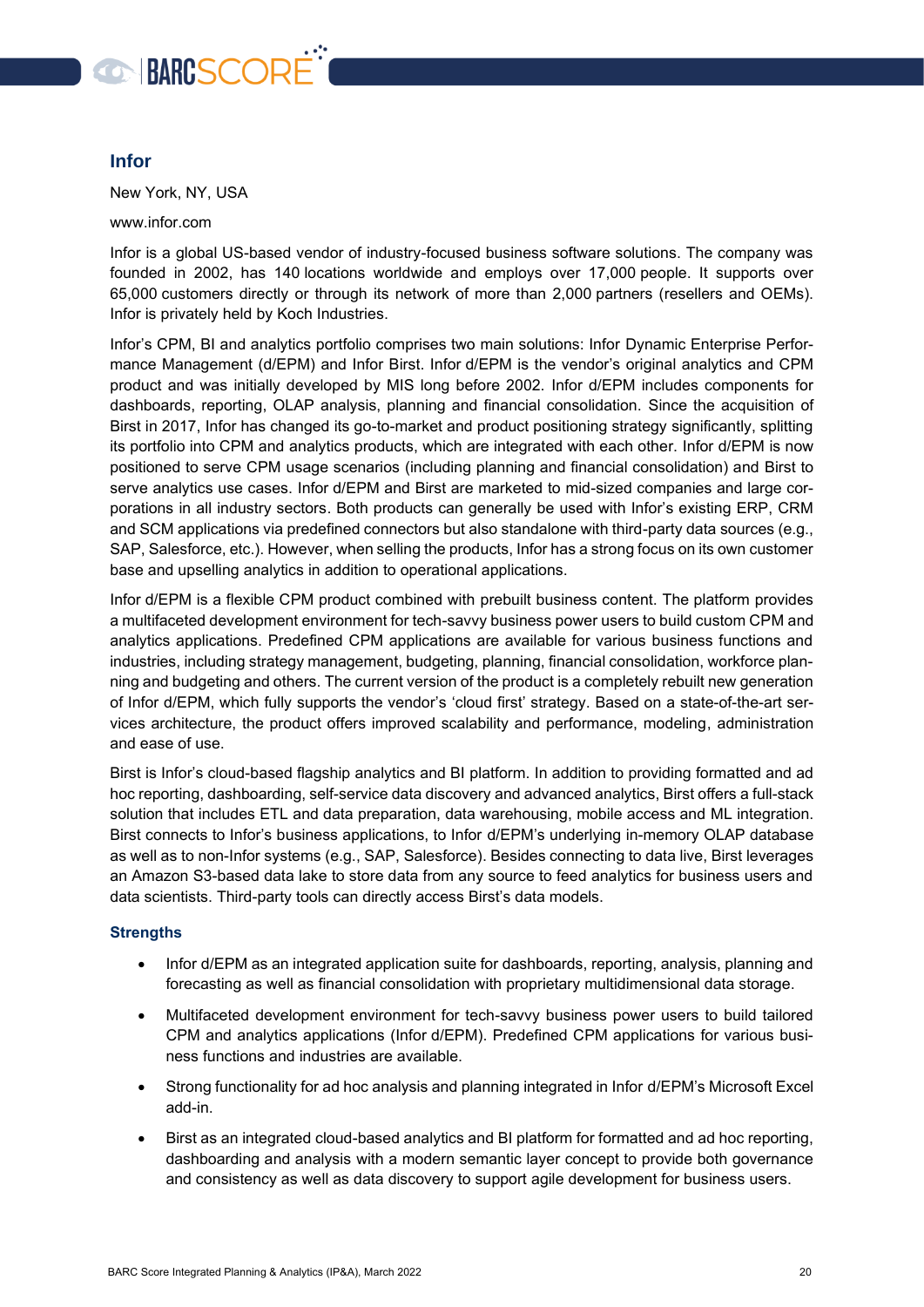

#### **Challenges**

- Unlike most of its competitors, Infor splits its portfolio into CPM (Infor d/EPM) and analytics products (Birst) – however, d/EPM also has its own analytics functionality. Integration between on-premises versions takes place at data level with the capability to display visualizations from both systems in a single view dashboard in either system or on the Infor Ming.le collaboration platform. In the cloud, d/EPM and Birst use the same data source – Data Lake, including drillthrough capabilities for both directions.
- Infor d/EPM is essentially a flexible development environment. Creating content with the product requires tech-savvy business power users and flexibility can lead to complex handling when implementing/building intricate applications. In recent years, Infor has invested in d/EPM's UI and UX and has replaced a number of the technical development modules with user-friendly features in areas such as data modeling, data integration and administration.
- Infor d/EPM is generally available on-premises and in the cloud (leveraging Amazon Web Services). However, some services such as Infor Coleman AI are available in the cloud version only as they leverage cloud-based services like Amazon building blocks for AI. However, for onpremises customers, AI and ML alternatives such as the integration of R libraries are available.
- According to BARC's 'The Planning Survey' and 'The BI & Analytics Survey', many customers express negative feedback, particularly regarding legacy versions of Infor d/EPM and especially in relation to the business value Infor d/EPM provides, customer satisfaction, lack of functionality, poor sales experience and lack of innovation. For new customers using Infor d/EPM's current version with its rebuilt architecture and features, the vendor expects improved customer feedback for product functionality and experience in the future.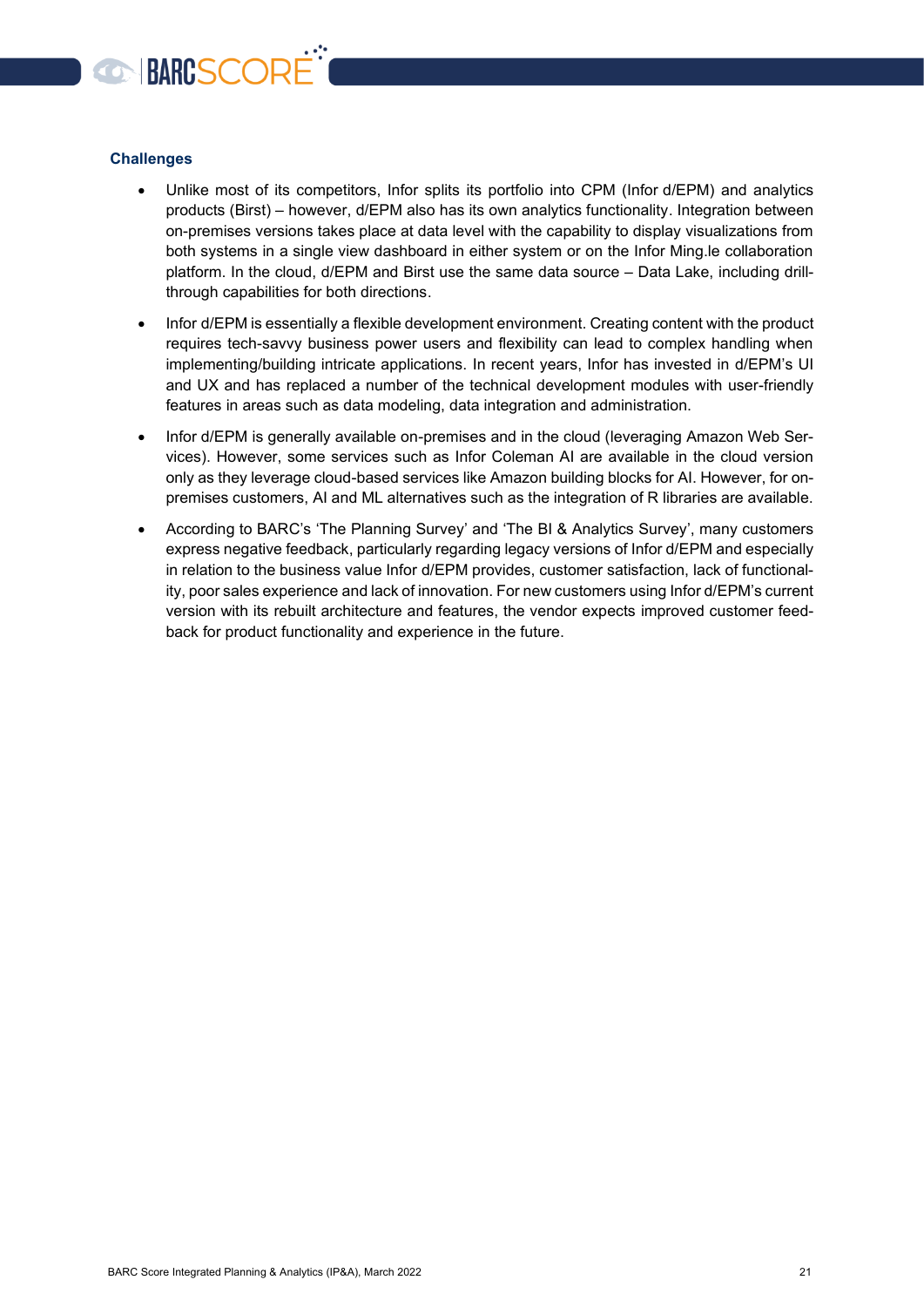

#### <span id="page-21-0"></span>**insightsoftware**

Raleigh, NC, USA

www.insightsoftware.com

insightsoftware is a US-based global provider of solutions for the office of the CFO backed by private equity investors Hg, TA Associates and Genstar Capital. The company employs more than 2,000 people in over 40 locations worldwide and serves 30,000 customers with 500,000 active users. insightsoftware was formed in 2018 out of a merger of Hubble by insightsoftware.com and Global Software, Inc. The vendor's rapid growth in recent years has been largely inorganic and driven by the acquisition of vendors such as Magnitude, Calumo, Logi Analytics, CXO Software, Certent, IDL, Longview, Bizview, Jet Global and Viareport. This strategy has resulted in a broad portfolio of more than 70 finance software solutions.

insightsoftware's product portfolio includes solutions for the key processes of today's finance organizations: financial reporting, operational reporting, data analytics and visualization, budgeting and planning, consolidation and close, tax reporting and disclosure management. These solutions can be used independently or in combination and are offered on the basis of customer requirements and strategic direction (e.g., global or local orientation of an organization, company size, connectivity to source systems, etc.). The overall objective is to enable the office of the CFO to connect to and make sense of existing enterprise data to drive greater financial intelligence across their organization.

insightsoftware's future product strategy circles around investing in its high growth products while continuously optimizing the portfolio and adding new products in desirable segments. The vendor's platform vision pursues the unification of its product portfolio through a consistent user experience and shared capabilities. With a common branding and UI, insightsoftware is working towards creating a comprehensive platform sharing key data and connectivity to source systems.

#### **Strengths**

- Comprehensive solution portfolio for the key processes of finance organizations including financial reporting, operational reporting, data analytics and visualization, budgeting and planning, consolidation and close, tax reporting and disclosure management.
- Strong individual solutions with comprehensive functionality for supporting finance processes that can be used independently or in combination, processing data from various source systems.
- Depending on customer requirements and their strategic direction, insightsoftware's portfolio offers suitable solutions for individual finance use cases in different industries.

#### **Challenges**

- Significant functional overlaps in insightsoftware's product portfolio (especially for reporting, planning and budgeting, and financial consolidation and close) with the challenge to reasonably position these products for potential customers.
- The breadth of the product portfolio means continuous further development, integration and unification of the different portfolio components towards a comprehensive platform is a major challenge for insightsoftware.
- While many of insightsoftware's products have a long history and existing customer base, the vendor is relatively new to the market, only launching in 2018. Today, insightsoftware and its products are a long way from achieving the same market presence and global visibility of rival finance software solutions vendors.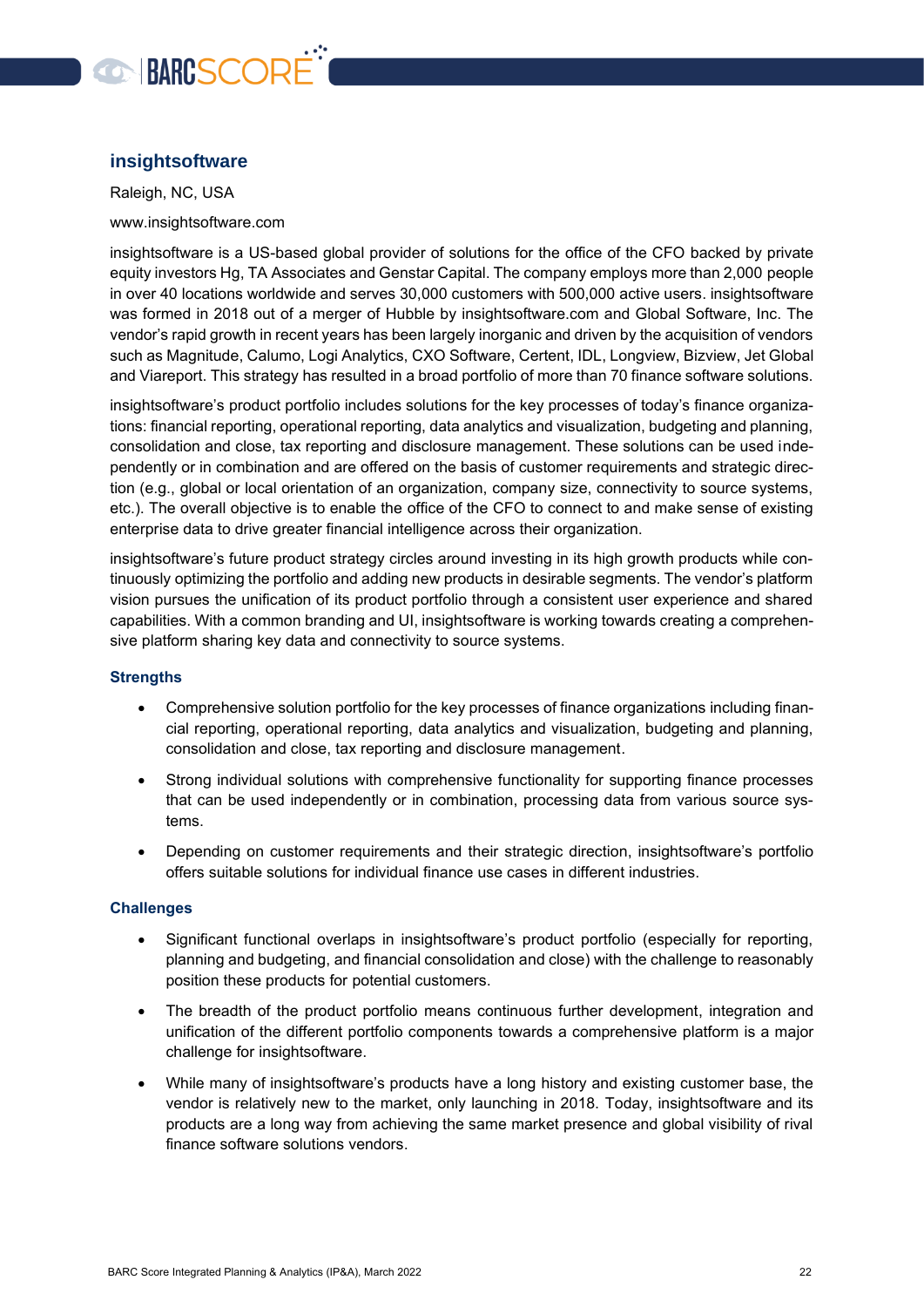

• A number of solutions in the portfolio currently have a rather local market spread and customer base. Enterprise customers with global implementation requirements should evaluate similar references for the use of insightsoftware's individual products.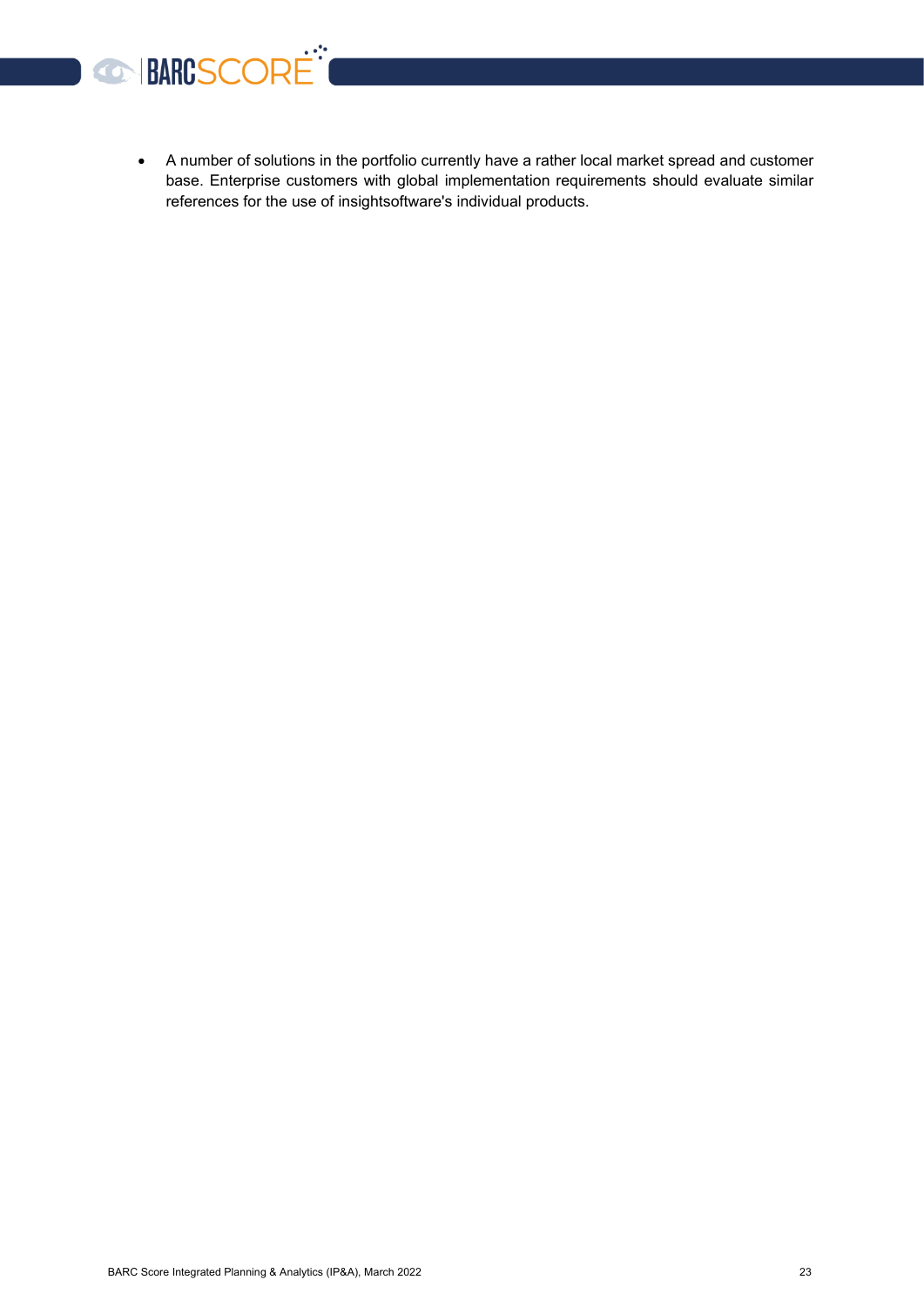

#### <span id="page-23-0"></span>**Jedox**

Freiburg, Germany

www.jedox.com

Established in 2002, Jedox has grown into a team of 340 employees. The vendor serves 2,500 clients worldwide through its headquarters in Freiburg, Germany, its international offices, and a network of more than 250 partners and global alliances. Besides implementers, the vendor has a technology partner network including Salesforce and Tableau, Microsoft (Azure, Office, Power BI, Dynamics, etc.) and Qlik. In 2021, Jedox received \$100+ million in investment from global venture capital and private equity firm Insight Partners alongside existing investments from Iris Capital, eCAPITAL and Wecken & Cie, to accelerate customer growth and increase its global footprint while enhancing its CPM platform.

The company's flagship product is Jedox, a flexible CPM and analytics platform with planning, budgeting and forecasting, reporting, analysis and financial consolidation capabilities. The solution offers both an Excel client and web interface as front ends. The Excel add-in is a classic spreadsheet interface combining well-known Excel functions with additional Jedox features. The web client has a browser-based spreadsheet interface – a type of Excel on the web – with additional functions. The underlying philosophy of Jedox is to extend the familiar Excel environment with specific analytics functionality. The software is available in the cloud (leveraging Microsoft Azure or other cloud infrastructure providers), in private cloud environments and also on-premises.

The product is aimed at business power users who create individual CPM and analytics applications. With the product's own in-memory database, users have the advantage of a flexible multidimensional experience while staying in their familiar spreadsheet environment. Jedox Integrator, a web-based ETL tool, enables customers to integrate data into Jedox OLAP Server. Moreover, additional connectors and integration solutions are available to access live Jedox data and reports from third-party systems via an OData interface (e.g., Salesforce CRM, Microsoft Power BI, Qlik). Trained business users can take on responsibility for the administration and further development of Jedox applications. These applications can be published to large groups of users through Jedox Web and Jedox Mobile. Both centralized topdown and decentralized bottom-up planning scenarios can be implemented with Jedox. Furthermore, Jedox provides prebuilt content for different topics and industries created itself or by partners (e.g., for integrated business planning, financial planning and analysis, sales performance management). This content is built on best practices and is available in Jedox's own integrated marketplace.

Besides CPM functionality, Jedox offers reporting and analysis capabilities for business users. Reporting generally takes place in Excel using Excel's own functionality, or in Jedox Web, which offers additional options for responsive content compilation in dashboards, dynamic reporting, data visualization and content distribution. Users can create reports, analyses and dashboards on the web from a spreadsheet interface closely resembling the functionality, look and feel of Excel. Both clients offer standard Excel charts for visualizing information as well as IBCS-compliant charts. Since Jedox is an open CPM platform, it also integrates with existing BI and analytics infrastructures and ecosystems and can extend these with the planning, budgeting and forecasting capabilities of Jedox (e.g., Microsoft Power BI, Qlik and Tableau).

AI and predictive analytics are strategic initiatives for Jedox. The vendor is continuously introducing AI features for automating data preparation, time series and driver-based predictions and scenarios as well as smart insights. Jedox Alsissted™ Planning is a wizard-based web service that is integrated in Jedox to support users with tasks such as predictive forecasting and offers insights into business drivers, data and connections.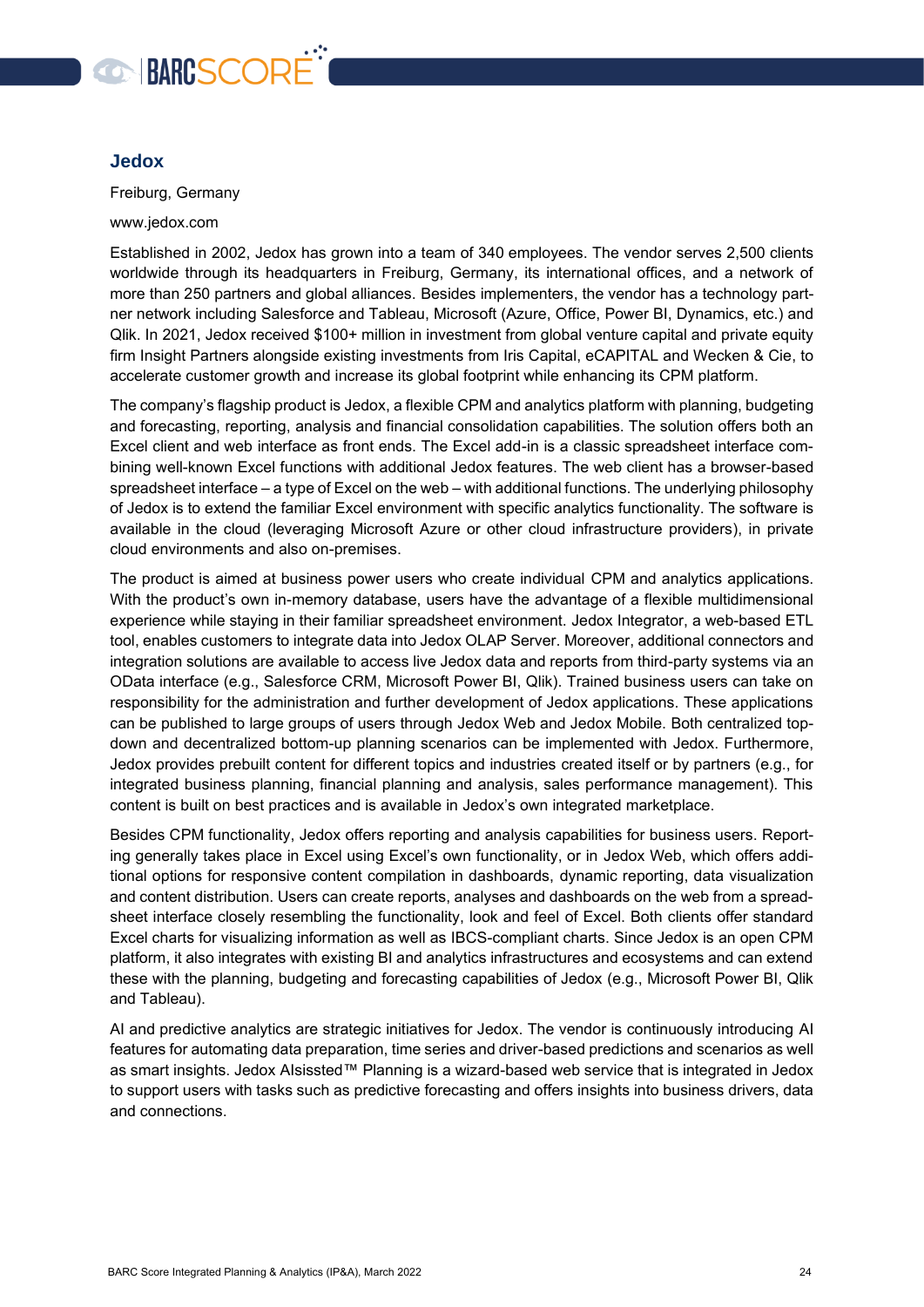

#### **Strengths**

- Flexible and user-friendly CPM and analytics platform for planning, budgeting and forecasting, reporting, analysis and financial consolidation designed for business users, available in the cloud (public and private) and on-premises.
- Uses native Excel interface and spreadsheet-like web client as user interfaces with good integration between Excel, web clients and mobile access to Jedox content. Additional connectors and integration solutions for accessing live Jedox data and reports from third-party systems via OData interface.
- Development environment for creating custom planning and analytics models, primarily via Excel formulas, with supplementary marketplace for predefined but flexibly adaptable solutions.
- BARC's 'The Planning Survey' revealed a high level of customer satisfaction with the business value Jedox provides as well as its data integration, planning, forecasting and reporting/analysis functionality, flexibility and ease of use.

#### **Challenges**

- Jedox's flexibility as a development environment for CPM and analytics can lead to complex handling when implementing/building intricate applications.
- Flexibly applicable functional building blocks can be combined to create workflows in Jedox. Custom workflows can either be built using the freely available wizard-based building blocks in Jedox's marketplace or as a consulting service and part of the implementation project. Besides, many Jedox marketplace models already include predefined "end-to-end" workflow processes (leveraging predefined building blocks such as approval processes and status monitoring).
- Limited functionality for formatted print-oriented reporting within the Excel client and web client.
- Jedox is typically used in departmental or small and midsize scenarios. However, implementation projects have been growing in terms of numbers of users and data volumes in recent years. Large enterprise customers should evaluate similar references.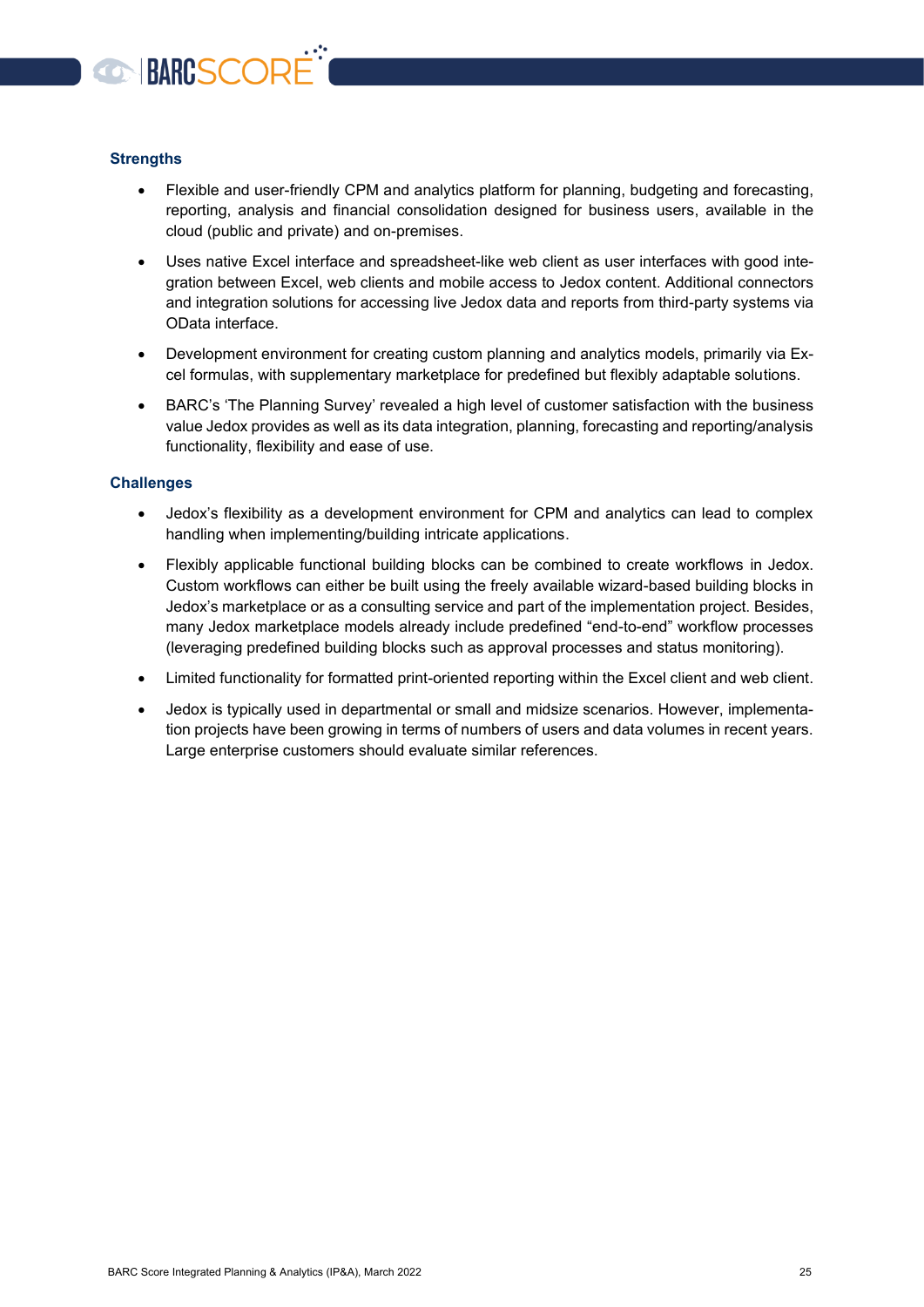

#### <span id="page-25-0"></span>**OneStream Software**

Rochester, MI, USA

www.onestreamsoftware.com

OneStream Software is an independent US-based CPM software company backed by private equity investors KKR, D1 Capital Partners, Tiger Global and IGSB. The vendor started developing and building the platform in 2008 as an R&D company before transforming into an operational company in 2012. OneStream is headquartered in Rochester, Michigan, USA and currently has eleven offices in the United States, Europe and APAC with more than 1,000 employees globally.

OneStream was developed with the intention of creating a single platform which enables a unified approach to support all the various CPM processes and information streams in organizations. The platform integrates financial consolidation and close, planning, budgeting and forecasting, reporting, analysis and financial data quality management in one single application. In addition to the platform's standard functionality, the OneStream MarketPlace provides productivity and business solutions that allow customers to extend the platform with additional capabilities, such as predictive analytics, account reconciliations, transaction matching and specialty planning solutions. All OneStream-developed MarketPlace solutions are fully supported and available free of charge to active customers. OneStream is available for deployment in the Microsoft Azure cloud.

OneStream's solution is ideally suited to mid-sized to large enterprises across all industries who require a unified, robust and complete CPM solution. The vendor employs a direct sales model alongside its partner network to support customers with implementation services. According to the vendor, 900 customers currently use OneStream and the company is in a period of strong growth.

OneStream is a financial consolidation and planning platform with built-in financial data quality functionality that focuses on supporting the full range of corporate performance management. The product provides a proprietary in-memory financial analytic engine with built-in financial intelligence (e.g., supporting complex financial consolidations) that uses ROLAP storage in Microsoft SQL Server. Company-wide consolidated financial results statements and plans at subsidiary or group level can be created using OneStream. In addition, OneStream invented Extensible Dimensionality®, which provides the ability to extend the account and other dimension structures to support both corporate and line-of-business financial and operational planning and reporting in one single solution. Moreover, OneStream provides fully supported operational planning solutions in its MarketPlace that feed into the financial model including workforce, capex, cash, sales and project planning. For predictive modeling and advanced analytics, OneStream offers several options including its Predictive Analytics 123 solution that offers builtin predictive models and forecast methods that can be leveraged within financial and operational planning and forecasting scenarios. Additional AI-enabled MarketPlace solutions and integration with leading data science engines are both in the pipeline.

In addition to its financial consolidation and planning capabilities, OneStream also integrates functionality for BI and analytics. For individual, flexible (ad hoc) reporting and analysis, the product includes a reporting studio, spreadsheet interface or Excel add-in. Interactive dashboards can bring key financial and operational metrics together by combining tables, charts, graphs and other visualizations. Furthermore, OneStream offers Analytic Blend, including a relational column store engine that blends detailed operational data with financial data. Financial analytics, detailed operational analysis or a "blended" view of both can be presented within the same dashboard.

#### **Strengths**

• Integrated CPM platform for financial consolidation and close, planning, budgeting and forecasting, reporting and analytics with built-in financial intelligence and financial data quality capabilities, available in the Microsoft Azure cloud.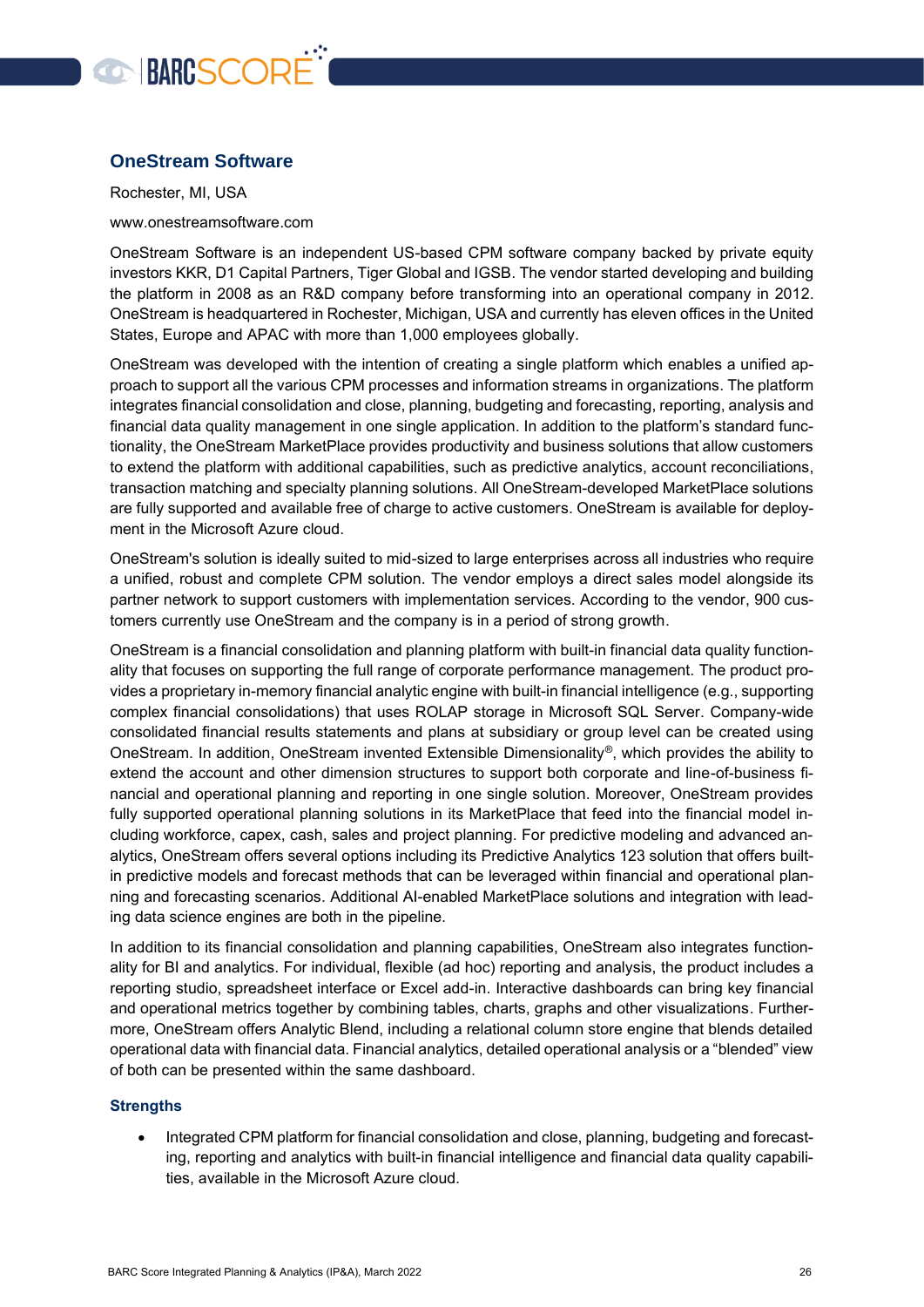- Integrated BI and analytics functionality for (print-oriented) production reporting, financial reporting (disclosure management) with self-service dashboards and visualizations, and ad hoc analysis via Microsoft Excel add-in.
- MarketPlace with more than 50 predefined business and productivity solutions. OneStream has a development team and roadmap specifically dedicated to the MarketPlace. All OneStreamdeveloped MarketPlace solutions are fully supported and available free of charge to active customers.
- Excellent customer feedback in recent years for many important KPIs in BARC's 'The Planning Survey' including project success, price-to-value, vendor support, product satisfaction, functionality and sales experience. Many companies benefit from using the platform and recommend using it to other organizations.

#### **Challenges**

BARCSCOR

- OneStream's standard financial model (18 dimensions) may not address all operational planning use cases. However, flexibility for operational planning scenarios is enhanced by OneStream's Extensible Dimensionality® and predefined specialty solutions in its MarketPlace for several types of operational planning that feed into the financial model. This design enables customers with a balance of out-of-the box financial intelligence and governance required for financial planning as well as the modeling capabilities and flexibility required for granular operational planning use cases.
- OneStream's recommended client solution providing access to all functionality is a native Windows App that is deployed using Microsoft ClickOnce technology. Additionally, a browser-based interface (HTML5) is available, which supports desktop/mobile browsers and is aimed at data consumption on mobile devices. Functionality is restricted to viewing reports and simple dashboards. Administration, modeling and content creation capabilities are available in the Windows App only.
- According to user and use case demographics in BARC's 'The Planning Survey', based on customer requirements, OneStream implementations are often large and complex, which can mean they take longer than average to complete. Implementation times will vary based on customer use cases and unique requirements.
- Lacks the market presence and global visibility of its main competitors Oracle and SAP today. However, OneStream is a fast-growing vendor globally and is constantly improving its market visibility. When organizations do decide to evaluate OneStream, the vendor has a high competitive win rate against its rivals.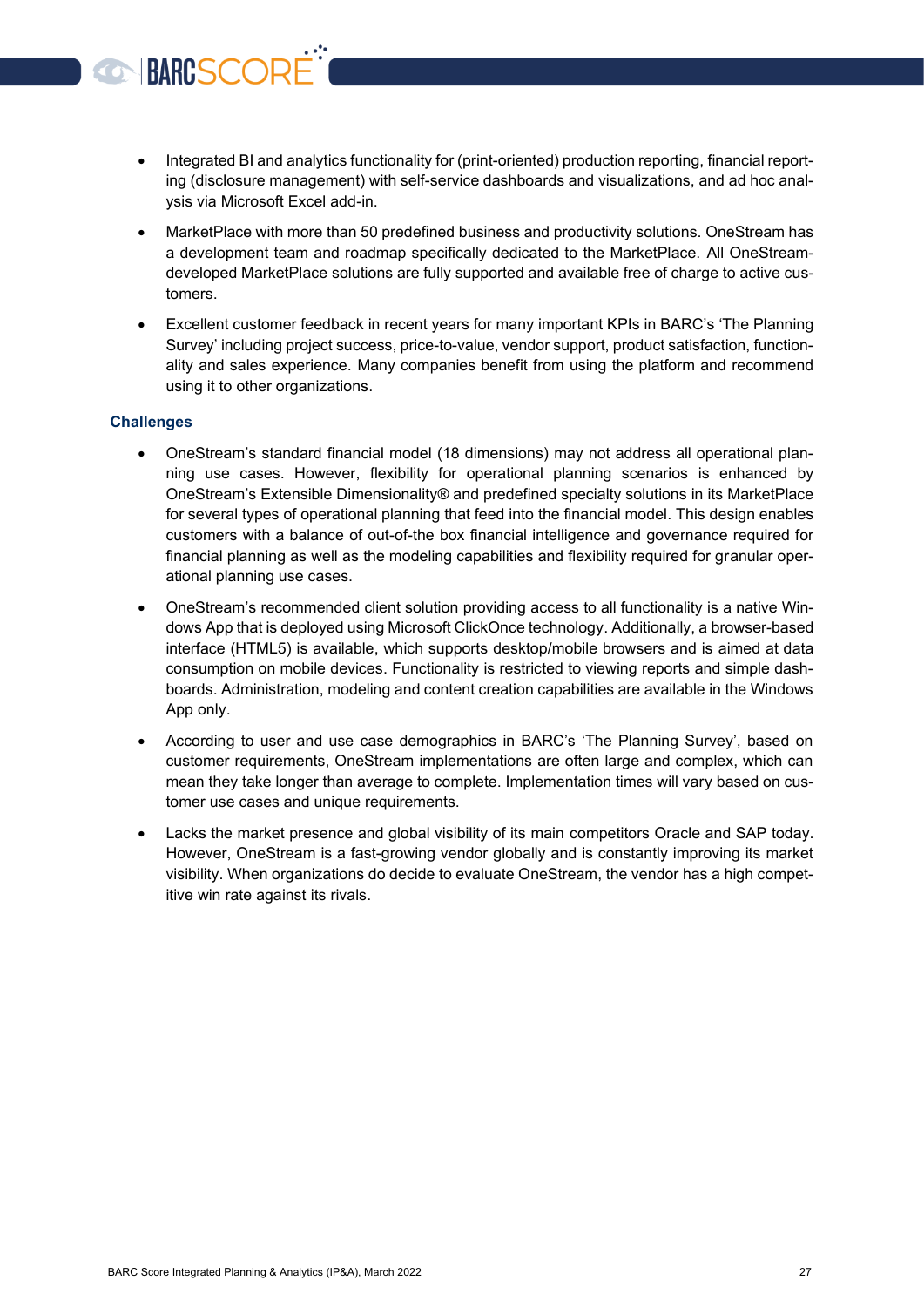

#### <span id="page-27-0"></span>**Oracle**

Austin, TX, USA

www.oracle.com

Oracle is a global provider of enterprise cloud computing, offering software, platform, infrastructure and data as a service. The company employs more than 132,000 people worldwide and serves 430,000 customers in 175 countries.

Oracle's portfolio includes a comprehensive stack of cloud applications, platform services and engineered systems. The vendor's cloud enterprise performance management (EPM) and analytics portfolio contains a comprehensive set of offerings, which are packaged as Oracle Cloud EPM and Oracle Analytics Cloud. However, the company's widely used on-premises solutions (e.g., the well-known Oracle Hyperion EPM portfolio) continue to be developed and fully supported. A variety of other cloud and onpremises offerings and applications complete Oracle's broad product portfolio.

Oracle's comprehensive EPM portfolio includes various products and applications covering all relevant EPM processes (e.g., planning and budgeting, profitability and cost management, financial consolidation and close, account reconciliation, tax reporting, narrative reporting and enterprise data management). The vendor's entire EPM portfolio is available in the cloud. All Oracle Cloud EPM solutions are based on a consistent technical architecture and can be deployed in a modular fashion according to customer needs and priority. For data integration from on-premises or cloud data sources, Oracle Cloud EPM provides native, wizard-based features including predefined connectors to Oracle operational systems (e.g., ERPs). For customers who prefer to manage EPM applications on-premises, Oracle's Hyperion EPM portfolio is still available (e.g., Oracle Hyperion Planning for planning, budgeting and forecasting; Oracle Hyperion Financial Management for financial consolidation and close; and Oracle Enterprise Data Management for financial master data management).

In terms of planning, budgeting and forecasting, Oracle Cloud EPM offers a broad range of capabilities for enterprise-wide integrated business planning processes – including connected operational, financial and strategic planning as well as scenario simulations. Prebuilt modules and frameworks expand the reach of Oracle's planning solution beyond finance into sales, HR, IT, marketing and supply chain operations. To support users with tasks such as predictions, simulations and to offer (automated) insights into signals, anomalies and root causes, Intelligent Performance Management (IPM) is a major area of continued investment for Oracle. A Digital Assistant for EPM and several statistical and ML features are embedded in Oracle Cloud EPM including support for integrating third-party ML models and ML engines. In addition, Oracle's own data science platforms and ML algorithms embedded in Oracle databases can be leveraged.

Oracle's flagship product for analytics, Oracle Analytics Cloud incorporates business-user-oriented capabilities for the complete analytics cycle. It offers modules for developing and deploying formatted reports, interactive dashboards and mobile analytical applications and provides functionality for data preparation as well as data visualization. Oracle Analytics Server, the on-premises version of Oracle Analytics Cloud, brings all the capabilities of the cloud platform to organizations requiring on-premises deployment options.

#### **Strengths**

- Oracle's comprehensive Cloud EPM portfolio includes a full suite of products and configurable applications covering all relevant EPM processes. All products are connected, based on a consistent technical architecture and can be deployed in a modular fashion.
- Oracle Cloud EPM Planning offers a good range of capabilities for enterprise-wide planning, budgeting and forecasting processes as well as scenario simulations. Broad functionality is available for web-based, integrated business planning – including connected operational, financial and strategic planning – in top-down and bottom-up planning scenarios. Prebuilt modules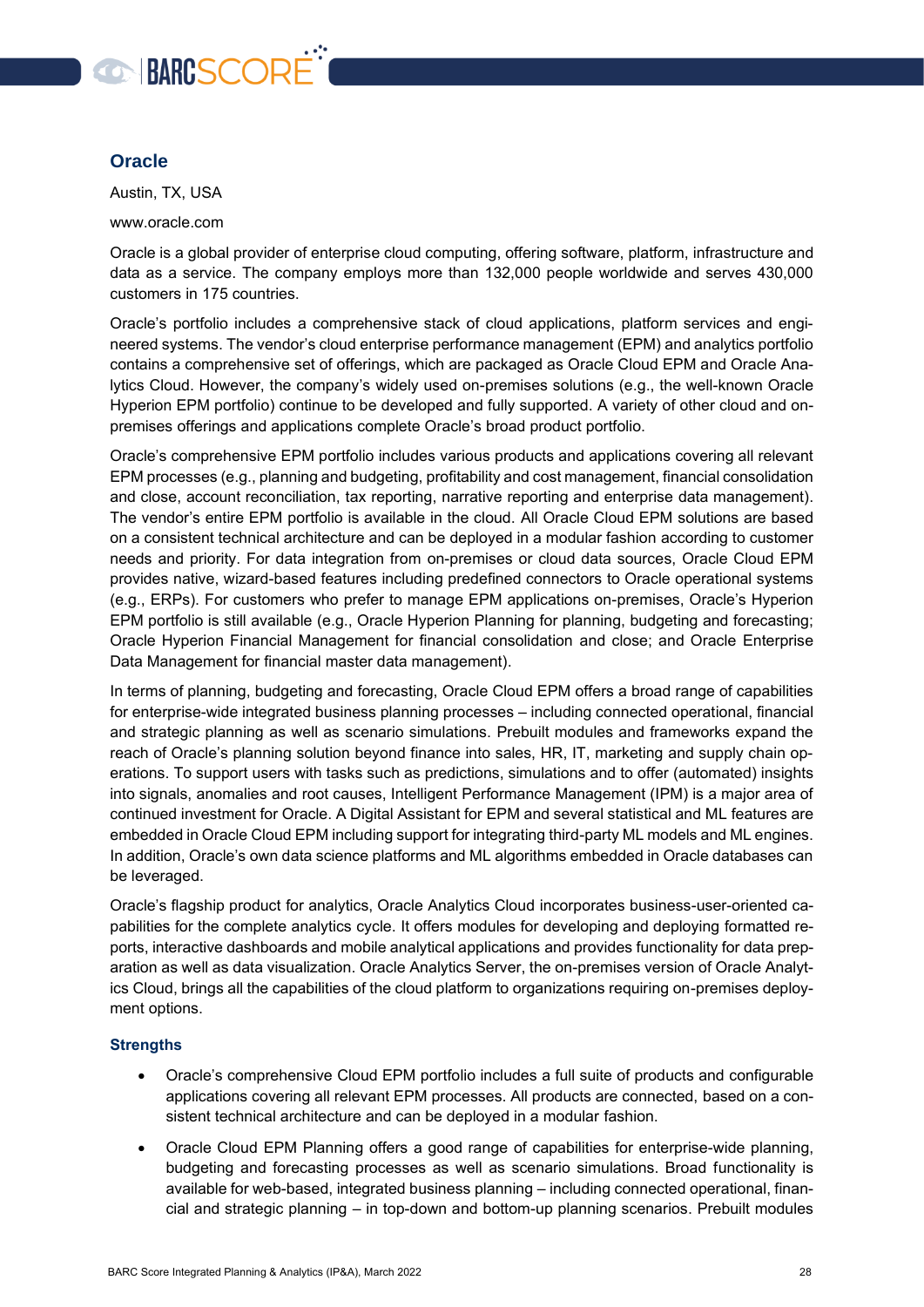and frameworks expand the reach of Oracle's planning solution beyond finance into sales, HR, IT, marketing and supply chain operations.

- BARC's 'The Planning Survey 21' revealed a high level of customer satisfaction with the business benefits Oracle Cloud EPM provides as well as its planning and forecasting functionality and the enablement of self-service use in business departments.
- Oracle Analytics Cloud is a comprehensive cloud and web-based platform for formatted and ad hoc reporting, analysis, visualization, data preparation and dashboards – all in one suite.

#### **Challenges**

**BARCSCORE** 

- The integration between product lines such as Oracle Cloud EPM and Oracle Analytics Cloud is at data level leveraging data models and structures but not at report/visualization level. In contrast to most other vendors, Oracle's strategy sees EPM and analytics as separate product lines.
- Oracle's on-premises planning product, Hyperion Planning, is not well suited to a self-service approach in business departments. Due to its comprehensive functionality and setting options, the back end requires tech-savvy power users for administration tasks and to set up individual planning applications. In contrast, back end complexity is much reduced with Oracle Cloud EPM as the vendor takes care of the technical operation of the system. Furthermore, packaged application content based on best practices and wizard-based configuration enables faster deployment in the cloud.
- The pricing of Oracle's EPM and analytics products is transparent but comparatively expensive. The cloud versions offer cost-effective editions for smaller organizations as well as alternatives for cost shifting to future periods and faster time to value. Also, Oracle's suite-based Cloud EPM pricing offers cost advantages for customers implementing across multiple application areas (such as planning, financial close and account reconciliations).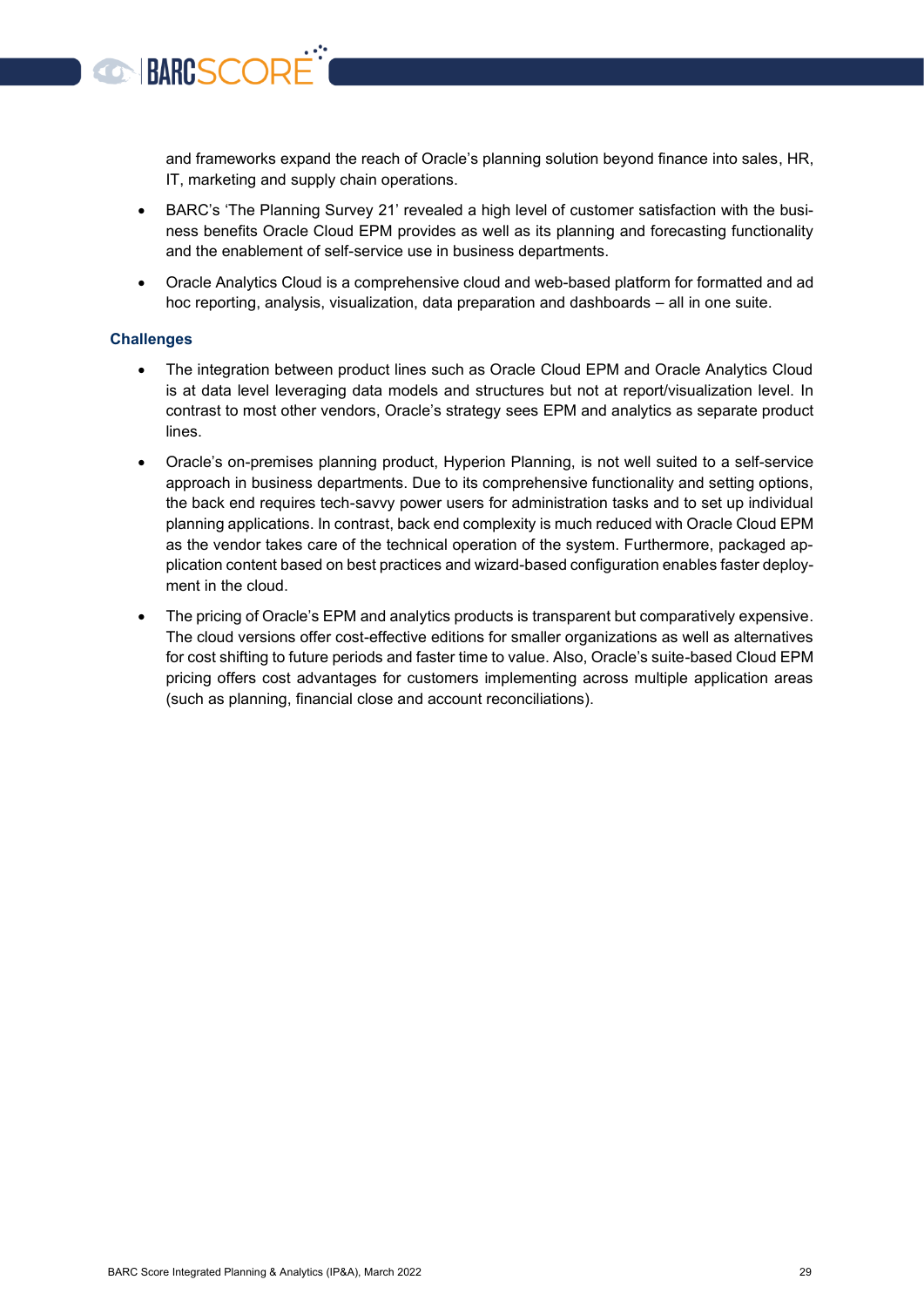

#### <span id="page-29-0"></span>**Planful**

Redwood City, CA, USA

www.planful.com

Planful is a US-based financial planning and analysis cloud platform provider. The company was founded in 2001 as Host Analytics and rebranded to Planful in 2020. The vendor is headquartered in Redwood City, California, USA and currently has five offices and 350 employees globally. Planful is backed by private equity investor Vector Capital.

The Planful platform helps organizations of any size and industry combine financial consolidations and close, financial and operational planning, reporting and analytics in one single solution. As a cloudbased platform, Planful is accessed via any web browser, including on mobile devices, and Microsoft Office plug-ins for Excel, Word and PowerPoint (called Spotlight). The product is sold and implemented either by Planful itself or through a global partner network of 40 resellers and solution implementers. According to the vendor, Planful is currently used by more than 900 customers in 24 countries worldwide.

Planful's solution is technically based on Microsoft technology, combining relational (for planning and consolidations), multidimensional (for reporting, modeling and analysis) and NoSQL databases. For data integration, Planful uses its own data load wizard and Boomi as a third-party ETL tool (OEM), providing more than 200 prebuilt bi-directional connectors to integrate with ERP, HCM, CRM, data warehouses, spreadsheets and other sources, whether on-premises or cloud-based.

Planful provides a single solution for both standardized financial planning and dynamic operational planning. The platform offers a combination of prebuilt but adaptable models and a flexible engine to create custom models for specific businesses. Industry and topical planning templates are available for areas such as workforce planning, headcount planning, P&L planning, balance sheet planning, capital planning and others. Planning, budgeting and forecasting processes are supported by comprehensive collaboration capabilities (including commentary, threaded conversations and chats) and workflow functionality (e.g., task management and due dates, status monitoring, approval, email notifications, etc.). Once plan data is entered and plans are submitted, they are validated through prebuilt data validation rules along with Planful Signals, the vendor's embedded AI and ML anomaly technology. In addition, Planful Projections enables customers to forecast trends utilizing AI functionality.

Fully integrated with the platform's other capabilities, comprehensive financial consolidation and close functionality supports statutory and management consolidation processes. Planful includes workflowbased consolidation functionality and financial intelligence, journal entries and reclassifications, currency conversions, intercompany eliminations, and financial and regulatory reporting.

Besides planning, Planful also includes capabilities for BI and analytics. For standard reporting, the platform enables the creation of formatted reports and board books including advanced formatting and distribution of report packages. Standard reports are generated directly from the relational database, so there is no need to process a reporting cube to synchronize data for reports. Furthermore, dynamic ad hoc query and analysis functionality is available based on dimensional data allowing business users to drill up and down hierarchies and through to transactional detail. This functionality can be used in both the web browser or Spotlight in Microsoft Excel. Finally, visual and interactive dashboards can display financial and non-financial data in charts, graphs, data grids, dials, and a vast array of visuals.

#### **Strengths**

- Cloud-based, business-user-oriented platform with integrated functionality for financial consolidation and close, planning, budgeting and forecasting, reporting, analysis and dashboarding.
- Flexibility for a wide variety of planning approaches (centralized top-down, decentralized bottom-up) and planning topics (including financial and operational planning) aimed at companies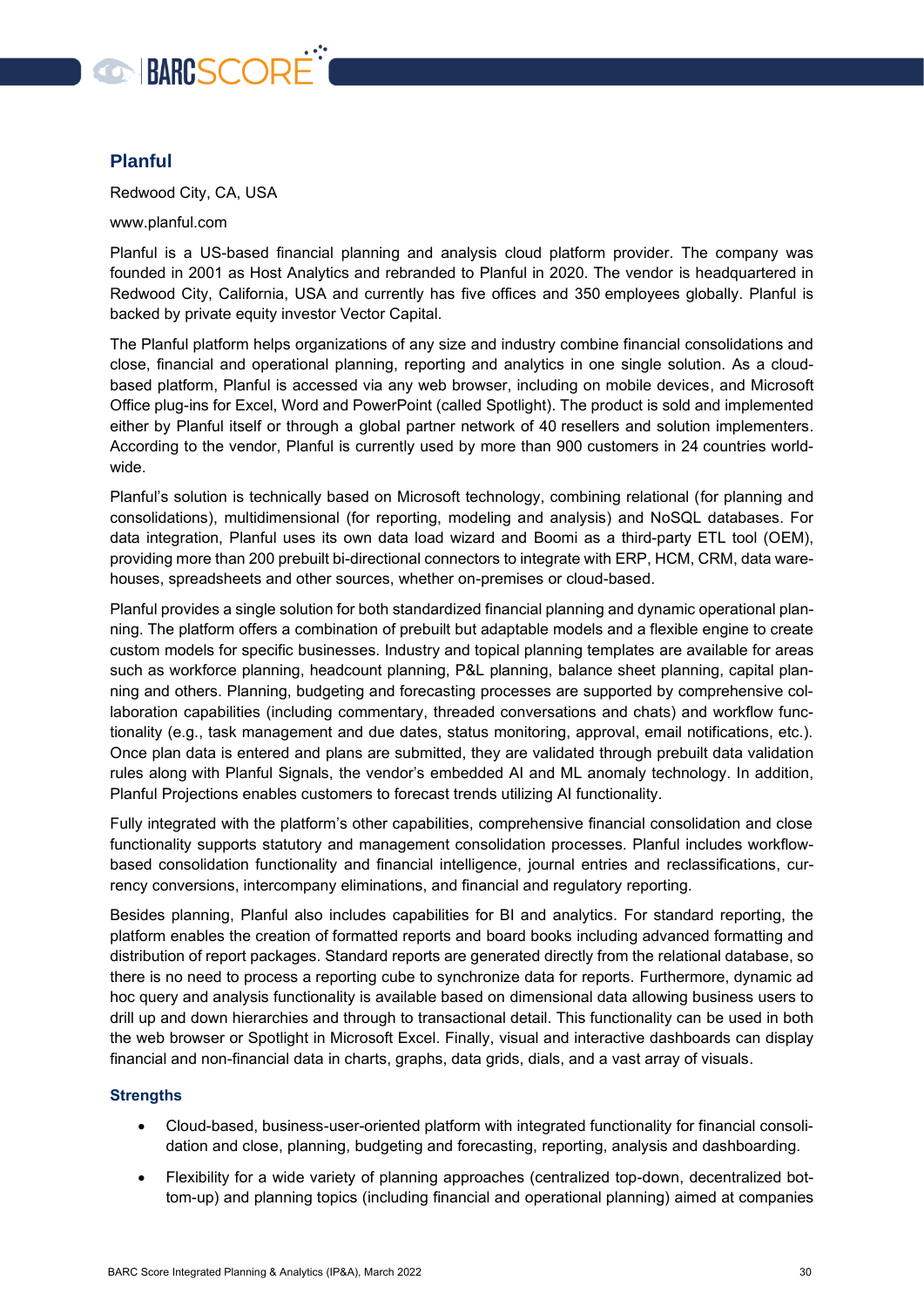of all sizes and industries. Supplementing prebuilt but adaptable models for specific industries and topics.

- Comprehensive workflow functionality to enable flexible control over tasks and planning, budgeting and forecasting processes. Moreover, collaboration capabilities support conversations and decision-making processes through commentary, threaded conversations, chats and more.
- Fully integrated financial consolidation and close functionality to support statutory and management consolidation processes and reporting.

#### **Challenges**

BARCSCORI

- Cloud-only Planful is purely cloud-based and not available on-premises. Web access is essential to use the product (except for offline planning using Excel templates).
- Data integration is very reliant on third-party technology. Planful provides its own data load capabilities and open APIs, while Boomi is used as a third-party ETL tool (OEM) to load data. More than 200 prebuilt bi-directional connectors are provided to integrate with source systems.
- Compared to the competition, Planful has limited capabilities for advanced and predictive analytics. However, with recent product releases, native finance-specific functionality for AI/MLdriven anomaly detection has been enhanced with the promise of more to come in upcoming versions (e.g., for predictive forecasting).
- Lacks the market presence and global visibility of its main competitors today. Most of Planful's business is still in North America. However, according to the vendor, its international customer count and revenues are rapidly expanding. Prospects outside North America should evaluate the vendor's and partners' local consulting and support capabilities.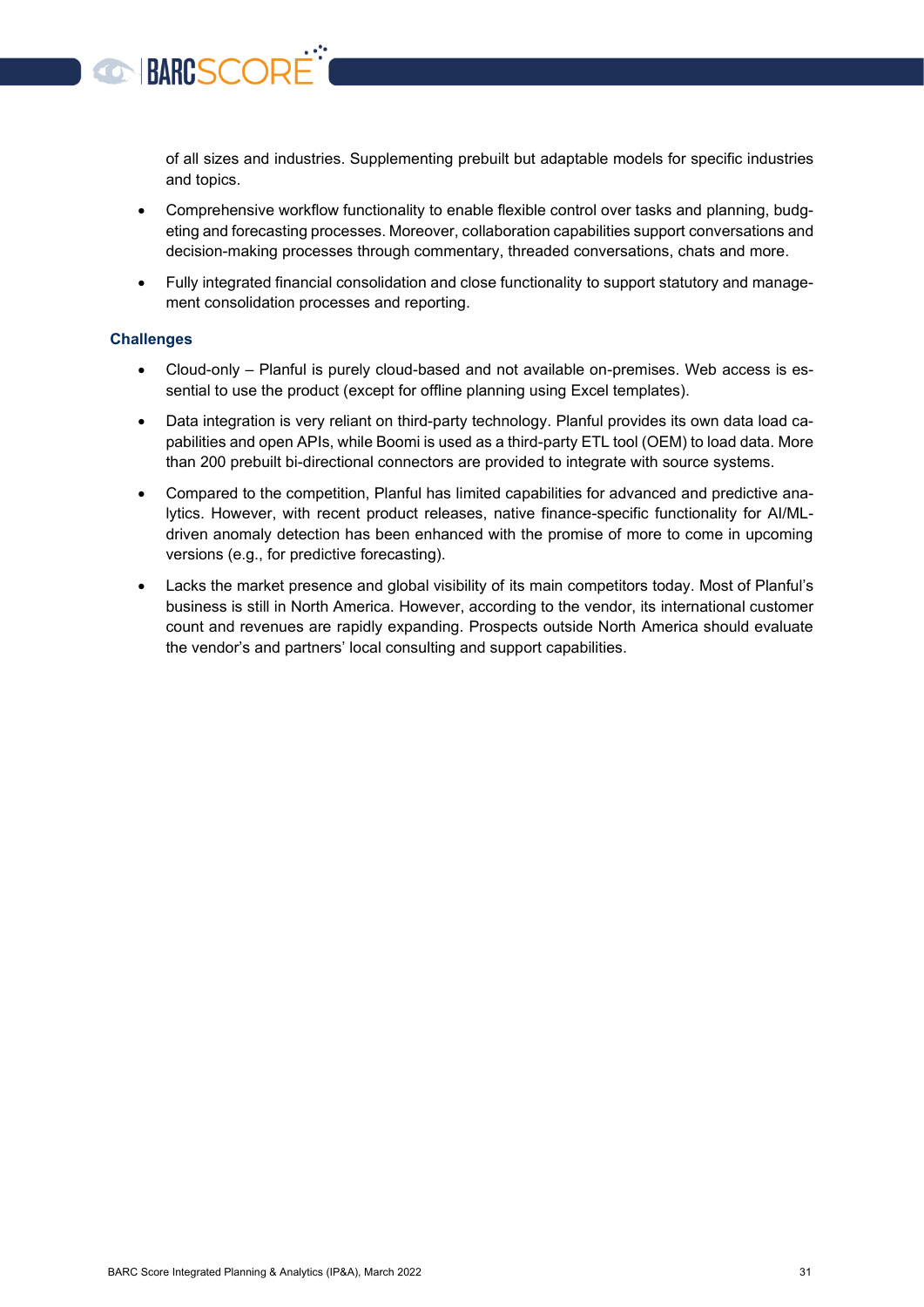

#### <span id="page-31-0"></span>**Prophix**

Mississauga, Ontario, Canada

www.prophix.com

Founded in Canada in 1987, Prophix began as a software distributor implementing financial applications. In the year 2000, Prophix released its own CPM software, also called Prophix, recognizing the market's need for innovative planning and reporting systems. In January 2021, Prophix received significant investment from Hg, a leading global software investor, to accelerate and scale the vendor's growth and fund further development of its product capabilities. As the first instance of inorganic growth in the company's corporate history, in October 2021, Prophix began accelerating and scaling its growth through the acquisition of Sigma Conso, a Belgian financial performance management (FPM) specialist with a strength in financial consolidation and close. Prophix now has more than 450 employees worldwide and over 2,500 active customers in more than 110 countries around the globe, covering all company sizes and industries. In addition to its market presence and continuous growth in North America, Prophix is increasingly winning customers outside its core market, for example in Europe.

Prophix is a unified corporate performance management (CPM) solution that delivers insights into and automates finance, operations and business performance processes with a focus on business user experience and ease of use to streamline model and process management. The product covers planning, budgeting and forecasting, reporting and analytics. Data and metadata in Prophix is stored in Microsoft SQL Server as well as in Analysis Services, the database's multidimensional component. Sigma Conso has its strengths in FPM, offering software for financial consolidation and close, management reporting, intercompany reconciliation as well as specialty solutions for IFRS 16 and iXBRL.

Prophix places an emphasis on serving business departments (e.g., finance) in midsize companies across all industries with typically 50-100 users per implementation. However, there are some much larger implementations as well. Prophix is available in the cloud leveraging Amazon Web Services (AWS). As a cloud-native product, Sigma Conso ties in well with Prophix's future cloud strategy.

The software is a flexible development environment which does not confine itself to any one single planning topic (financials, sales, HR etc.). The product can be used to create individual planning applications with capabilities for top-down and bottom-up planning including workflow functions to control planning processes. It contains little predefined business content (e.g., for specific industry verticals). However, partners do offer prebuilt content for certain topics and industries (e.g., construction).

Besides planning, Prophix also provides capabilities for BI and analytics. Standard reporting in a formatted and (if required) print-oriented way is supported, as are ad hoc queries based on OLAP methodologies (drill functionality, slice and dice, pivoting, etc.). For visualizing data (e.g., in management cockpits or dashboards), standard business graphics as well as more advanced chart types are available. For more advanced dashboarding, data visualization, BI and analytics, data sets from Prophix can be integrated and used in Microsoft Power BI.

Planning templates, like reports, are created in a user-friendly, Excel-like environment in Prophix. An HTML5 web client and Excel add-ins are available as front ends to enter plan data or to work with reports, analyses and dashboards. Reports, plans, budgets and forecasts can also be pushed to PDF through a scheduled process or on demand. The software can be embedded within PowerPoint allowing analysis of live data in presentations.

With recent product enhancements such as a virtual financial assistant, Prophix continues to simplify and automate the use of its solution for business users by leveraging AI, ML and natural language processing techniques. Major use cases today are anomaly detection (e.g., for fraud prevention), insights (e.g., contribution analysis, trend analysis, variance explanations) and task assistance (e.g., automation of routine processes) with more to follow in the future.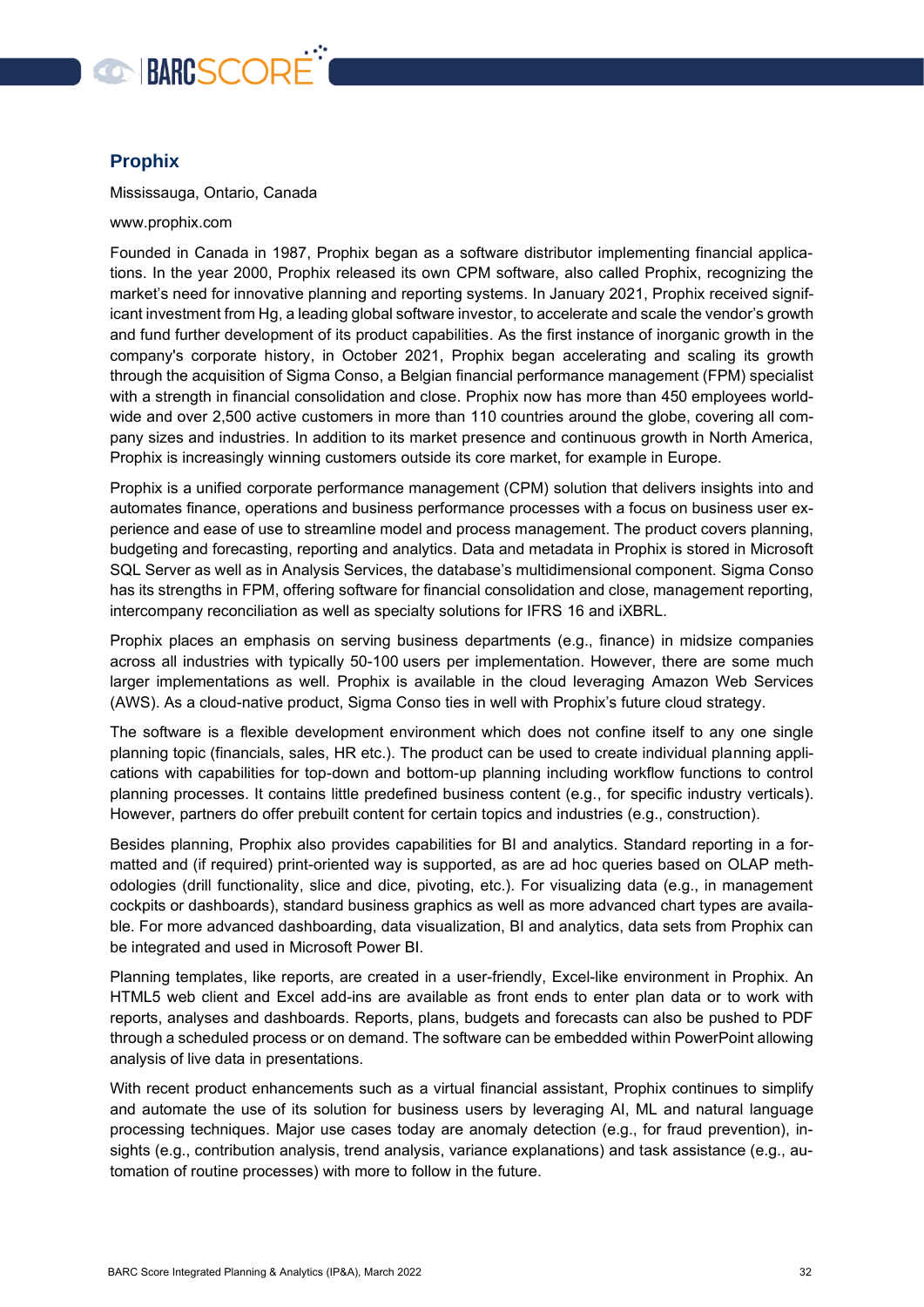

#### **Strengths**

- Prophix is an integrated, flexible and business-user-oriented CPM solution with a focus on midsized companies based on Microsoft technologies and available in the Amazon cloud (AWS).
- Comprehensive planning, budgeting and forecasting functions for top-down and bottom-up planning with strong workflow capabilities to control planning processes. Prophix can be used to create individual planning applications on different aggregation levels (strategic and operational planning) for an integrated enterprise planning approach (including financial planning).
- Supplementary integrated functions for standard reporting (also formatted and print-oriented, if required), ad hoc query, OLAP analyses (drill operations, slice and dice, pivoting, etc.) and dashboarding. Moreover, comprehensive functionality for financial consolidation and close as well as other FPM use cases is available in Sigma Conso.
- BARC's 'The Planning Survey' reveals a high level of satisfaction with Prophix, particularly with its functional capabilities and self-service usage in business departments.

#### **Challenges**

- For new customers, the product is available in the cloud only. Sales of Prophix's on-premises version stopped at the end of 2020 (support is continued until 2023).
- 71 percent of the Prophix users who responded to BARC's 'The Planning Survey 21' were planning users – above the survey average of 66 percent – reflecting the fact that Prophix is essentially an integrated planning and CPM tool rather than a BI and analytics tool.
- Prophix is a development environment for CPM and, compared to its competition, not much predefined business content is currently available from the vendor itself. However, Prophix has developed a prebuilt model for construction WIP reporting and has plans to build more in the future. Moreover, partners offer prebuilt content for specific topics and industries.
- Shortly after the acquisition, the integration of Prophix and Sigma Conso is still limited. A key challenge will be technology: While Prophix in the cloud leverages Amazon Web Services (AWS), Sigma Conso is currently only available in Microsoft Azure. We expect initial integration to be at the process level before deeper technical integration and alignment of user interfaces and functionality follows.
- Canada-based Prophix is predominantly used in North America. It has a smaller footprint in geographies outside the United States and Canada and is typically used in departmental or small and medium-scale scenarios. However, in recent years, the customer count outside North America has increased and implementation projects have been growing in terms of numbers of users and data volumes. Enterprise customers and companies with a planned global roll-out should evaluate similar references.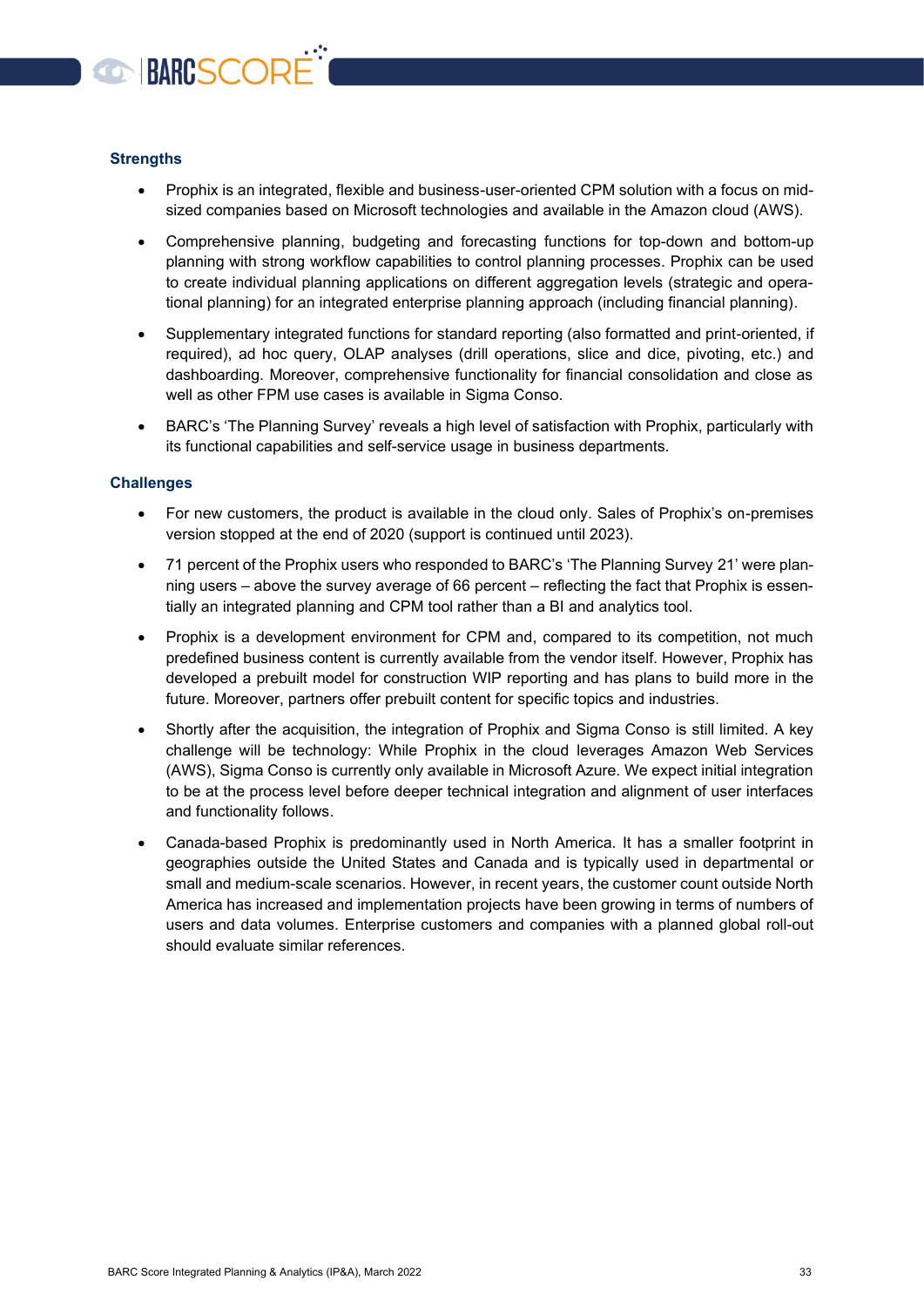

#### <span id="page-33-0"></span>**SAP**

Walldorf, Germany

www.sap.com

SAP was founded in 1972 as a business applications company. Today, the vendor has a turnover of €27.34 billion, employs more than 100,000 people, and is one of the largest business software vendors in the world.

SAP's analytics portfolio encompasses cloud and on-premises solutions for BI, analytics and enterprise planning. From a strategy perspective, SAP is investing heavily in innovation in the cloud while still supporting and developing its on-premises solutions. SAP's analytics and EPM solutions are spread across different product lines. For planning and budgeting, SAP Analytics Cloud (SAC) and the onpremises solution SAP Business Planning and Consolidation (BPC) are the core offerings. Both are supplemented by SAP S/4HANA Finance for Group Reporting for financial consolidation and close. Together with SAP BusinessObjects BI (on-premises), SAP Analytics Cloud also plays a central role in the company's BI and analytics portfolio. Advanced analytics functionality is also available in SAP Analytics Cloud.

SAP Analytics Cloud, SAP's strategic cloud offering and analytics platform, brings together capabilities such as BI and data visualization, planning and augmented analytics for different user roles into one integrated platform. With a large and growing development team, SAP Analytics Cloud is becoming richer in features such as application design, planning and predictive functionality as well as being enhanced with more than 80 prebuilt business content packages (e.g., solutions for finance, sales and marketing, HR and various industries). The product is fully web-based with an HTML5 web client and a Microsoft Office 365 Excel add-in. SAP Analytics Cloud has a modern and user-friendly UI and offers functionality for all individual planning activities including strategic, operational, functional and financial planning. It integrates with all major SAP enterprise applications (e.g., SAP S/4HANA, SAP HANA and SAP Data Warehouse Cloud). In addition to using it with its own data models, SAP Analytics Cloud can also be used as a front end for other SAP data sources in hybrid cloud scenarios (e.g., with SAP HANA, SAP BW/4HANA, etc.) without moving, caching or persisting the data into the cloud.

SAP BPC is SAP's recommended product for those requiring an integrated on-premises planning and financial consolidation solution. As an additional front end option, SAP BPC customers can combine SAP Analytics Cloud with the product's planning engine. SAP Analytics Cloud can access SAP BPC's planning model (data and structures) using a 'BPC Live Connection' without replicating data, thus providing write-back options for planning data directly into SAP BPC's planning model in BW through writeback enabled queries.

#### **Strengths**

- Integrated business-user-friendly functionality for planning and analytics with embedded capabilities for augmented analytics and application design in SAP Analytics Cloud. Comprehensive capabilities for implementing custom planning applications with supporting workflow and collaboration functionality.
- Augmented analytics features that leverage predefined ML algorithms help users to predict and dig deep into data sets quickly by surfacing trends and outliers (e.g., 'Smart Predict', 'Search to Insight', 'Smart Insights', 'Smart Discovery').
- Highly scalable on-premises planning and financial consolidation capabilities for web and workflow-based scenarios in SAP BPC based on SAP BW/4HANA.
- Exclusive connectivity (e.g., live access and direct write-back) and prebuilt content available for SAP's own data sources and applications (e.g., SAP Analytics Cloud with SAP S/4HANA, SAP BPC with SAP BW/4HANA).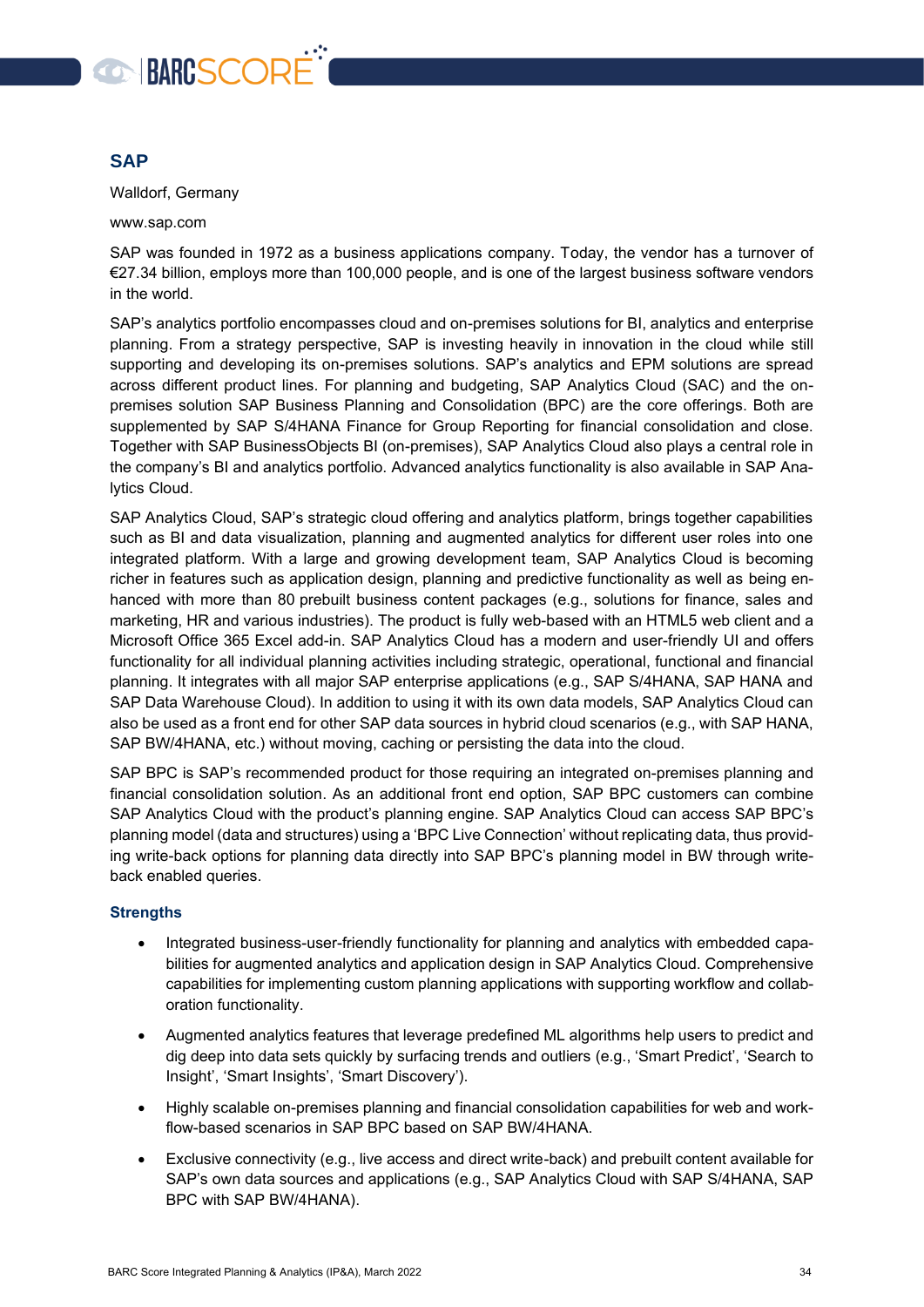• On-premises platform for formatted and ad hoc reporting, analysis, dashboarding and custom application design, suitable for medium and large deployments in SAP BusinessObjects BI.

#### **Challenges**

**BARCSCOR** 

- Strong focus on cloud products such as SAP Analytics Cloud is leading to less innovation and fewer updates for the rest of the analytics and planning product portfolio (e.g., SAP BPC and SAP BusinessObjects BI).
- Besides using SAP Analytics Cloud with its own data models in the cloud, it can also be used as a front end for other SAP data sources ('live data connection'). However, for live access only, a limited set of functionality is available (e.g., not all 'smart' functions).
- SAP Analytics Cloud is essentially a planning and analytics product with comprehensive visualizations. Today, there is limited support for enterprise reporting scenarios (especially bursting) as, for example, advanced formatting options as well as more options to distribute content to users are missing. However, there have been a number of formatted reporting enhancements in the areas of pagination, table features and precise formatting/positioning in recent releases.
- Customer feedback in BARC's 'The Planning Survey' and 'The BI & Analytics Survey' as well as BARC's experience from customer projects confirms that SAP Analytics Cloud is still young compared to SAP's mature products (e.g., SAP BPC and SAP BusinessObjects BI) and other market-leading solutions (e.g., in its lack of detailed features) but it is evolving rapidly.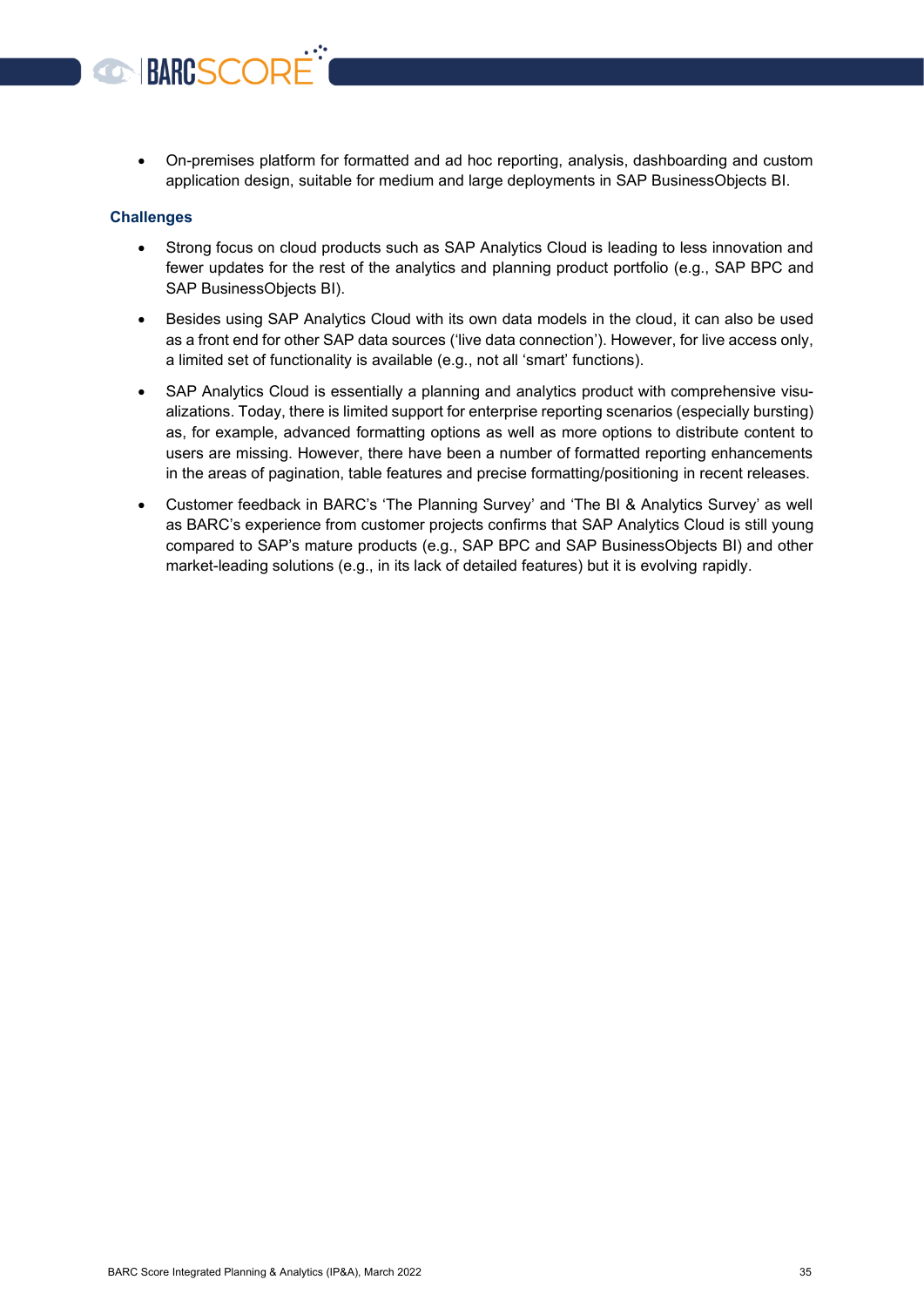

#### <span id="page-35-0"></span>**Unit4**

Utrecht, The Netherlands

www.unit4.com

Unit4 is a global provider of cloud-based enterprise software for financials, HCM and FP&A. To strengthen its offerings for CPM and analytics, Unit4 acquired the German vendor Prevero in 2016. Prevero originally delivered CPM software to support planning, budgeting and forecasting, analytics and reporting processes and has now been fully integrated into Unit4's ERP application ecosystem to provide Financial Planning & Analysis (FP&A) solutions. While Unit4 FP&A historically attracted a strong customer base in the DACH and EMEA region, its appeal has subsequently broadened to mid-market and enterprise-level customers worldwide, particularly in North America.

Unit4 FP&A solutions focus on people-centric industries, namely professional services, the public sector, not-for-profit organizations and higher education, but they also have a strong customer base in the utilities, manufacturing and retail industries. These sectors are supported with prebuilt business applications for financial planning, sales & operations planning, people planning & analytics, reporting & analytics, financial consolidation and IFRS 16. Unit4 FP&A solutions are available as standalone applications or integrated into Unit4's ERP suite. They deliver CPM technology with native integration to Unit4's enterprise solutions.

Built on a highly flexible platform, Unit4 FP&A applications are adaptable to various CPM and analytics use cases. The solutions give business users the platform and tools they need to configure their planning, budgeting and forecasting, analytics, reporting and financial consolidation applications to meet individual requirements, without having to have a technical background. For data storage and navigation, Unit4 FP&A uses a ROLAP approach and offers typical OLAP navigation capabilities in its clients.

For planning, budgeting and forecasting, Unit4 FP&A provides comprehensive capabilities to support top-down, bottom-up and mixed planning processes. The product's flexible development environment allows customers to address various planning topics on one common platform, with different aggregation levels (e.g., strategic as well as operational planning) for an integrated corporate planning approach (including financial planning). Planners can enter budget data in the FP&A Designer, HTML5 web client or Excel add-in. In addition to Unit4 FP&A's planning functionality, it also offers complementary analytics functionality (e.g., reporting and report creation with a tabular grid that closely resembles Excel in the FP&A Designer).

For financial consolidation purposes, Unit4 FP&A offers a prebuilt application that includes legal consolidation covering several consolidation standards as well as reporting capabilities and predefined disclosure statements.

#### **Strengths**

- Integrated and feature-rich CPM and analytics platform for planning, reporting, analysis, dashboarding and financial consolidation available on-premises and in the Microsoft Azure cloud.
- Flexible, coding-free development environment aimed at business power users for building tailored CPM and analytics applications, created in an Excel-like tabular grid in the FP&A Designer.
- Comprehensive planning and forecasting functionality for all kinds of planning approaches (topdown, bottom-up or combinations of both), planning topics and aggregation levels (e.g., strategic as well as operational planning including financial planning).
- Predefined business applications and content with dedicated support and release management (topical and industry-focused applications) allow for quick project implementation.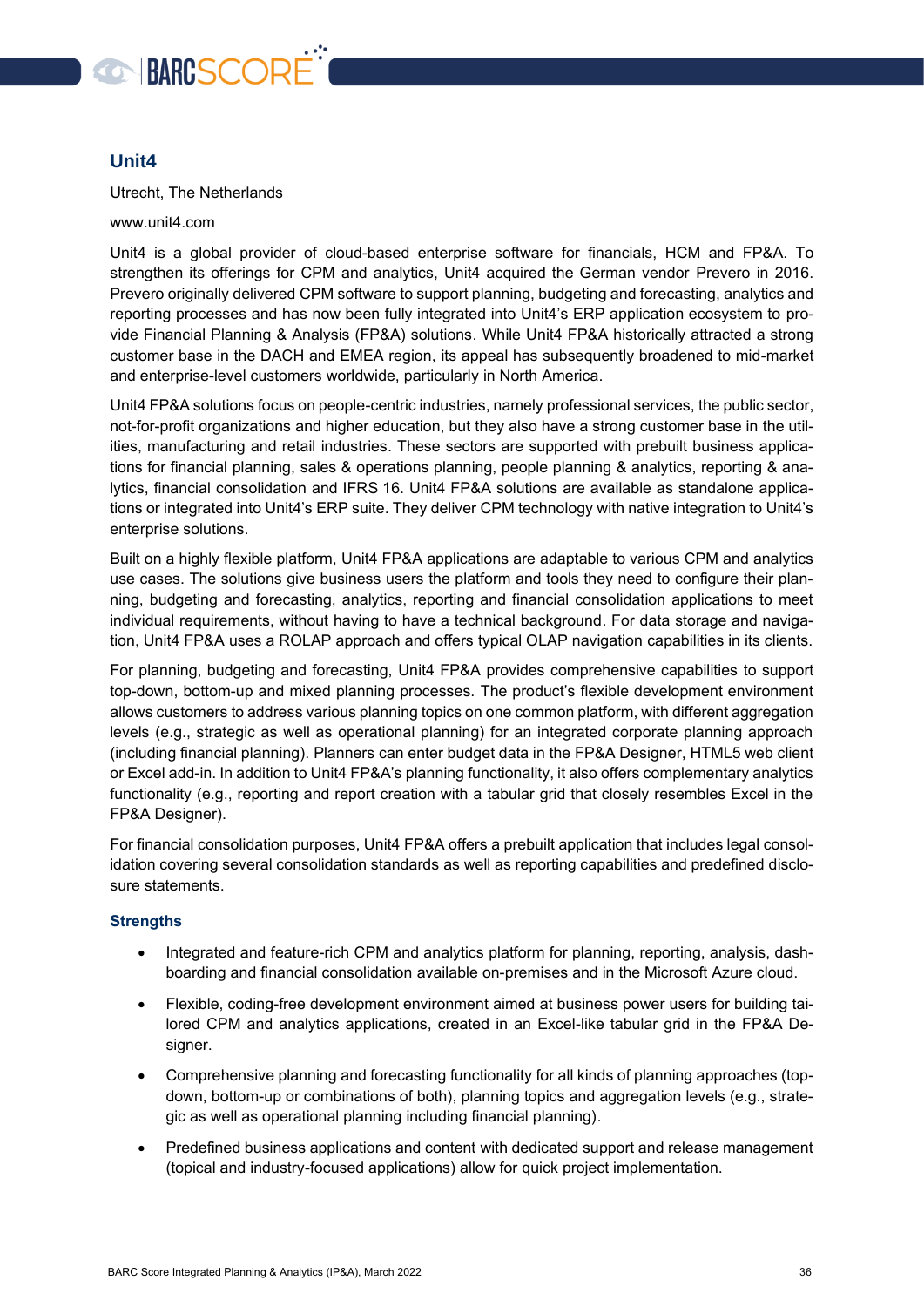

#### **Challenges**

- Currently, the functionality of the HTML5 web client is limited compared to the FP&A Designer (e.g., no administration, no modeling).
- Besides its incorporated AI functionality using neural networks, Unit4 FP&A today has limited functionality for advanced analysis and predictive analytics. However, open libraries such as R and Python can be integrated using REST APIs. Unit4's general future development strategy focuses on smart technological support and automations leveraging ML techniques.
- According to BARC's 'The Planning Survey', performance is an issue for some customers. In environments with large amounts of data and concurrent users, organizations should evaluate Unit4 FP&A's performance.
- Unit4 FP&A's future go-to-market strategy strongly focuses on cross-selling with the ERP suite to new customers and upselling to existing ERP customers. Indirect sales to non-Unit4 ERP customers are addressed via the company's partner network. In the future, BARC expects the product's visibility to decrease on the open market.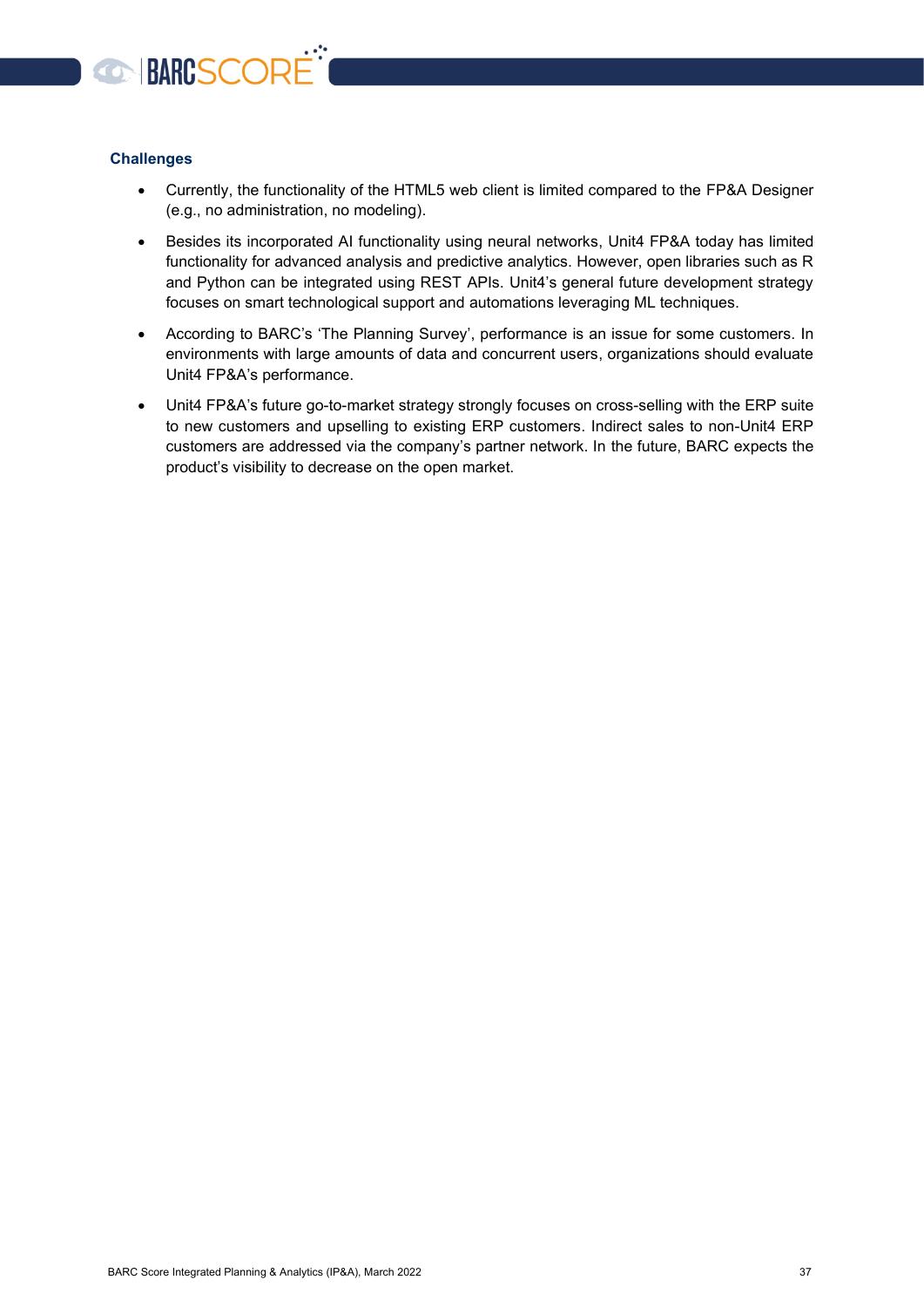

#### <span id="page-37-0"></span>**Wolters Kluwer**

Alphen aan den Rijn, the Netherlands

www.wolterskluwer.com

Wolters Kluwer (WKL) offers enterprise-scale financial performance management (FPM) software solutions for the office of the CFO through its CCH® Tagetik expert solutions. The company is a global leader in professional information, software solutions and services for the following sectors: finance, tax and accounting; legal and regulatory; governance, risk and compliance; and healthcare. Wolters Kluwer helps customers make decisions by providing expert solutions that combine domain knowledge with specialized technologies and services. It reported annual revenues of €4.6 billion in 2020.

The CCH Tagetik expert solution provides a unified web-based platform for financial corporate management (financial consolidation and close; budgeting, planning and forecasting; integrated business planning including S&OP and supply chain planning; profitability analysis; cash flow management; financial reporting and analytics), compliance regulatory reporting and disclosure management. Used by organizations of all sizes, CCH Tagetik is particularly appealing to mid-sized and large companies (or groups of affiliated companies) with many users involved in corporate planning and/or financial consolidation processes. The comprehensive platform also extends into areas such as ESG & sustainability, IFRS 16, IFRS 17 and LDTI, solvency II, account reconciliation and iXBRL. In addition, the CCH Tagetik application marketplace includes predefined starter kits, pre-packages and tech solutions developed by partners as well as CCH Tagetik itself.

From a planning perspective, CCH Tagetik is focused on integrated financial and operational planning and budgeting, with top-down, bottom-up and mixed approaches all supported. CCH Tagetik contains a predefined model for integrated financial planning (balance sheet, P&L, cash flow) that can be used by individual subsidiaries or at group level. Consolidation of plans is possible thanks to integrated functionality for financial consolidation and close. Comprehensive workflow and governance functionality (especially for bottom-up approaches) is available to control planning and consolidation processes involving lots of users. The CCH Tagetik platform, powered by the Analytic Information Hub, was built with an open and extendable architecture based on a relational data model that supports implementations in Microsoft SQL Server, Oracle, PostgreSQL and SAP HANA.

Additionally, the Analytic Information Hub connects granular financial and operational data with more flexible and scalable possibilities in the context of open data modeling, FPM (e.g., regulatory reporting), operational planning and analytics. Customers leverage the Analytic Information Hub today in many different ways (e.g., for driver-based planning, detailed profitability analysis and integrated business planning and reporting). From a technical perspective, the Analytic Information Hub is – like CCH Tagetik's financial core – based on a relational data model (e.g., in Microsoft SQL Server or SAP HANA), which can be administered in business departments using a single user interface and modeling tools. CCH Tagetik also offers out-of-the-box or customized embedded predictive models and trainable ML capabilities based on Python that can be leveraged to predict future outcomes, identify key variables or extend financial close and regulatory solutions.

In 2021, to extend CCH Tagetik's capabilities in the area of sales and operations planning, including supply chain planning, Wolters Kluwer acquired Vanguard Software, a provider of cloud-based integrated business planning (IBP) solutions. CCH Tagetik Supply Chain Planning offers functionality for balanced demand and supply planning, production planning, sales and operations planning. Integration with the CCH Tagetik platform offers opportunities for better connecting finance and operations planning across the organization.

In terms of analytics and reporting, CCH Tagetik pursues a two-fold strategy. The product's integrated functionality is geared to end-user self-service with on-screen display of reports and dashboards. Furthermore, CCH Tagetik's new web-based tool SmartInsight, which is embedded in the platform, enables dynamic self-service ad hoc reporting and analytics. These capabilities can be supplemented by third-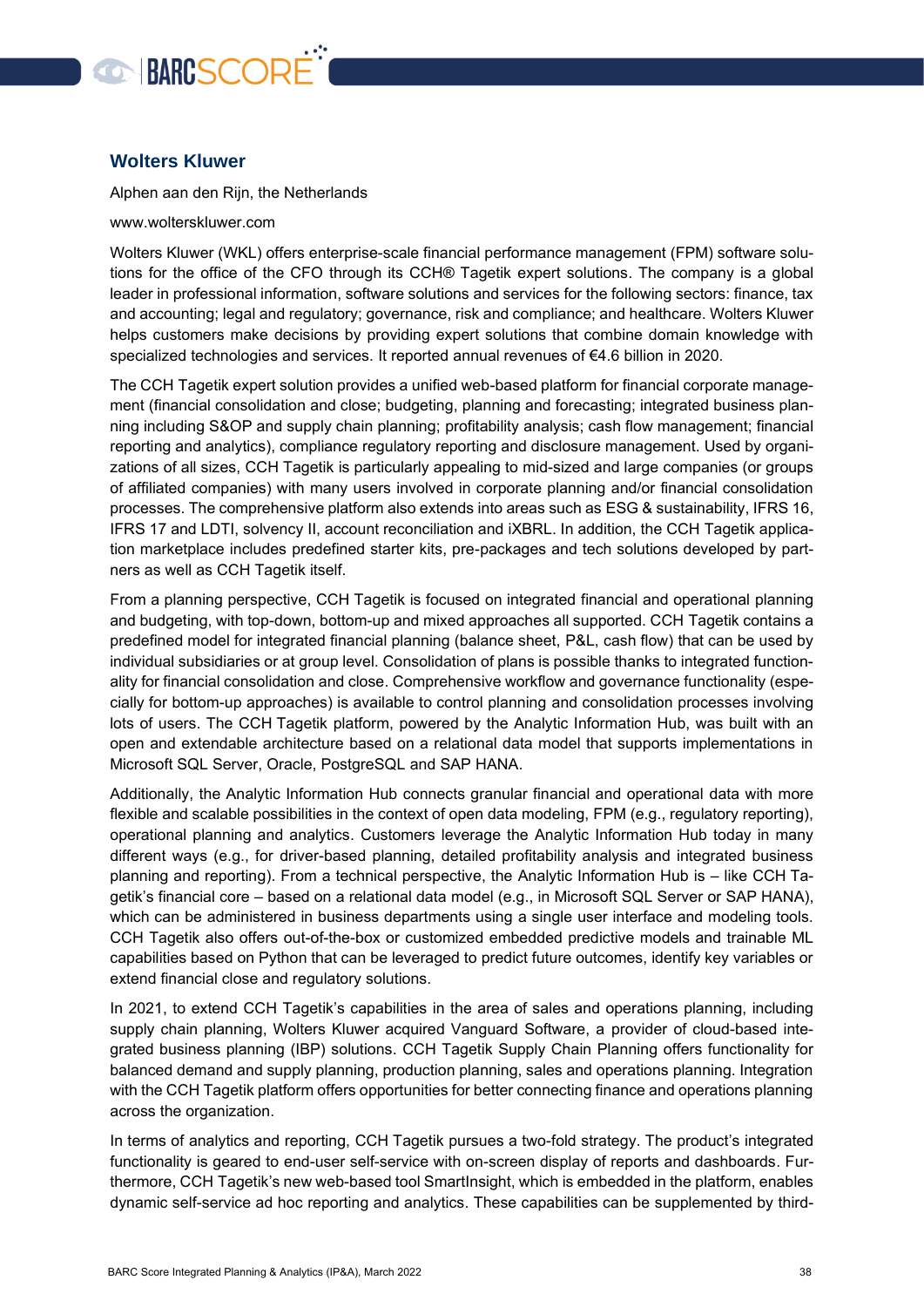

party analytics products (OEM) such as Microsoft, SAP and Qlik using CCH Tagetik as the central data source to allow customers to use their BI and analytics tool of choice.

#### **Strengths**

- Integrated web-based platform for financial corporate management (financial consolidation and close; budgeting, planning and forecasting; profitability analysis; cash flow management; financial reporting and analytics), compliance regulatory reporting and disclosure management that can be used by individual subsidiaries or at group level.
- Comprehensive, workflow-based planning and forecasting capabilities supplemented by additional CPM functionality (financial consolidation, reporting and analytics) targeted at mid-sized and large companies. The offering is expanded by the Analytic Information Hub, making the processing of mass financial and operational data available at a granular level.
- Comprehensive predefined set of business rules for financial corporate management (financial planning and financial consolidation). Supplementary solutions for financial and regulatory use cases as well as selected operational plans.
- According to feedback in BARC's 'The Planning Survey', customers are very satisfied with their CCH Tagetik projects, the business benefits it provides, price-to-value, planning and financial consolidation functionality, planning content, workflow and sales experience.

#### **Challenges**

- The flexibility of CCH Tagetik's standard financial data model is limited with a predefined set of dimensions. However, flexibility for more granular financial and operational data is enhanced by the Analytic Information Hub, which has no limits to dimensionality. If used, data in individual operational plans in Analytic Information Hub has to be mapped and transferred into CCH Tagetik's financial model (condensation for data aggregation and detailing for drill down / drill through operations). CCH Tagetik allows integrated business planning with detailed operational planning in the same solution as summary level planning.
- For BI and analytics, CCH Tagetik itself offers on-screen-based reporting and dashboarding, ad hoc reporting and analysis in CCH Tagetik SmartInsight, Microsoft Word add-in-based disclosure management and a Microsoft PowerPoint add-in. This is supplemented by third-party analytics products (OEM) such as SAP, Microsoft and Qlik using CCH Tagetik as the central data source to allow customers to use their BI tool of choice, taking advantage of their open architecture and APIs.
- CCH Tagetik's architecture has more extensive hardware requirements than other tools to ensure performance. In complex environments with large amounts of data and concurrent users, organizations should evaluate the most appropriate configuration to meet their performance needs. Amongst other choices, CCH Tagetik is certified to run natively on SAP's in-memory HANA database, providing a powerful option for complex implementations.
- According to user and use case demographics in BARC's 'The Planning Survey', based on customer requirements, CCH Tagetik implementations are often large and complex with phases for multiple solutions. For this reason, they can take longer than average to complete. Implementation times will vary based on customer use cases and unique requirements.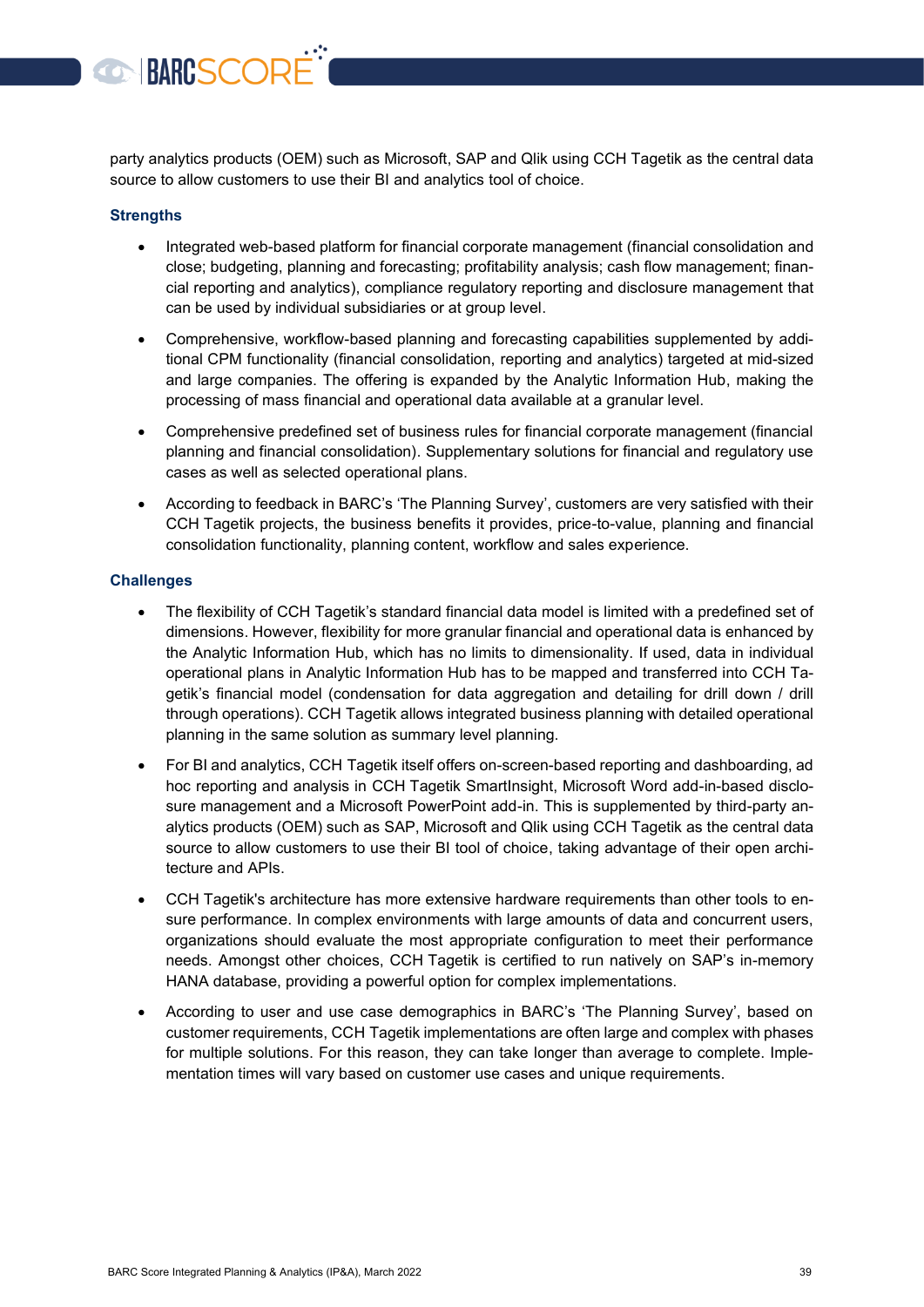

#### <span id="page-39-0"></span>**Workday**

Pleasanton, CA, USA

www.workday.com

Workday is a cloud-based enterprise software and ERP vendor with a particular focus on human capital management, financial management and enterprise planning. The company has a turnover of \$4.32 billion and employs 14,200 people worldwide. In 2018, Workday acquired Adaptive Insights, a planning and CPM software vendor headquartered in Palo Alto, California, to extend its performance management offerings. Workday Adaptive Planning is used by more than 5,800 customers of various sizes from a wide range of industries in over 50 countries worldwide.

Workday Adaptive Planning is a business-user-oriented CPM platform with functionality for various performance management processes. As a flexible and scalable solution, it supports planning, budgeting and forecasting processes including modeling, scenario planning, monitoring, reporting and analysis. In addition, financial consolidation and close are also supported. The creation of models is business-userfriendly and mainly done by drag-and-drop or point-and-click so does not require technical coding. The flexible and scalable planning platform enables continuous, active planning across the organization – from enterprise-wide financial planning and analysis to detailed planning for specific functions such as HR, sales, marketing and operations. Workday Adaptive Planning offers built-in financial intelligence with a native understanding of account types such as assets, liabilities, revenues and expenses.

Workday Adaptive Planning can be used together with the Workday suite of applications or with non-Workday solutions. Workday's marketing and sales strategy positions it as a standalone product as well as offering it as a part of the suite to Workday HCM and Workday Financial Management customers. In particular, positioning the product within its existing customer base is a strategic future direction for Workday. Customers who deploy Workday Adaptive Planning with Workday HCM and/or Workday Financial Management leverage a unified security and user experience, as well as native data management with the ability to drill back to data and master data in the ERP system or publish plans back to Workday core transactional systems.

Workday Adaptive Planning is a purely cloud-based CPM platform that can leverage Amazon Web Services (AWS) or Microsoft Azure as its hosting provider. The product is used via a fully web-based application (HTML5), which is compatible with popular browsers and can also be run on browsers on mobile devices. Supplementary Microsoft Office add-ins are available. Workday Adaptive Planning is based on a multidimensional in-memory modeling engine (Elastic Hypercube Technology), whereby data is stored in a relational database in the back end. All calculations and aggregations are performed in-memory. Data integration capabilities and prebuilt adapters to source systems are available within Workday Adaptive Planning. Alternatively, third-party solutions such as Boomi and Informatica can be used.

Workday Adaptive Planning offers ML-based capabilities for advanced analytics called Intelligent Planning. Intelligent Planning consists of a meta learning algorithm (generates time series forecasts e.g., for demand forecasting) and an optimizer. The embedded ML functions surface insights to business users that are incorporated in the planning process. Available capabilities include anomaly detection and outlier reporting.

#### **Strengths**

- Cloud-based, business-user-oriented CPM solution with integrated functionality for planning, reporting, dashboarding, analysis and financial consolidation.
- Flexibility for a wide variety of planning approaches (centralized top-down, decentralized bottom-up) and planning topics (including operational planning and financial planning) aimed at companies of all sizes and industries.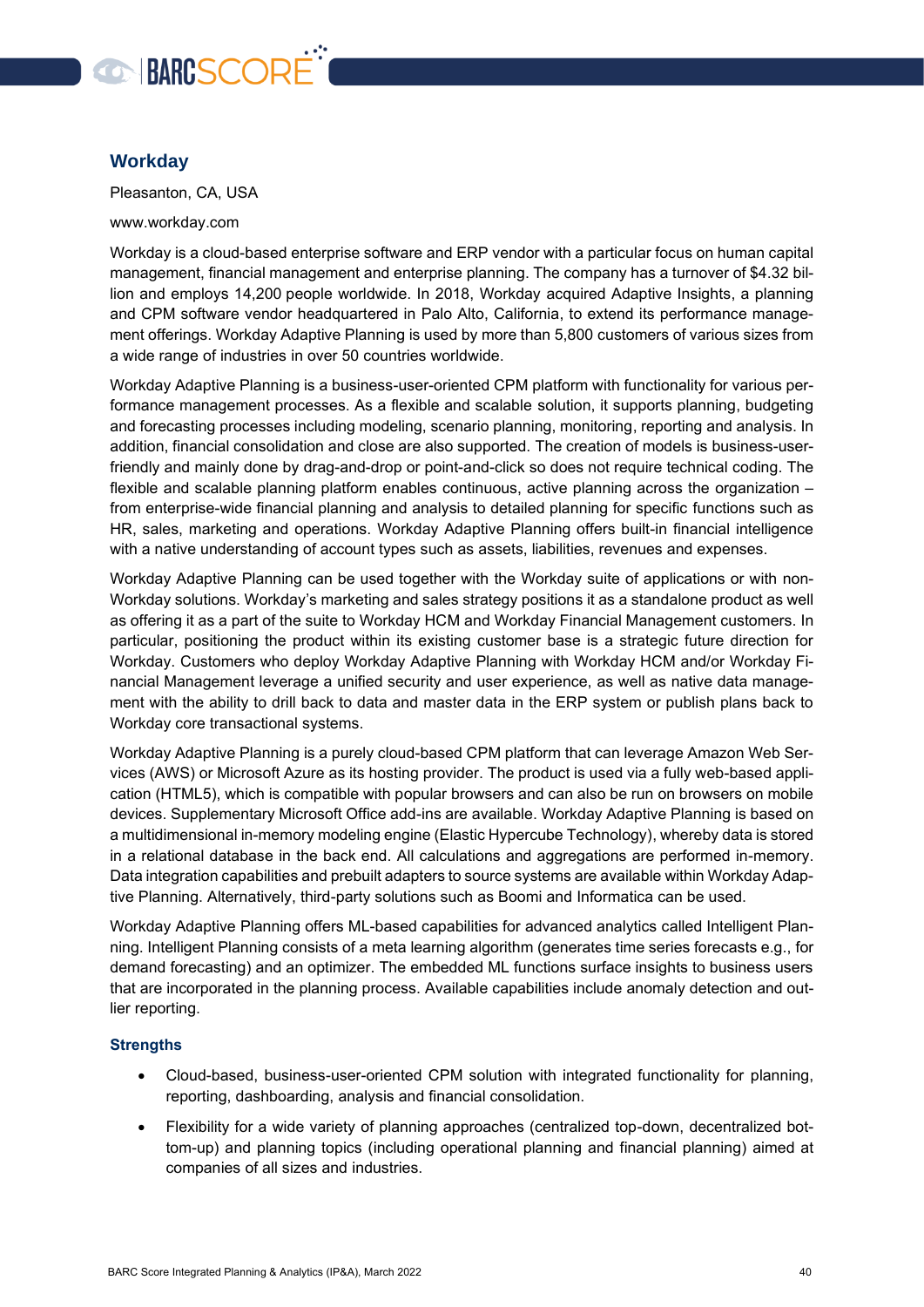- Built-in financial intelligence with a native understanding of account types such as assets, liabilities, revenues and expenses. Integrated financial consolidation capabilities are also available.
- The acquisition by Workday enables access to larger organizations and greater international reach (Workday has locations in all important geographies worldwide).
- According to feedback in BARC's 'The Planning Survey', customers are very satisfied with Workday Adaptive Planning, its price to value and its planning and workflow functionality. The product comes highly recommended by customers.

#### **Challenges**

**BARCSCOR** 

- Workday Adaptive Planning is purely cloud-based and not available on-premises. Web access is essential to use the product (except for offline planning using Excel templates).
- Focused on on-screen or Microsoft Office-based reporting and dashboarding. No automated report distribution (scheduling). However, a link to any report or dashboard can be sent manually by email. Users can also schedule the sending of a link to a dashboard snapshot for recurring delivery.
- Workday Adaptive Planning provides its own data integration framework and open APIs, while third-party ETL tools can also be used to load data. Additionally, prebuilt adapters to selected source systems are available. However, customer feedback in BARC's 'The Planning Survey' shows that not all customers are satisfied with Workday Adaptive Planning's predefined data connectivity and data integration capabilities.
- Most of Workday Adaptive Planning's business is still in the United States. However, the international customer count and revenues have increased since the acquisition by Workday. Prospects outside North America should evaluate the vendor's and partners' local consulting and support capabilities.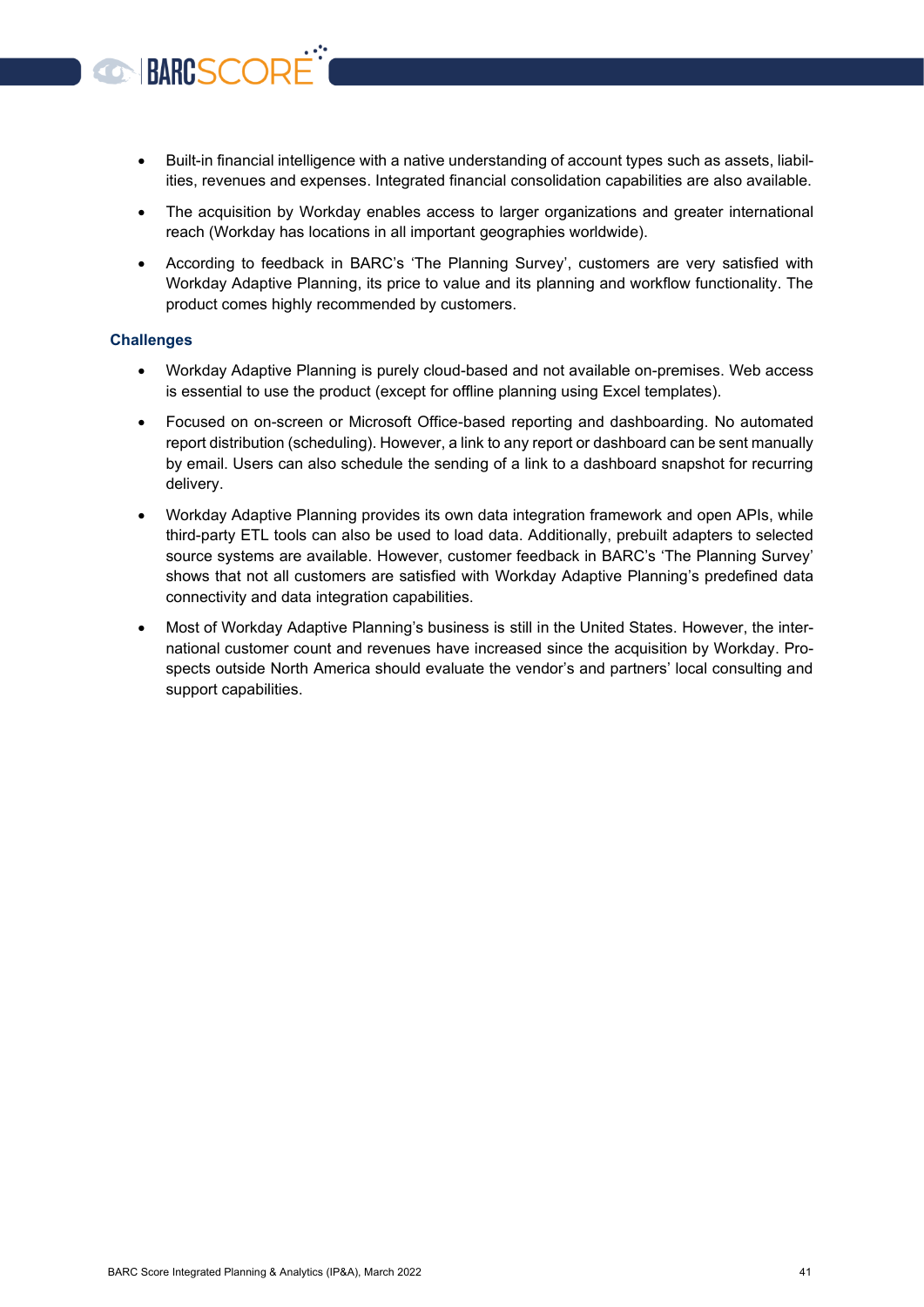# **OBARCSCORE**

# <span id="page-41-0"></span>**Other Vendors**

There are many other established software vendors that provide mature and very useful technology, which may be ideal for organizations looking for a planning and analytics solution. However, due to the inclusion criteria applied in this report, those vendors are not evaluated in detail. To complete the market overview, here is a selection of those providers (this does not claim to be a complete list).

#### **Bissantz**

Nuremberg, Germany

www.bissantz.com

Flexible, integrated BI and analytics product for dashboards, ad hoc reporting, advanced analysis (including statistical and data mining methods) and operational planning featuring patented visualization capabilities.

#### **Centage**

Natick, MA USA

www.centage.com

Cloud-native planning and analytics platform with capabilities for budgeting, forecasting, reporting and analysis focused on small and midsize businesses.

#### **CoPlanner**

Graz, Austria

www.coplanner.com

Flexible CPM development environment for creating individual planning applications based on Microsoft SQL Server with integrated functionality for reporting, analysis and financial consolidation.

#### **Corporate Planning**

Hamburg, Germany

www.corporate-planning.com

Integrated, business-user-oriented suite for operational management, integrated financial controlling, financial consolidation and risk management. Available on-premises and in the Microsoft Azure cloud.

#### **Cubeware**

München, Germany

www.cubeware.com

Integrated, business-user-oriented platform for data management, modeling, dashboards, ad hoc reporting, OLAP analysis and operational planning based on multidimensional databases.

#### **evidanza**

Salching, Germany

www.evidanza.de

Product portfolio that includes tools for BI and analytics, planning and middleware solutions. The core product – evidanza – is a flexible platform with capabilities for building individual planning and analytics applications.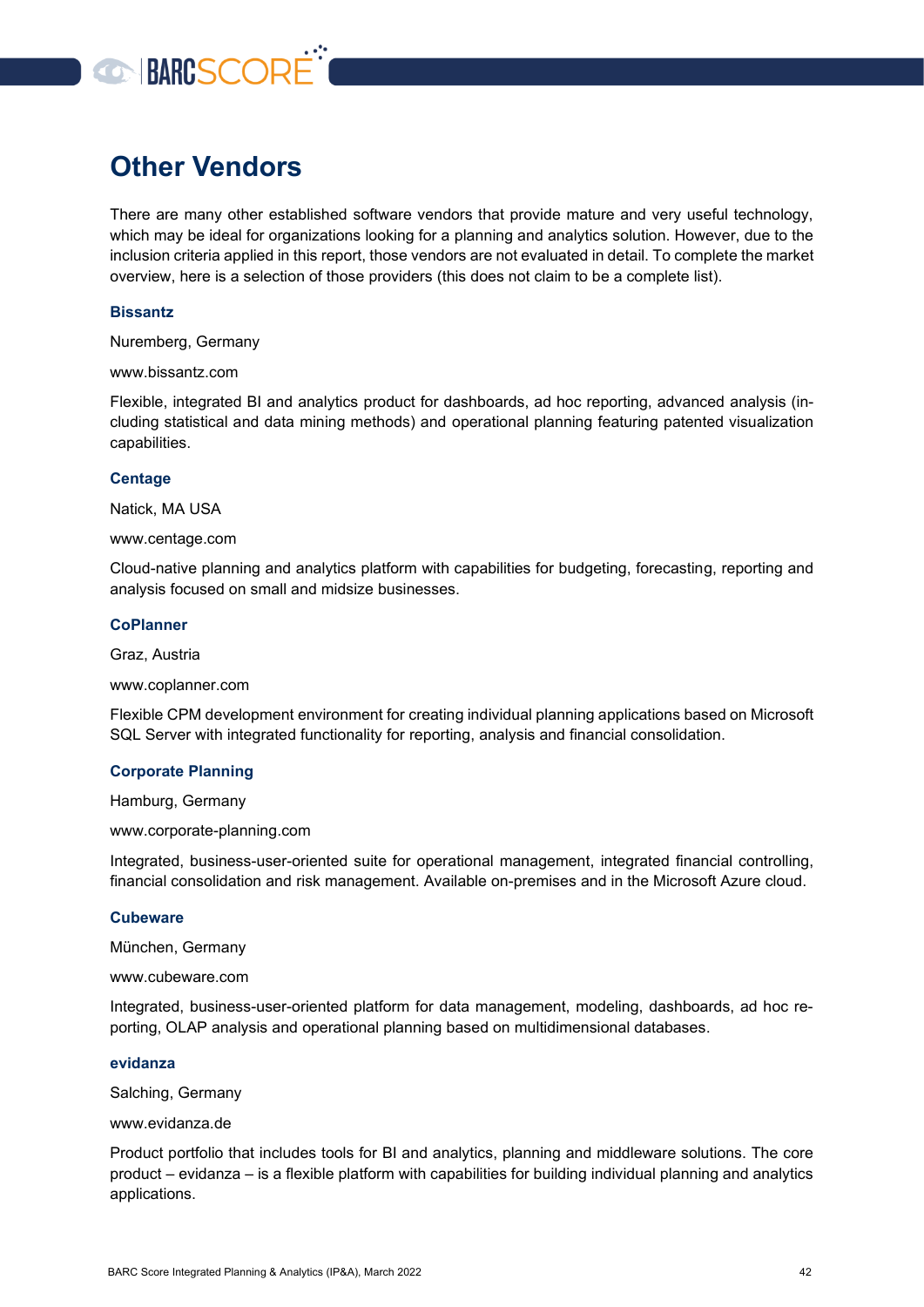

#### **macs Software**

Zimmern, Germany

www.macscontrolling.com

Modular software product family for accounting and controlling with integrated planning functionality. Flexible combination of different software modules is possible.

#### **Kepion**

Seattle, WA, USA

www.kepion.com

Integrated planning and analytics platform based on Microsoft technologies that supports both financial and operational planning processes, providing dashboards as well as reporting and analytics.

#### **Serviceware**

Idstein, Germany

www.serviceware-se.com

Serviceware Performance PM provides an integrated platform for CPM, analytics, project portfolio management and strategy implementation with an Excel-like user interface and web functionality. Suitable for business users.

#### **Solver**

Los Angeles, CA, USA

www.solverglobal.com

CPM suite based on the Microsoft platform that supports planning, reporting, dashboards, analysis and data warehousing. It can be deployed either in the cloud or on-premises.

#### **Syntellis (formerly Kaufman Hall Software)**

Skokie, IL, USA

www.syntellis.com

Cloud-based solution that supports budgeting and forecasting; financial and capital planning; and reporting and analytics with a dedicated focus on the healthcare, financial and higher education sectors.

#### **Valsight**

Potsdam, Germany

www.valsight.com

Innovative platform for interactive, driver-based simulation and corporate management based on operational and strategic drivers. Scenario simulation of action alternatives and measures considering uncertainties and risk simulations (Monte-Carlo).

#### **Vena Solutions**

Toronto, Canada

www.venasolutions.com

Cloud-based solution that supports planning and budgeting; forecasting; reporting and analytics based on Microsoft Excel (desktop and Office 365) as its user interface.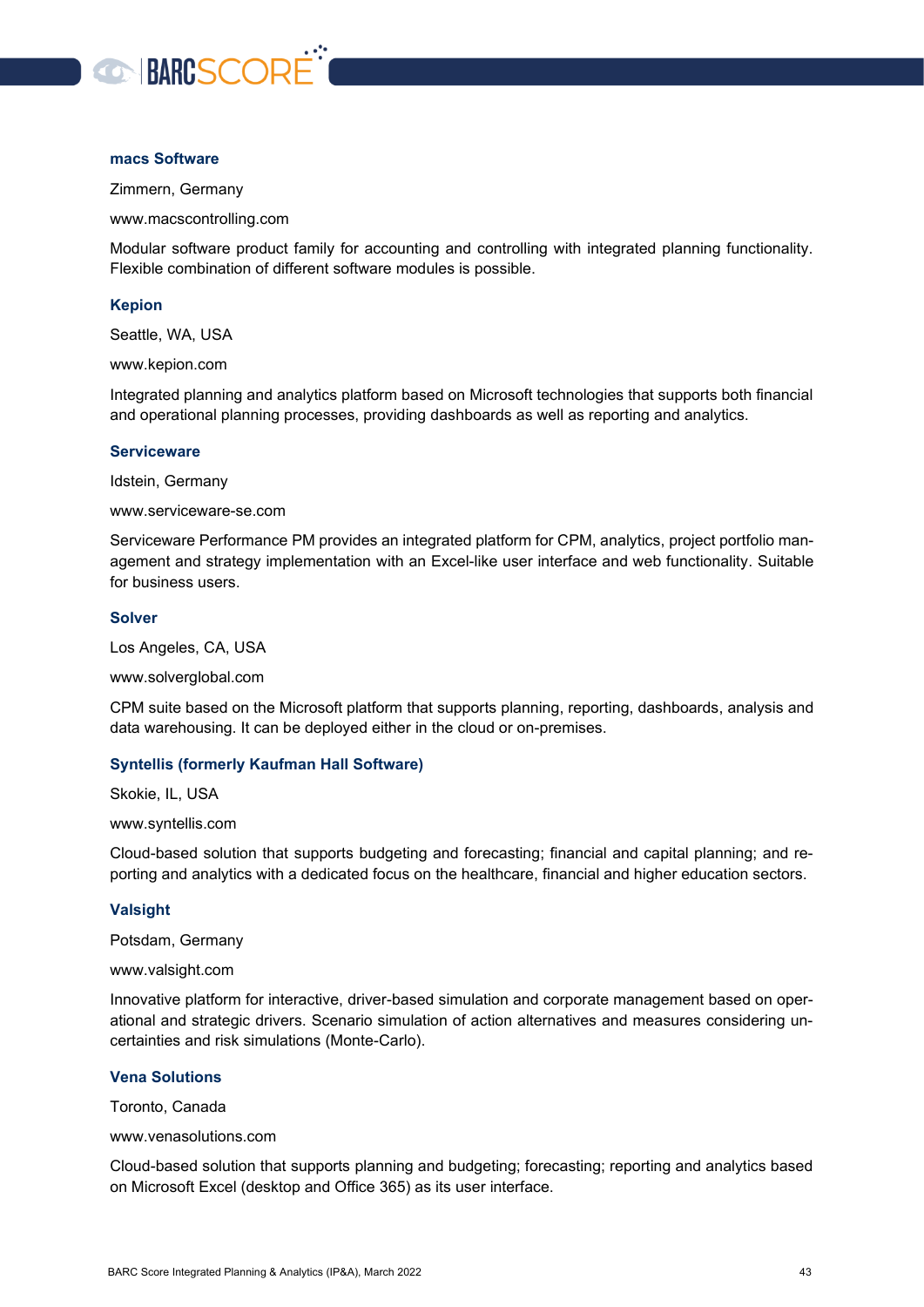

## <span id="page-43-0"></span>**Related Research Documents**

The following BARC documents complement this BARC Score report:

#### **BARC Access**

https://barc-research.com/research/business-intelligence/

Access to BARC's complete research portfolio, including product reviews with detailed insights into more than 40 BI and analytics solutions, covering all the major players in the market.

#### **BARC Scores**

https://barc-research.com/barc-score/

**BARC Score Financial Performance Management**: This BARC Score focuses on the market for financial performance management (FPM) products and portfolios. It is available in a global and a DACHfocused version.

**BARC Score Enterprise BI & Analytics Platforms**: This BARC Score provides a clear overview of the global BI and analytics products market based on a combination of detailed end-user feedback and thorough analysis of products and vendors.

**BARC Score Analytics for Business Users**: The lowdown on the global market for governed selfservice analytics platforms. We evaluate business user support for the entire analytical cycle: from data and its preparation to presentation and collaborative content editing.

#### **BARC Software Surveys**

https://bi-survey.com/

**The Planning Survey**: The Planning Survey offers an in-depth comparison of up-to-date planning solutions to decision-makers looking for new planning software. Based on feedback from more than 1,400 users, the latest edition evaluates over twenty leading planning products.

**The BI & Analytics Survey**: BARC's major annual report on the global BI and analytics software market. It is based on the world's largest survey of BI users, with a sample of 2,500 survey responses – that is why so many companies trust the results of The BI & Analytics Survey and base their software purchasing decisions upon it.

**The Data Management Survey**: The voice of the data management community: The Data Management Survey is BARC's annual report on the data management software market. This BARC survey examines data management products in terms of their functionality, application areas and usability based on feedback from more than 1,100 users.

#### **Other BARC Research**

Free to download at: https://barc-research.com/research/bi-trend-monitor/

**BARC Data, BI & Analytics Trend Monitor**: BARC's Data, BI & Analytics Trend Monitor study gives 2,400 practitioners a platform to have their say on the trends currently shaping the BI, analytics and data management market, supplemented by additional commentary and analysis from BARC analysts.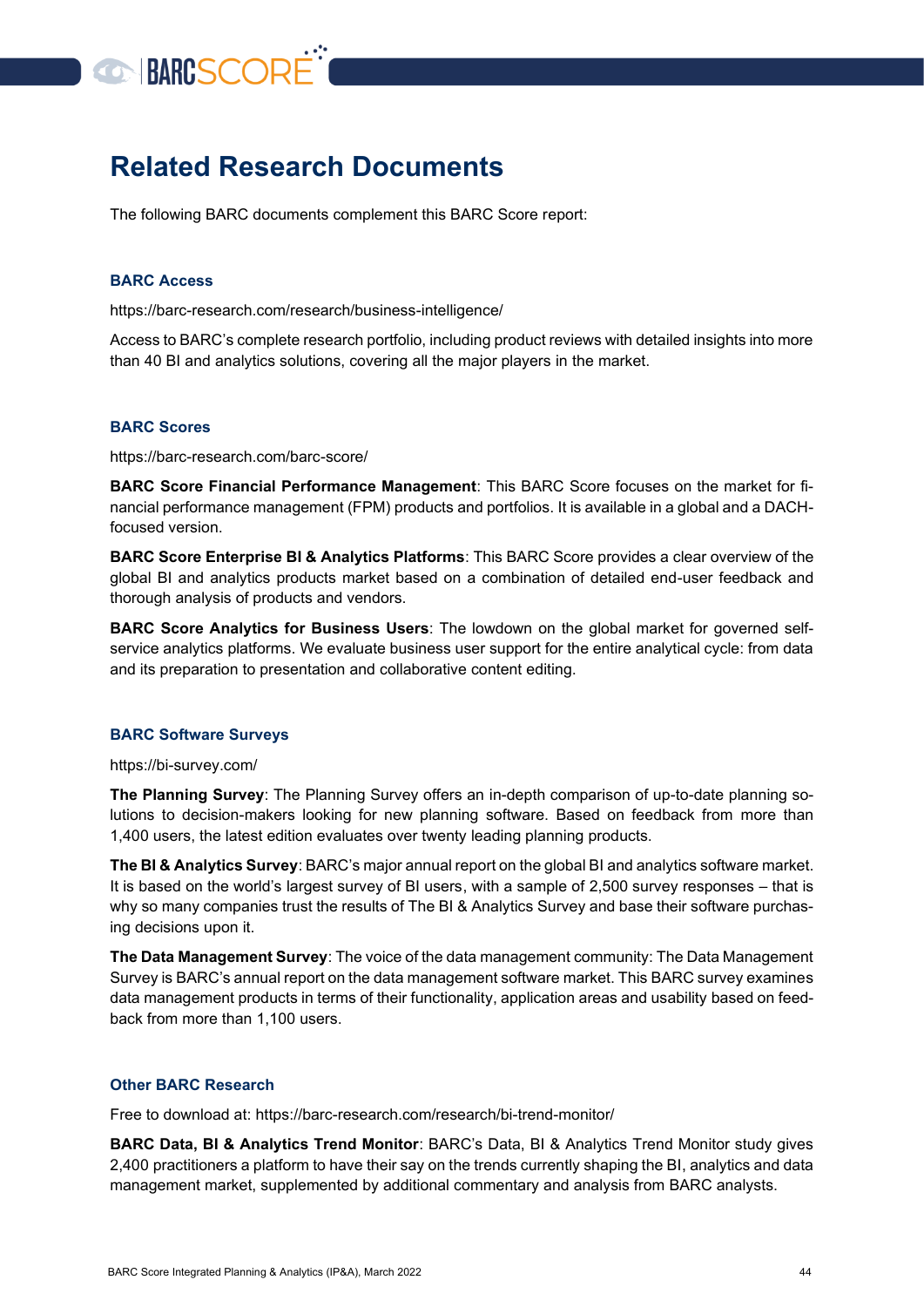# **GO BARCSCORE**

# <span id="page-44-0"></span>**BARC – Making Digital Leaders**

BARC (Business Application Research Center) is one of Europe's leading analyst firms for business software, focusing on the areas of data, business intelligence (BI) and analytics, corporate performance management (CPM), enterprise content management (ECM), customer relationship management (CRM) and enterprise resource planning (ERP).

Our passion is to help organizations become digital companies of tomorrow. We do this by using technology to rethink the world, trusting data-based decisions and optimizing and digitalizing processes. It's about finding the right tools and using them in a way that gives your company the best possible advantage.

This unique blend of knowledge, exchange of information and independence distinguishes our services in the areas of research, events and consulting.

#### **Research**

Our BARC studies are based on internal market research, software tests and analyst comments, giving you the security to make the right decisions. Our independent research brings market developments into clear focus, puts software and vendors through their paces and gives users a place to express their opinions.

#### **Events**

Decision-makers and IT industry leaders come together at BARC events. BARC seminars in small groups, online webinars and conferences with more than 1,000 participants annually all offer inspiration and interactivity. Through exchange with peers and an overview of current trends and market developments, you will receive new impetus to drive your business forward.

#### **Consulting**

In confidential expert workshops, coaching and in-house consultations, we transform the needs of your company into future-proof decisions. We provide you with successful, holistic concepts that enable you to use the right information correctly. Our project support covers all stages of the successful use of software.

BARC has many years of experience in helping organizations to choose the right BI, analytics and CPM software to meet their business requirements. Hire us to support your tool selection project and guide you through each step of the process.